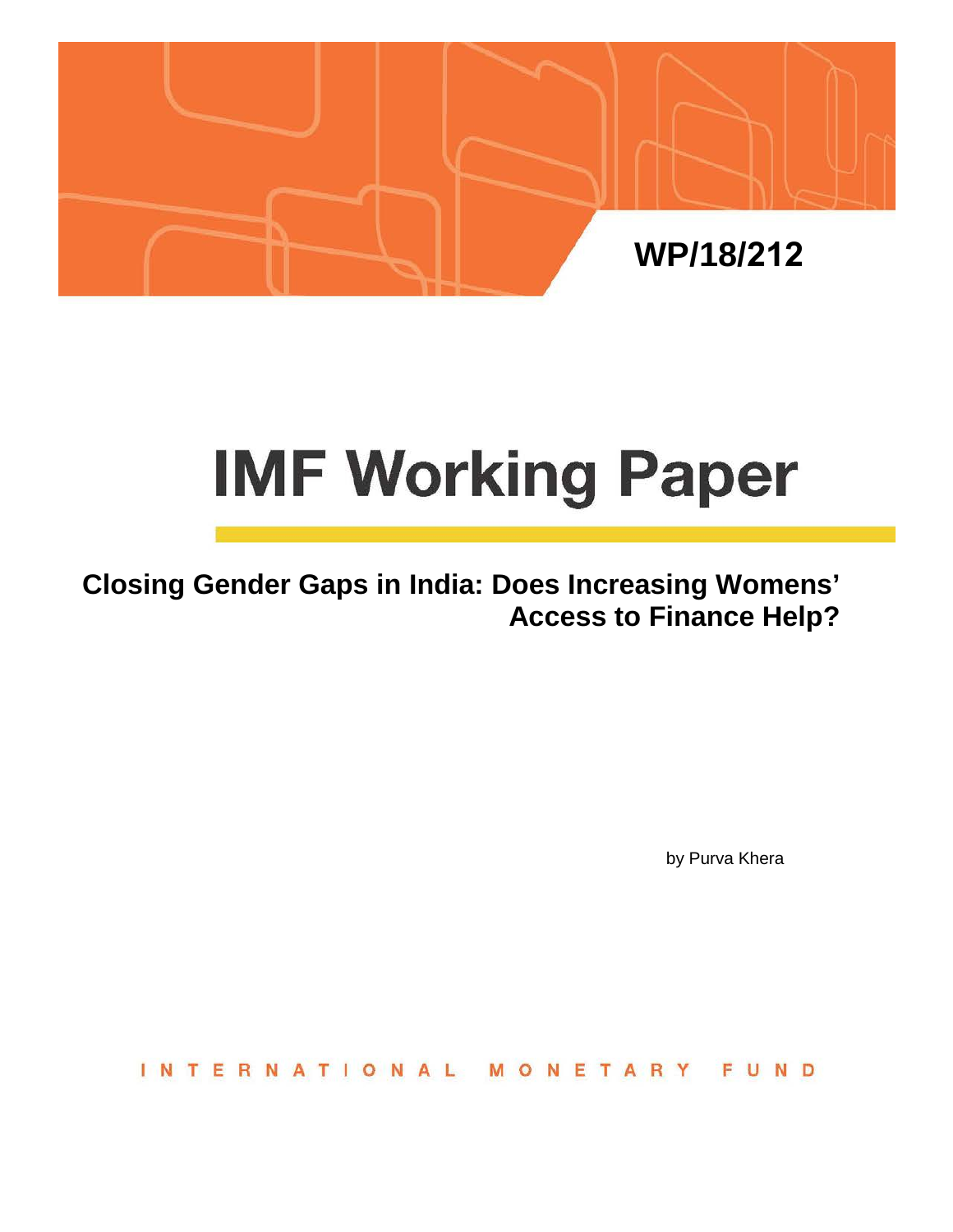#### **IMF Working Paper**

#### Asia and Pacific Department

#### **Closing Gender Gaps in India: Does Increasing Womens' Access to Finance Help?**

#### **Prepared by Purva Khera[1](#page-1-0)**

Authorized for distribution by Paul Cashin

September 2018

*IMF Working Papers* **describe research in progress by the author(s) and are published to elicit comments and to encourage debate.** The views expressed in IMF Working Papers are those of the author(s) and do not necessarily represent the views of the IMF, its Executive Board, or IMF management.

#### **Abstract**

Gender gaps in womens' economic opportunities—labor market and entrepreneurship—have remained high in India. Lack of adequate collateral limits women entrepreneurs' ability to access formal finance, leaving them to rely on informal sources, constraining their growth. A small-open economy DSGE model is built to investigate the long-run macroeconomic impacts from closing gender gaps in financial access. Results suggest that an increase in women entrepreneurs access to formal credit results in higher female entrepreneurship and employment, which boosts India's output by 1.6 percent. However, regulations and gender-specific constraints in the labor market limit potential gains as females' access to quality jobs in the formal sector remains restricted. The paper shows that the factors influencing the number of females are different from those influencing the share of females in formal economic activity. Combining gender-targeted financial inclusion policies with policies that lower constraints on formal sector employment could boost India's output by 6.8 percent.

JEL Classification Numbers: E24, E26, J16, J71, O15

Keywords: gender inequality, informality, DSGE, Indian economy, Bayesian estimation

Author's E-Mail Address: pkhera@imf.org

<span id="page-1-0"></span><sup>&</sup>lt;sup>1</sup> I wish to thank Paul Cashin, Volodymyr Tulin, Sonali Das, and Himanshu Joshi at the IMF for their valuable suggestions and feedback. I am grateful to Prof. Caren Grown at the World Bank for her guidance. I also thank Chetan Ghate and participants at the Fifth Macroeconomics Workshop held at the Indian Statistical Institute (Delhi); participants at the 2017 IMF Gender and Macroeconomics Conference (D.C).; and participants at seminars in the IMF Asia and Pacific Department, for their helpful comments and suggestions.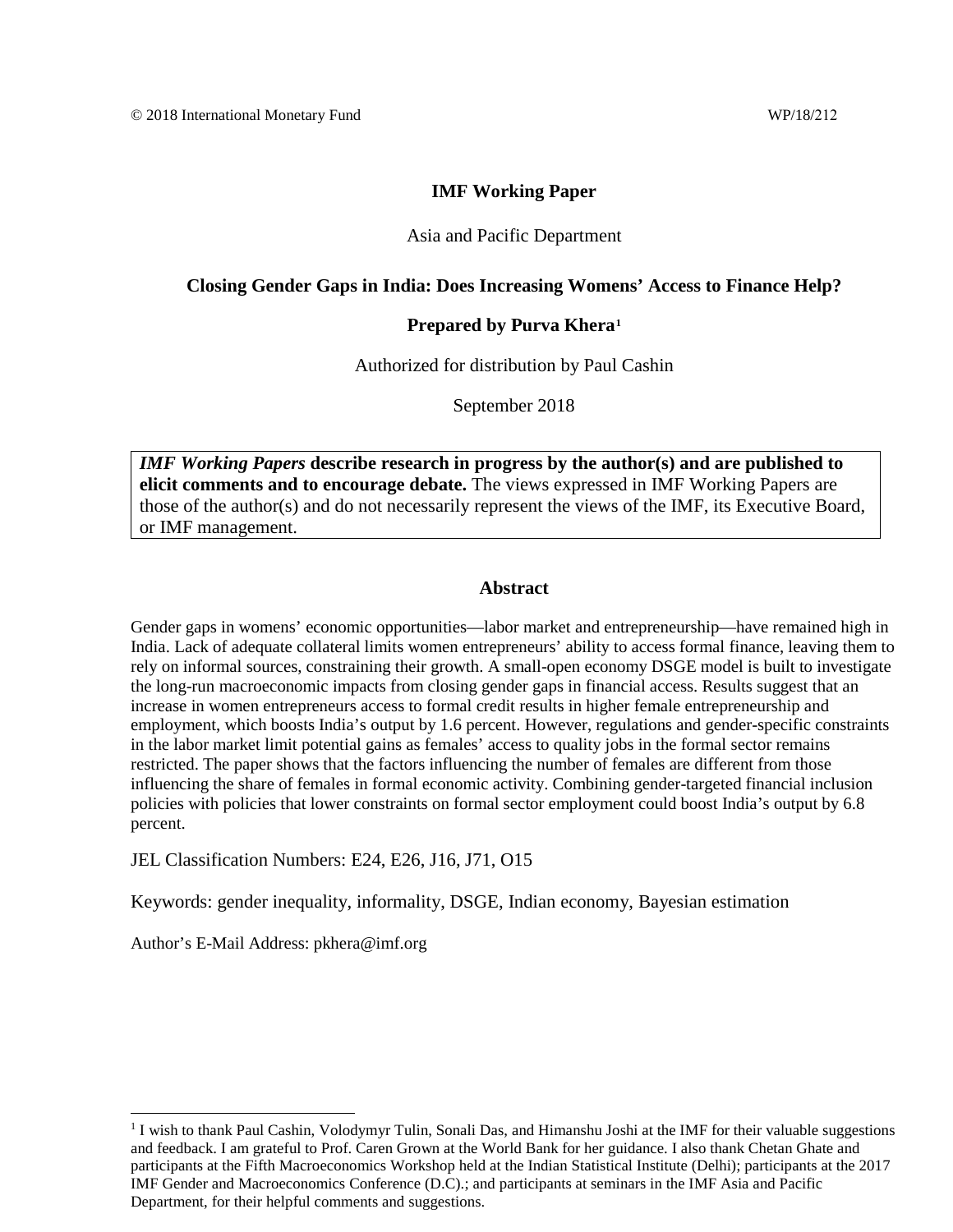| 5.                                                                                       |
|------------------------------------------------------------------------------------------|
|                                                                                          |
| <b>Figures</b>                                                                           |
|                                                                                          |
|                                                                                          |
| 3. Results - Impact of an increase in female entrepreneurs' access to formal finance  36 |
| <b>Tables</b>                                                                            |
|                                                                                          |
|                                                                                          |
|                                                                                          |
|                                                                                          |
|                                                                                          |
|                                                                                          |
|                                                                                          |
|                                                                                          |
|                                                                                          |

# **Contents**

# Page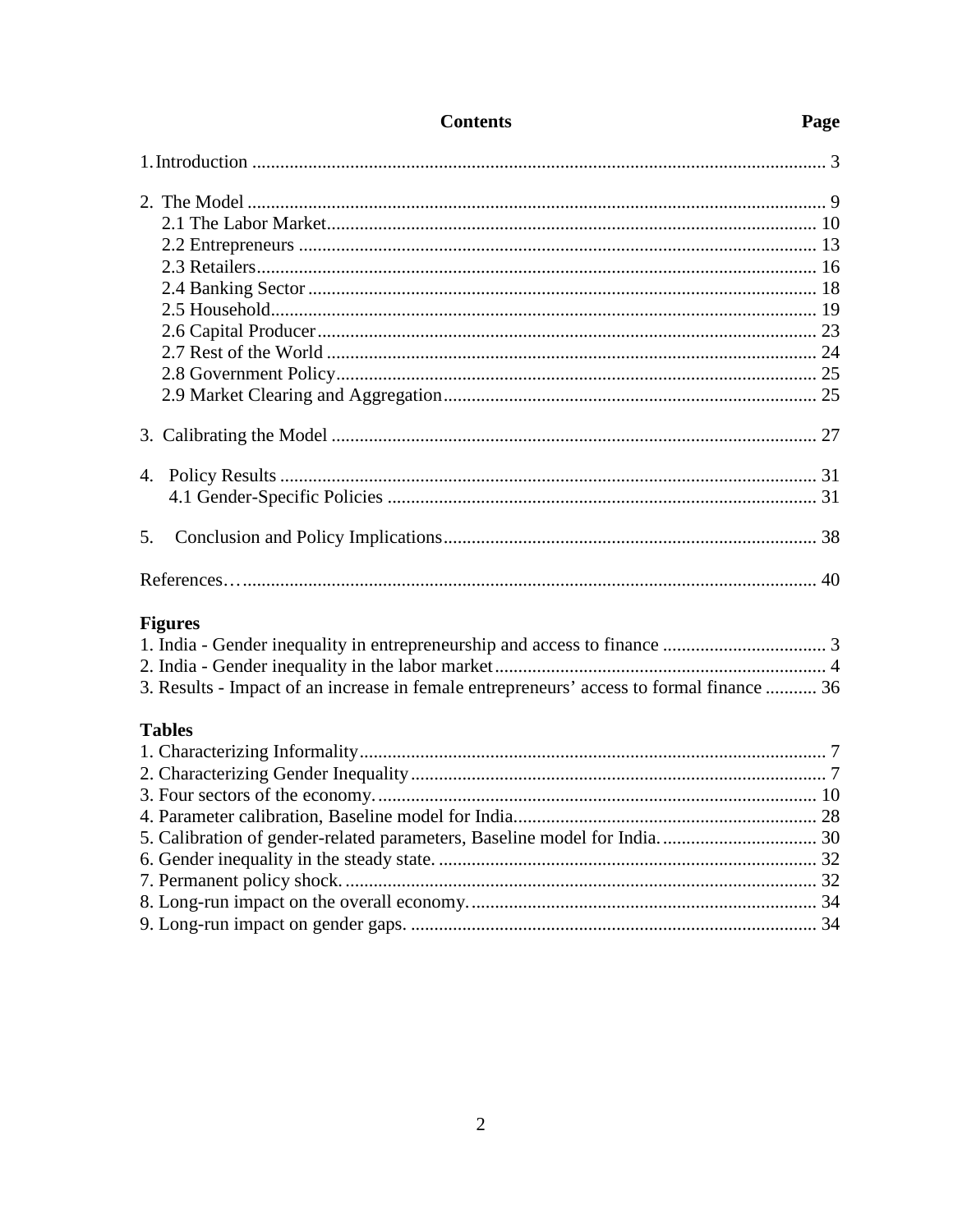# **1 Introduction**

Female entrepreneurs are considered important for economic development and make a significant contribution to the Indian economy (IFC, 2014). Despite the economic importance of female entrepreneurs, their number still lags behind that of male entrepreneurs (Figure 1). Women entrepreneurs comprise about 10 percent of the total number of entrepreneurs in India, and they are largely skewed towards smaller sized firms (98 percent of women-owned businesses are micro-enterprises) with approximately 90 percent of them operating in the informal sector. Financial constraints and limited access to formal finance is the key barrier to growth of women-owned enterprises, leaving them to rely on informal sources of finance (over 90 percent).

Although constraints to financial access is shown to play an important role for both male and female entrepreneurs, the level of financial exclusion of females (in comparison to males) is higher due to a number of demand and supply side constraints specific to women entrepreneurs' ability to access finance (Gonzales et al. 2015). On the demand side, limited awareness and social restrictions around inheritance and land ownership rights, as well as limited financial awareness turn female entrepreneurs towards finance from informal sources. Consequently, on the supply side, women in India rarely own property that they might use as collateral for borrowed start-up capital. Banks generally consider women-owned enterprises as a high-risk sub-segment, as these enterprises operate mostly in the informal sector and are usually micro in scale.





India also faces large gender gaps in labor market opportunities. Female labor force participation (FLFP), which is at one-third of male labor force participation, has been falling over time. Lack of employment opportunities in the formal (organized) sector is an important contributor to the declining trend in female labor force participation (Khera, 2016, 2016a; Das et al, 2015;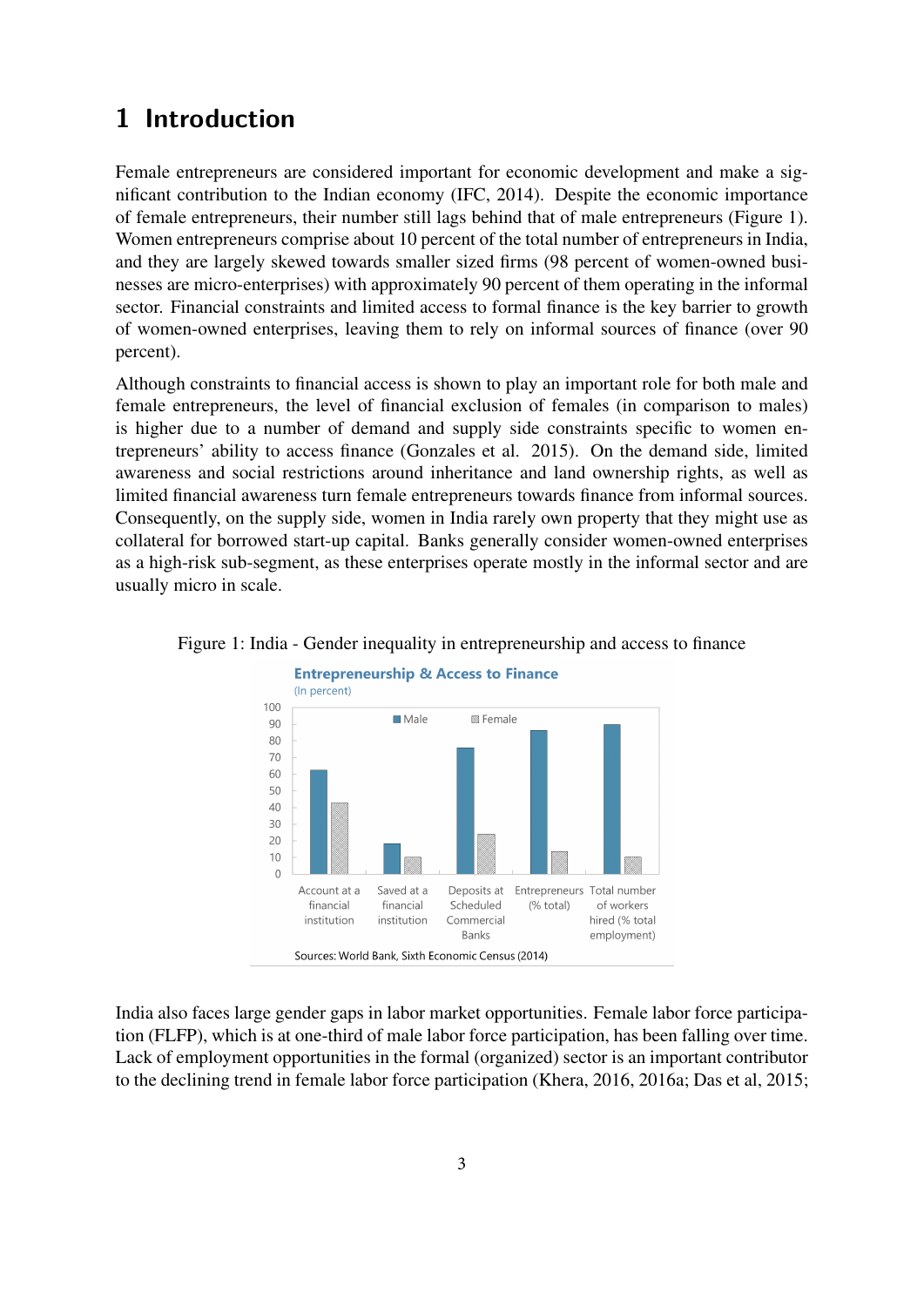Chatterjee et al, 2015). Informal (unorganized) sector employment constitutes more than 90 percent of total employment, and females are largely employed in low productivity informal jobs in the agriculture and services sector. In addition, women receive lower wages for equal work, have lower average years of schooling, and are responsible for a much larger share of household-related work in comparison to males (India, 2016).

The large size of the informal sector in India has been attributed to tightly regulated formal sector which encourages firms to: a) remain small and informal to avoid regulations; and b) hire labor on an informal basis to avoid high costs of hiring and firing (see Khera and Anand, 2016).





The evidence that gender inequality is impeding economic growth is growing, and the potential gains from greater inclusion of women in the Indian economy are estimated to be large. For instance, according to Cuberes and Teignier (2016), closing the gender gap in India -- defined as closing gender gaps in occupational choices including entrepreneurship, participation in the labor market, and worker employability – could boost GDP in the long run by more than 33 percent.<sup>1</sup> Although, in terms of relative magnitudes, India's gains should be and are indeed found to be larger than most countries, a GDP boost of 33 percent is very likely an overestimate. This is because the Cuberes and Teignier (2016) results are based on a model simulation that does not take into account the rigidities in the formal labor market, formal goods market and formal credit markets, which are not only the drivers of the large informal sector in India, but also the drivers of the gender gaps in the labor market, in access to credit and in entrepreneurship.<sup>2</sup> Instead, they model these gender gaps as exogenously given restrictions on womens' occupational choice. Moreover, they abstract from modeling the decision of

<sup>&</sup>lt;sup>1</sup>With respect to the long run total income losses from gender gaps, Yemen, Saudi Arabia, Syria, Qatar, and Iran are the countries with the largest ones, all of them over 40 percent, while Ghana, Liberia, and Rwanda are the countries with the smallest figures, all of them around 1 percent.

<sup>&</sup>lt;sup>2</sup>The extended version of the Cuberes and Teignier (2016) model for developing economies takes into account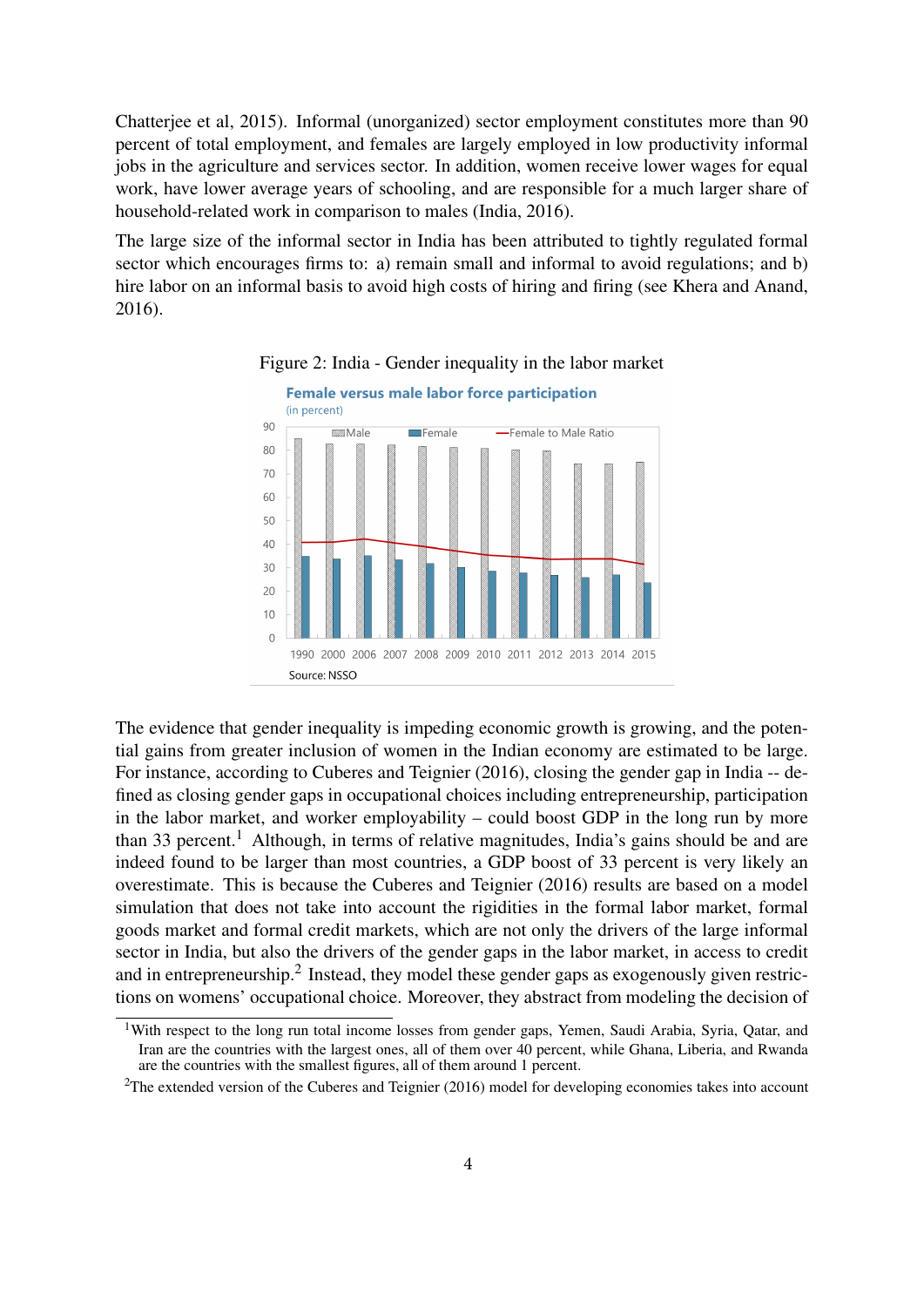agents to participate in the labor force (assume no unemployment), assume perfect substitution between male and female labor, as well as abstract from introducing a household production sector.<sup>3</sup> Correctly taking into account these rigidities would dampen the overall gains from any gender-based reforms (see Khera, 2016).

The inter-linkages of gender gaps with the informal sector has largely been ignored in previous theoretical work. In addition, the effect of gender-based financial resource restrictions on women's labor market outcomes has been less explored. Recent empirical work has highlighted that access to finance helps increase female labor force participation, along with availability of infrastructure, transportation, better roads and mobile networks which help women access work (Elborgh-Woytek et al., 2013; and Kochhar et al., 2017).

As a result, this paper seeks to answer the following question: What is the impact of an increase in female entrepreneurs' access to formal finance (i.e. no gender gaps in financial access) on: i) gender gaps in business opportunities (entrepreneurship); ii) gender gaps in the labor market (female labor force participation, female informality in employment, and wage gaps); and on iii) macroeconomic outcomes (GDP, unemployment, and overall formality)? In this regard, we build a two sector small-open economy dynamic stochastic general equilibrium (DSGE) model with both gender inequality in entrepreneurship and in the labor market, along with its inter-linkages with the informal sector. The model is calibrated to match Indian data.

The main contribution of this study is to analyze not only the direct effect of financial frictions faced by female entrepreneurs on their business opportunities but also the indirect spillover on their labor market outcomes and on macroeconomic performance in India. It is important to note that since the policy scenarios in this paper correspond to permanent structural shifts, we use a deterministic version of the DSGE model.<sup>4</sup> While DSGE models are increasingly playing an important role in the formulation and communication of monetary policy at many of the world's central banks, for studying the impact of permanent structural changes in policy, a DSGE framework is useful as it allows us to model and capture the interaction between various sectors and agents of the economy, thus encapsulating well the different transmission channels through which a policy change impacts aggregate economic outcomes.

The theoretical framework is an extension of the model presented in Khera (2016), to which we add financial micro-foundations (i.e. a banking sector) based on the modeling technique in Babilla et al (2016). Khera (2016) builds a DSGE model with gender inequality and informality in the labor market and examines the impact of gender-targeted policies on females' labor market outcomes. However, they do not model the gender gaps in financial access and entrepreneurial activity. On the other hand, Babilla et al. (2016) assess the effects of financial frictions faced by female entrepreneurs on macroeconomics performances in Cameroon.

<sup>&#</sup>x27;self-employment out of necessity' for males and females who are not able to become workers. This can be interpreted as informal employment in our model. However, they model it as an exogenous fraction of both males and females that are not allowed to become workers and become 'self-employed out of necessity' instead of modeling it as endogenous frictions in the labor, goods and credit markets that are the endogenous drivers of this outcome.

<sup>&</sup>lt;sup>3</sup>Cuberes and Teignier (2018) builds on Cuberes and Teignier (2016) by adding a household sector and quantify the effects of these gender gas on income in Europe.

<sup>4</sup>A deterministic model assumes perfect foresight and no uncertainty.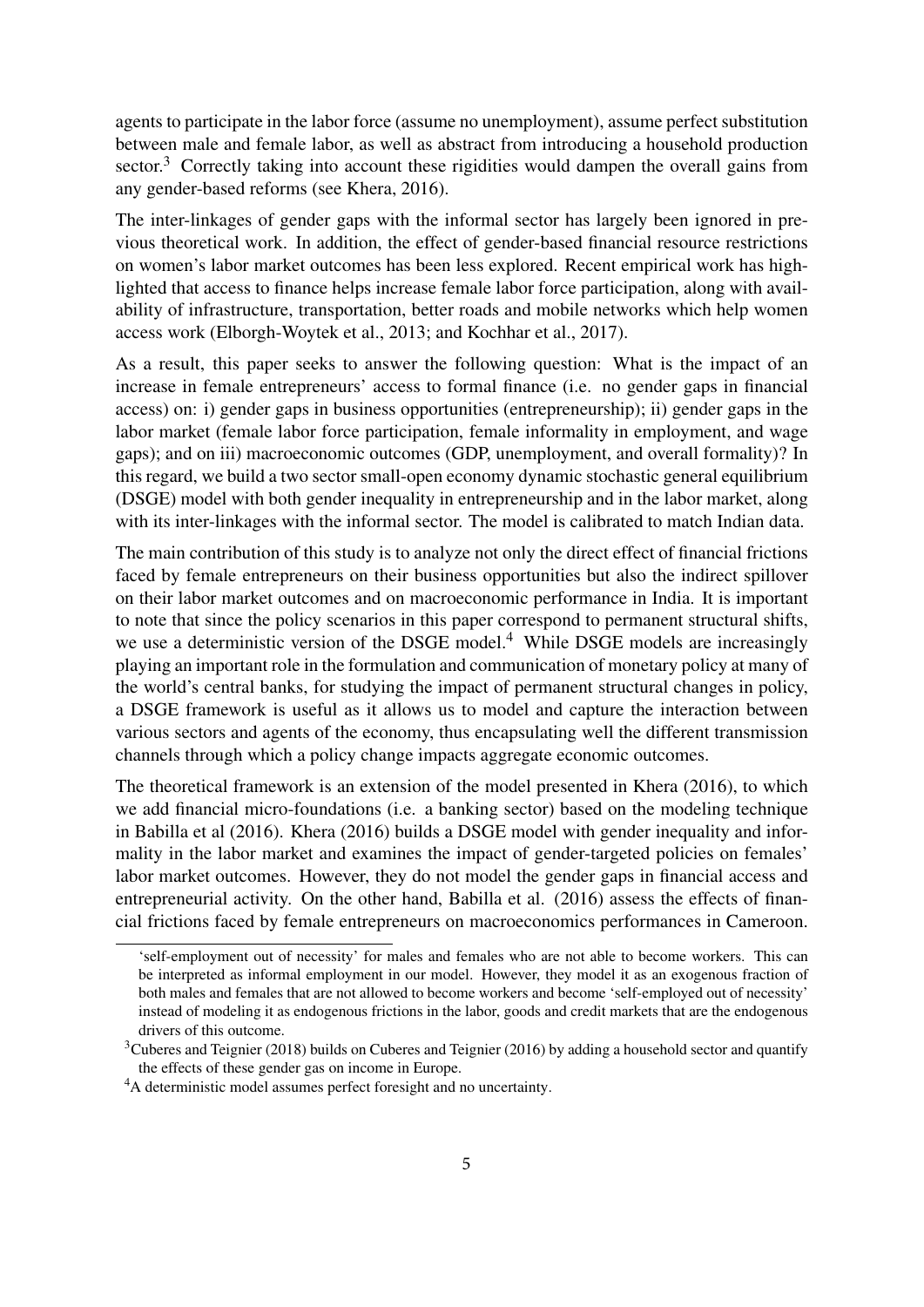Their analysis is based on a DSGE model with male and female entrepreneurs who face collateral constraints in access to finance (Kiyotaki and Moore, 1997). However, their study only focuses on gender gaps in entrepreneurship and abstracts from modeling gender gaps in the labor market. Moreover, they do not take into account informality. Hence, while both provide significant contributions, they do lack in some respect or the other. Our goal in this paper is to build on Khera (2016) and add the gender gaps in access to credit in spirit of the financial frictions literature.

Our framework integrates the features of both, where we model two sectors— regulated formal sector and unregulated informal sector—in the goods, labor and financial markets. The economy consists of: a) households with male and female members, where each member either owns a firm (i.e. entrepreneur), supplies labor to entrepreneurs (i.e. participates in the labor market), or stays at home. The labor supply decision of each individual is an outcome of an optimal allocation among entrepreneurial opportunities, paid market-good production, unpaid home-good production (household-related work), job search, and leisure; while also being dependent on their relative intra-household bargaining power; b) male and female owned entrepreneurs in each sector, who hire male and female workers and rent capital (financed by bank loans) to produce final goods which are sold domestically or exported to the rest of the world.; c) capital producers who invest in new capital; d) formal and informal sector banks that provide loans to firms in their corresponding sector; e) the government who taxes formal wage income to fund social spending and sets the interest rate; and f) the rest of the world.

To capture rigidities (see Table 1) - firms in the formal sector face higher entry costs (to set up a new business), higher costs of hiring and firing workers, and workers employed formally have a higher wage bargaining power (i.e. unionized labor). In addition, the size of informal finance in the economy is positively related to: i) the degree of financial frictions in the formal sector; and to the ii) the overall share and size of informal firms (which is linked to the extent of regulations in the formal sector). Gender issues are introduced in the model via heterogeneity in access to finance, skills, safety, social norms, contribution to household activities, and discrimination (Table 2). Based on the lines of Kiyotaki and Moore (1997), financial frictions appear because both types of entrepreneurs face a collateral constraint when borrowing from the bank, and credit limits are affected by the quantity and value of this collateral.<sup>5</sup> As in this framework, we allow for a dual role of capital, as an investment good and as a collateral for borrowers.<sup>6</sup>

Using this framework, we study and quantify the impact of policies that lower financial frictions (i.e. lower collateral constraint) faced by female entrepreneurs on: gender gaps in entrepreneurship and in the labor market (female labor force participation, female formal employment, and gender wage gaps), as well as its impact on the overall macroeconomic outcomes (GDP, formality in the labor market, and unemployment). In addition, the impact of

<sup>&</sup>lt;sup>5</sup>Kiyotaki and Moore (1997) have stressed the relevance of the link between the value of borrower's collateral and their access to funds in amplifying the economy's response to shocks.

<sup>&</sup>lt;sup>6</sup>Physical capital is used both as collateral to obtain loans and as an input to production. A shock that reduces the productive capacity of entrepreneurs also reduces their ability to borrow, forcing them to cut back on their investment expenditures and, thus, on their demand for capital. This situation can spill over to the subsequent periods, reducing revenues, production and investments even further.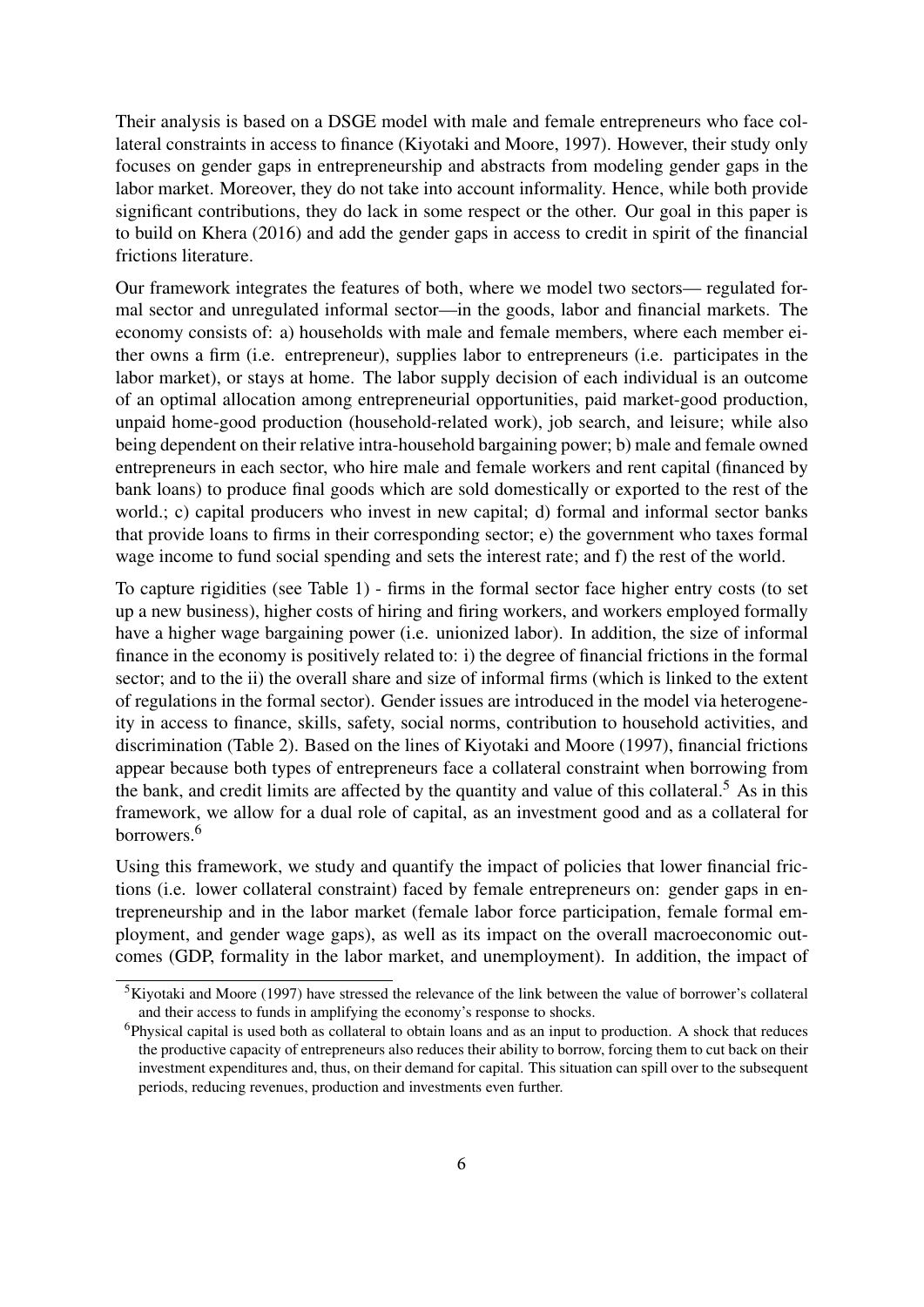|                                   | <b>Formal sector</b> | <b>Informal sector</b> |
|-----------------------------------|----------------------|------------------------|
| <b>Labor &amp; Product Market</b> | Regulated            | Unregulated            |
| Wage bargaining of workers        | High                 | Low                    |
| Hiring/firing cost of workers     | High                 | Low                    |
| Entry cost to set up a new firm   | High                 | Low                    |
| <b>Financial Market Frictions</b> | High                 | Low                    |
| <b>Traded good</b>                |                      | X                      |
| <b>Taxation</b>                   |                      |                        |

Table 1: Characterizing Informality

|                                           |      | Male Female     |
|-------------------------------------------|------|-----------------|
| Access to productive inputs:              |      |                 |
| Credit                                    | High | Low             |
| Skill                                     | High | Low             |
| Time use: household care responsibilities | Low  | High            |
| Institutional failure & social norms:     |      |                 |
| Wage bargaining power in the labor market | High | L <sub>ow</sub> |
| Safety/ mobility outside home             | High | Low             |
| Discrimination in employment              |      |                 |

Table 2: Characterizing Gender Inequality

the former under the following two scenarios is also analyzed: a) combined with lower regulations (i.e. higher flexibility) in the formal sector labor market; and b) combined with policies that lower gender-specific constraints f aced b y f emales in the l abor market - for i nstance, on the demand side, skill development policies (i.e. no gender gap in skills) and on the supply side, increase in female safety.

Policy analysis reveals the following results. First, consistent with the empirical literature, greater financial i nclusion o f f emale e ntrepreneuers ( i .e. n o g ender g aps i n a ccess t o formal finance) a l ong with p r omoting h i gher f e male e n trepreneurship, a l so l e ads to an increase in female labor force participation, which leads to higher GDP and lower unemployment. An increase in access to formal finance incentivizes m ore entrepreneurs to set up business in the formal sector resulting in a higher share of formal sector output. However, informality in the labor market increases, as these entrepreneurs choose to hire workers informally due to stringent formal labor market regulations. Hence, although employment and labor participation in the economy is now higher, a larger share of the new labor market participants find employment in low paying informal jobs. Second, we find that when labor markets are more flexible (i.e. lower regulations in the labor market), closing gender gaps in access to finance not only leads to a higher share of formal sector employment for both females and males, but also leads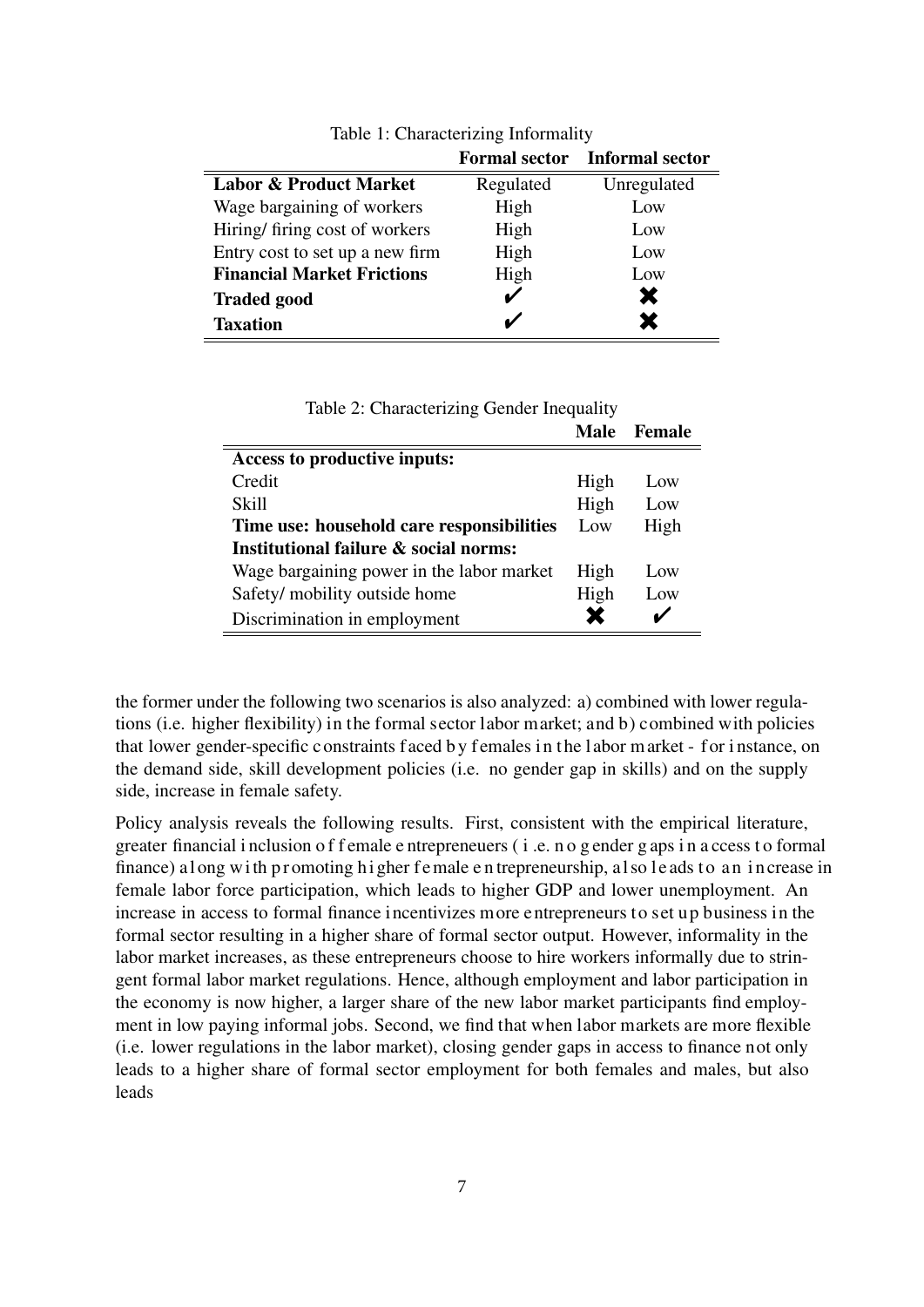to larger gains in GDP and unemployment. However, male workers gain more as firms prefer to hire male workers in comparison to female workers as females on average have lower skills (education) and/ or are subjected to discrimination (gender specific constraints faced by females). Hence, gender gaps in formal employment and labor force participation widen. Lastly, when combined with policies that lower demand-side constraints faced by females in the formal labor market, increasing females' financial access gives the Indian economy a substantially larger boost, while also leading to higher gender parity in labor force participation, wages and formal sector employment.

Our numerical results show that, with respect to the long-run GDP gains in India, closing gender gaps in access to formal credit leads to only a 1.6 percent increase in GDP. When combined with policies that lower labor market rigidities in the formal labor market (calibrated as a 10 percent reduction in hiring/ firing costs), the gain in GDP increases to 4.7 percent. The largest gains are when the former is combined with policies that close gender gaps in the level of worker skills (i.e. education) leading to a 6.8 percent gain in GDP.

What do the above results imply for policy making in India? While inclusive policies that focus on lowering barriers faced by females in obtaining formal sources of finance are necessary to promote higher female entrepreneurship which will also benefit the economy, the full benefits of such structural policies will only be achieved under a more flexible formal labor market regime as well as by lowering other gender-specific structural constraints faced by females in the formal labor market. Recent financial sector initiatives of the Indian government have seen some success in enhancing various aspects of financial inclusion (Box 10 in India, 2016; Box 4 in India, 2017). More than 240 million previously unbanked individuals, among whom about 47 percent are females, have gained access to bank accounts since the launch of the Pradhan Mantri Jan Dhan Yojana (PMJDY) in August 2014. Moreover, the Pradhan Mantri  $MUDRA<sup>7</sup>$  Yojana (PMMY) scheme has been successful in enabling women-led businesses to access collateral-free finance.<sup>8</sup> However, going forward labor market structural reforms should be prioritized to reap the full benefits of such reforms. Recently, the Indian government has made some progress in this direction such as by allowing fixed-term employment across sectors which is aimed towards easing hiring and firing of workers, as well as changes to women-oriented policy such as by increasing maternity benefits from 12 to 26 weeks.<sup>9</sup> The government should measure the success of its interventions by the extent of rise in females' formal entrepreneurship, mobility of their firms to medium and large sizes, and by the extent of improvement in females' labor market participation (Box 6 and 7 in India, 2017).

One caveat of our analysis is that it only focuses on the steady-state analysis, i.e. changes in the long-run equilibrium after a reform, and abstracts from analyzing the transitional impact from one steady state to another. Thus, while these reforms are shown to be beneficial in the long-run, there could be transitional costs to some of them, leaving scope for future research

<sup>7</sup>Micro Units Development and Refinance Agency.

<sup>8</sup>Womens' businesses accounted for about one-half of the total amount lent under the scheme, and about fourfifths of the number of loans, in part reflecting scheme's support to new business undertakings led by women.

<sup>&</sup>lt;sup>9</sup>Under fixed-term employment, workers are entitled to statutory benefits available to a permanent worker in the same factory, including work hours, wages, and allowances. However, employers need not give notice to fixed-term workers on non-renewal or expiry of contracts.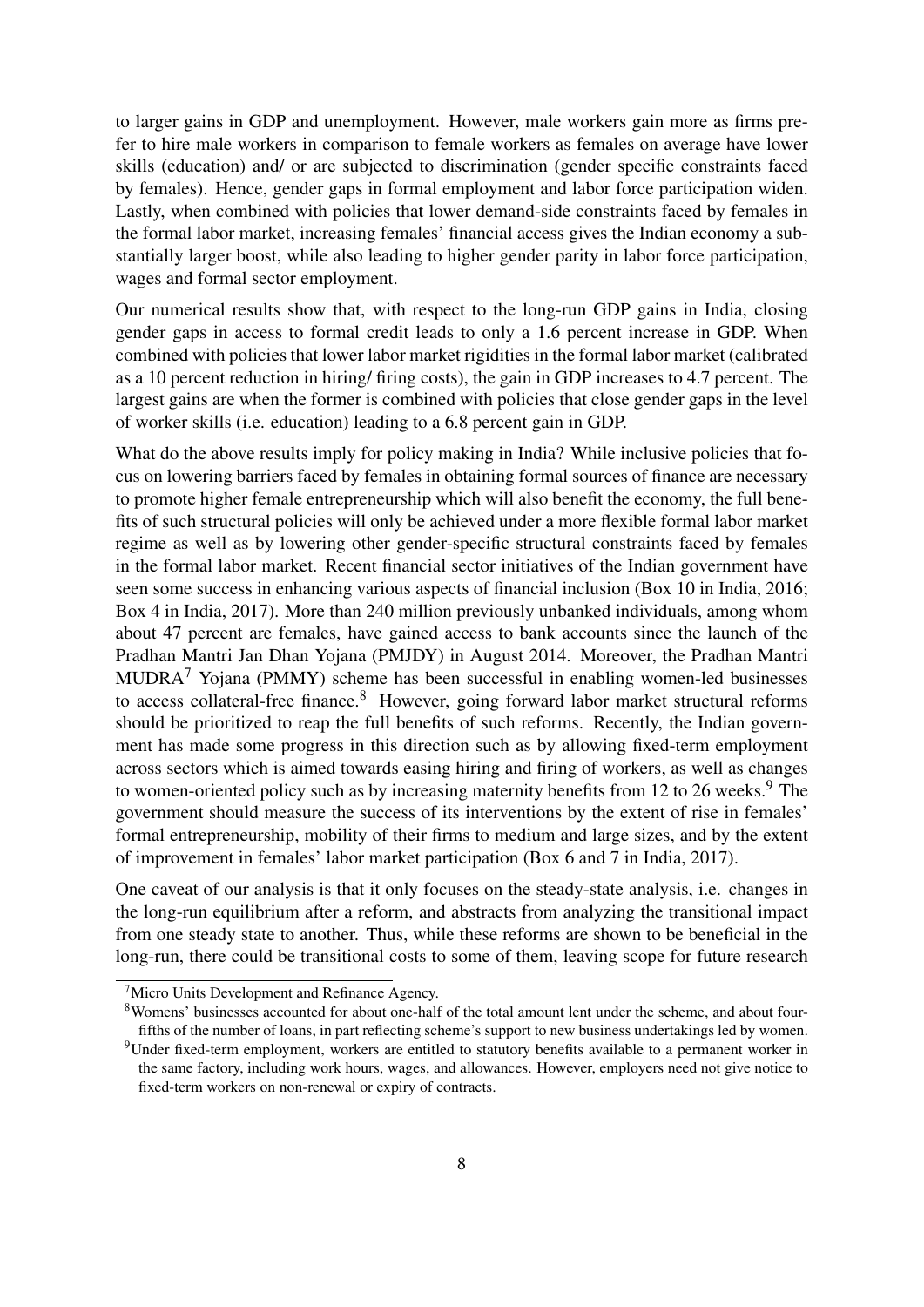(see Khera, 2016).

The remainder of this paper is organized as follows. In Section 2 we outline the theoretical framework, and Section 3 discusses the calibration method and the equilibrium (steady state) of the model. Section 4 presents an analysis of several policy experiments and Section 5 concludes the paper.

# **2 The Model**

This section presents the Baseline model. Our starting point is the DSGE model presented in Khera (2016) to which we add financial micro-foundations in the form of a collateral constraint based on Kiyotaki and Moore (1997). We provide a brief description before specifying the details of the model in the following subsections.

The small open economy consists of households, entrepreneurs, retailers, capital producers, and a government. Two goods are produced in the economy: market-good and a home-good. Market-good consist of formal tradable goods (*F*), informal non-tradable goods (*I*), and imported goods (f<sup>\*</sup>). The first two a reproduced domestically by formal and informal retailers in each sector  $s\epsilon(F,I)$ , respectively, while the latter is produced in the foreign economy and sold domestically by import retailers in the formal sector. On the other hand, home goods  $(H<sup>0</sup>)$  are produced by individuals of the household who work at home, and is for household consumption only.

Households consist of male (*m*) and female (*f*) members who derive utility from consuming market goods, home goods, and leisure. Each member either owns a firm (i .e. entrepreneur), supplies labor (i.e. participates in the labor market) to entrepreneurs, or stays at home. The ones that participate in the labor market are either employed or stay unemployed. The employed work in either one of the four types of firms: 1 ) a m ale e ntrepreneuer i n t he formal sector, 2) a female entrepreneuer in the formal sector, 3) a male entrepreneuer in the informal sector; or 4) a female entrepreneuer in the informal sector; or stay unemployed. The employed engage in paid market-good production, whereas the unemployed work in unpaid home-good production in the residual time when unoccupied by job search. On the other hand, the ones that stay at home, are either working in home-good production, or consuming leisure.

Male and female entrepreneurs in each sector combine labor with capital to produce intermediate goods. In order to acquire capital, entrepreneurs in each sector borrow from formal and informal sector banks, respctively. Both types of entrepreneurs are financially constrained: their ability to invest is bound by the value of their collateral. Unemployment exists as wholesalers in each sector pay a hiring cost when hiring new labor *a la* Blanchard and Gali (2006). Wages in each sector are determined through Nash bargaining between workers and firms. Overall, we can think of the economy as having 4 sectors: female owned firms in the formal sector, male owned firms in the formal sector, female owned firms in the informal sector; and male owned firms in the informal sector (see Table 3).

Formal and informal retailers purchase wholesale goods from male and female entrepreneurs in the respective sectors, differentiate these into different varieties of market-goods, and set the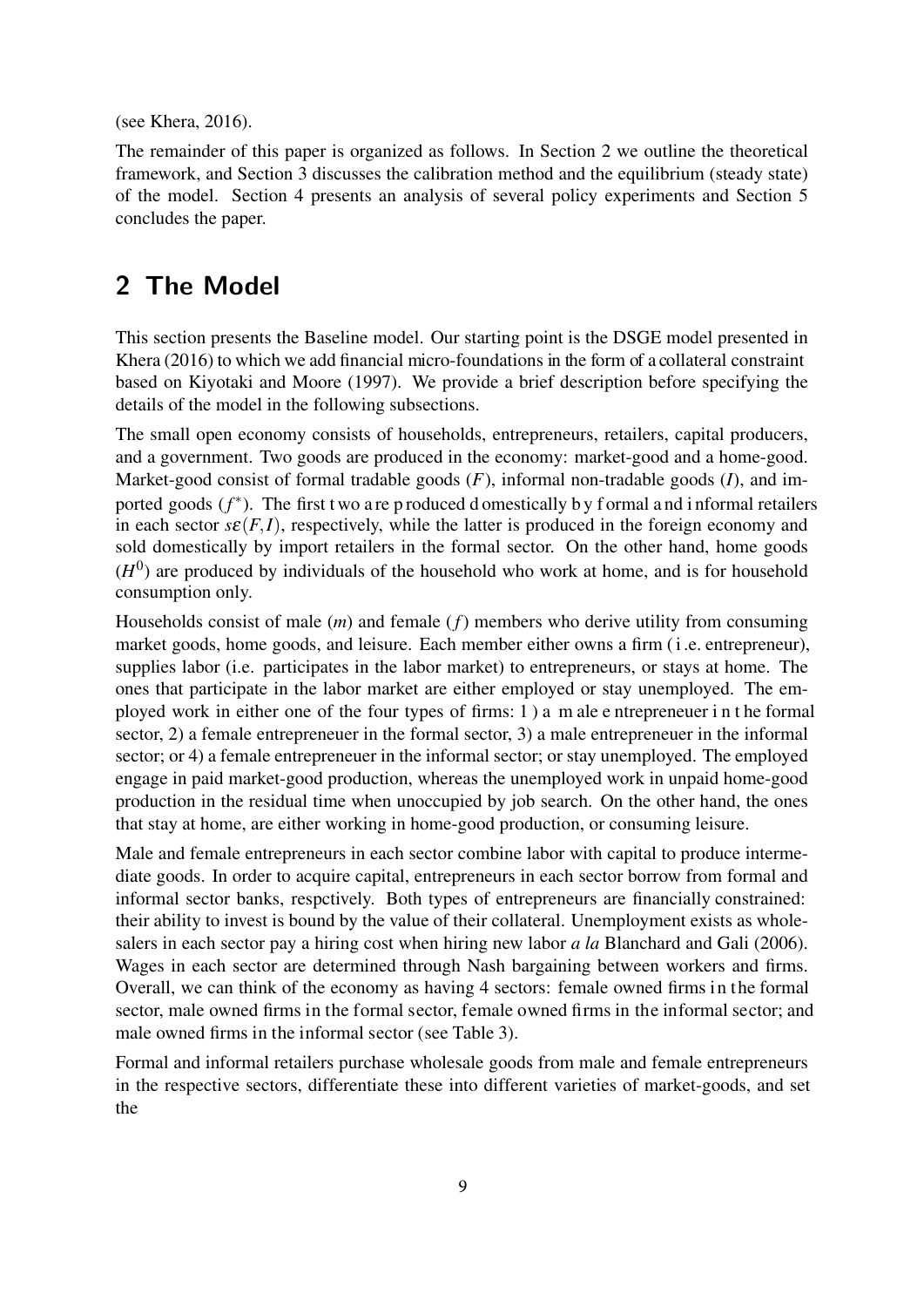Table 3: Four sectors of the economy

|  | Form of establishment $s\epsilon(F,I)$ |                                                                                             |  |  |  |
|--|----------------------------------------|---------------------------------------------------------------------------------------------|--|--|--|
|  | Formal $(F)$                           | Informal $(I)$                                                                              |  |  |  |
|  |                                        | Male $(m)$   male-formal $(m,F)$ male-informal $(m,I)$                                      |  |  |  |
|  |                                        | <b>Owner</b> $h\epsilon(m, f)$ Female $(f)$ female-formal $(f, F)$ female-informal $(f, I)$ |  |  |  |

retail price for each individual variety in an environment of monopolistic competition and price adjustment costs *a la* Rotemberg (1982). A group of competitive capital producers combine formal market- and imported goods to produce final investment goods, which is then combined with the used capital goods rented from wholesalers to produce new capital. Government conducts monetary and fiscal policy: it sets the nominal interest rate using a Taylor-type rule, and receives tax wage income from households which is used to finance public spending and unemployment benefit payments.

Details regarding each agent's behaviour are described below.

## **2.1 The Labor Market**

There are a continuum of households (0,1), out of which  $p^m$  proportion are males, and  $p^f =$  $1 - p^m$  proportion are females.<sup>10</sup> Households either own a firm (i.e. entrepreneurship), or supply their labor to wholesale firms, which determines the labor market participation rate, or stay at home forming the pool of non-participants.

Hence, there are two types of workers and entrepreneurs  $h \epsilon(m, f)$  in the labor market where *m* denotes males and *f* denotes females. The ones who decide to participate in the labor market can either be employed in one of the two sectors  $s\epsilon(F,I)$ , where *F* is the formal sector and *I* is the informal sector, or stay unemployed. In each sector, they are either employed by male entrepreneurs or by female entrepreneurs. The mass of male workers who are employed by male and female entrepreneurs in the formal sector is denoted by  $L_{m,F,t}^m$  and  $L_{m,I,t}^m$ , ones who are employed by male and female entrepreneurs in the informal sector denoted by  $L_{m,F,t}^m$  and  $L_{m,I,t}^m$ , and the unemployed,  $U_t^m$ . Similarly, the mass of female workers are denoted by  $L_n^f$ *m*,*F*,*t* , *L f*  $_{m,I,t}^f$ ,  $L_f^f$  $f_{f,F,t}$ <sup>,</sup>  $L_f^f$  $f$ <sub>*f*</sub>,*I*,*t*</sub> and  $U_t^f$  $t_t^f$ . Non-participants consist of  $NP_t^m$  males and  $NP_t^f$  females. Total number of male and female workers employed in each sector can then be expressed as:

$$
L_{s,t}^m = L_{m,s,t}^m + L_{f,s,t}^m \tag{2.1}
$$

$$
L_{s,t}^f = L_{m,s,t}^f + L_{f,s,t}^f
$$
\n(2.2)

 $\frac{10}{10}$ As per the 2001 consensus, females in India constitutes half of the country's population and therefore we assume  $p^{m} = p^{f} = \frac{1}{2}$ .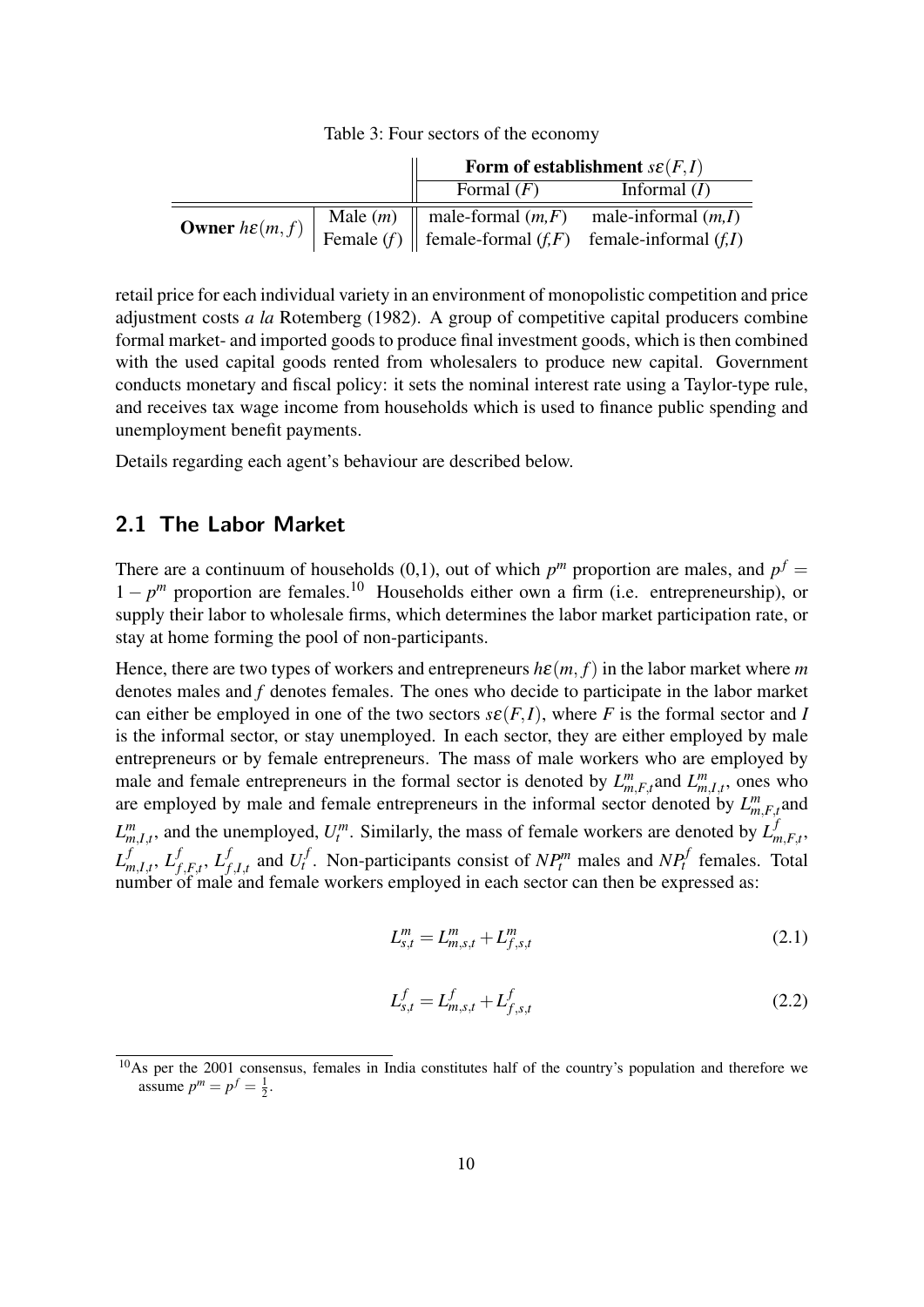The pool of male and female workers who participate in the labor market is then given by:  $P_t^m = p^m - NP_t^m$  and  $P_t^f = p^f - NP_t^f$ , whereas the male and female unemployment is determined by:  $U_t^m = P_t^m - L_{F,t}^m - L_{I,t}^m$  and  $U_t^f = P_t^f - L_{F,t}^f - L_I^f$  $I_{I,t}^J$ , respectively. Hence, we can express unemployment as:

$$
U_t^m = p^m - NP_t^m - L_{F,t}^m - L_{I,t}^m \tag{2.3}
$$

$$
U_t^f = p^f - NP_t^f - L_{F,t}^f - L_{I,t}^f \tag{2.4}
$$

The labor market dynamics closely follow the framework in Campolmi and Gnochhi (2014). The stock of employed labor varies because of the endogenous variation in hiring, and an exogenous probability of getting fired,  $\sigma_s$ , every period.<sup>11</sup>

Here, we describe details of the labor market framework for female workers. A similar set-up follows for male workers. At the end of period  $t - 1$ , after all decisions have been taken and executed,  $F_{m,F,t-1}^f = \sigma_F L_n^f$  $f_{m,F,t-1}$  and  $F_{f,F,t-1}^f = \sigma_F L_f^f$ *f*,*F*,*t*−1 female workers are fired by male and female entrepreneurs in the formal sector, and by male and female entrepreneurs in the informal sector,  $F_{m,I,t-1}^f = \sigma_I L_m^f$ *f*<sub>*m*</sub>,*I*,*t*−1</sub> and  $F_{f,I,t-1}^f = σ_I L_f^f$ *f*,*I*,*t*−1 . In period *t*, new female workers are hired, *H f*  $\int_{h,F,t}^{f}$  and  $H_h^f$  $h_{h,I,t}$ , from the pool of job searchers,  $S_t^f$  $t^{f}$ <sup>12</sup> The evolution of female labor in the formal sector is given by:

$$
L_{m,F,t}^f = L_{m,F,t-1}^f - F_{m,F,t-1}^f + H_{m,F,t}^f = (1 - \sigma_F)L_{m,s,t-1}^f + p(H_{m,F,t}^f)S_t^f
$$
(2.5)

$$
L_{f,F,t}^f = L_{f,F,t-1}^f - F_{f,F,t-1}^f + H_{f,F,t}^f = (1 - \sigma_F)L_{f,F,t-1}^f + p(H_{f,F,t}^f)S_t^f
$$
(2.6)

and in the informal sector:

$$
L_{m,I,t}^f = L_{m,I,t-1}^f - F_{m,I,t-1}^f + H_{m,I,t}^f = (1 - \sigma_I) L_{m,I,t-1}^f + p(H_{m,I,t}^f) S_t^f
$$
(2.7)

$$
L_{f,I,t}^f = L_{f,I,t-1}^f - F_{f,I,t-1}^f + H_{f,I,t}^f = (1 - \sigma_I)L_{f,I,t-1}^f + p(H_{f,I,t}^f)S_t^f
$$
(2.8)

where female workers' probability of getting hired,  $p(H_h^f)$  $h_{h,s,t}$ ) is determined endogenously by wholesalers' optimization.

The unemployed, the non-participants, and fired individuals,  $U_{t-1}^f + NP_{t-1}^f + F_{m,F,t-1}^f + F_{m,I,t-1}^f + F_{m,F,t-1}^f$  $F^f_{f,F,t-1} + F^f_{f,t}$ *f*,*I*,*t*−1 , form the pool of males and females that are not employed at the end of period *t* −1. Among these, some are job searchers in the following period *t*, and the remaining ones are non-participants:

$$
S_t^f + NP_t^f = U_{t-1}^f + NP_{t-1}^f + \sigma_F L_{m,F,t-1}^f + \sigma_I L_{m,I,t-1}^f + \sigma_F L_{f,F,t-1}^f + \sigma_I L_{f,I,t-1}^f
$$
(2.9)

 $11$ Probability of getting fired is allowed to vary across the two sectors, which corresponds to the relative difficulty in firing workers in the formal sector (i.e. employment protection policies).

<sup>12</sup>Assume instantaneous hiring, i.e. period *t* searchers can be matched and start producing in period *t* itself. This is a standard assumption in a sticky-price model, and seems reasonable if a period is interpreted as a quarter.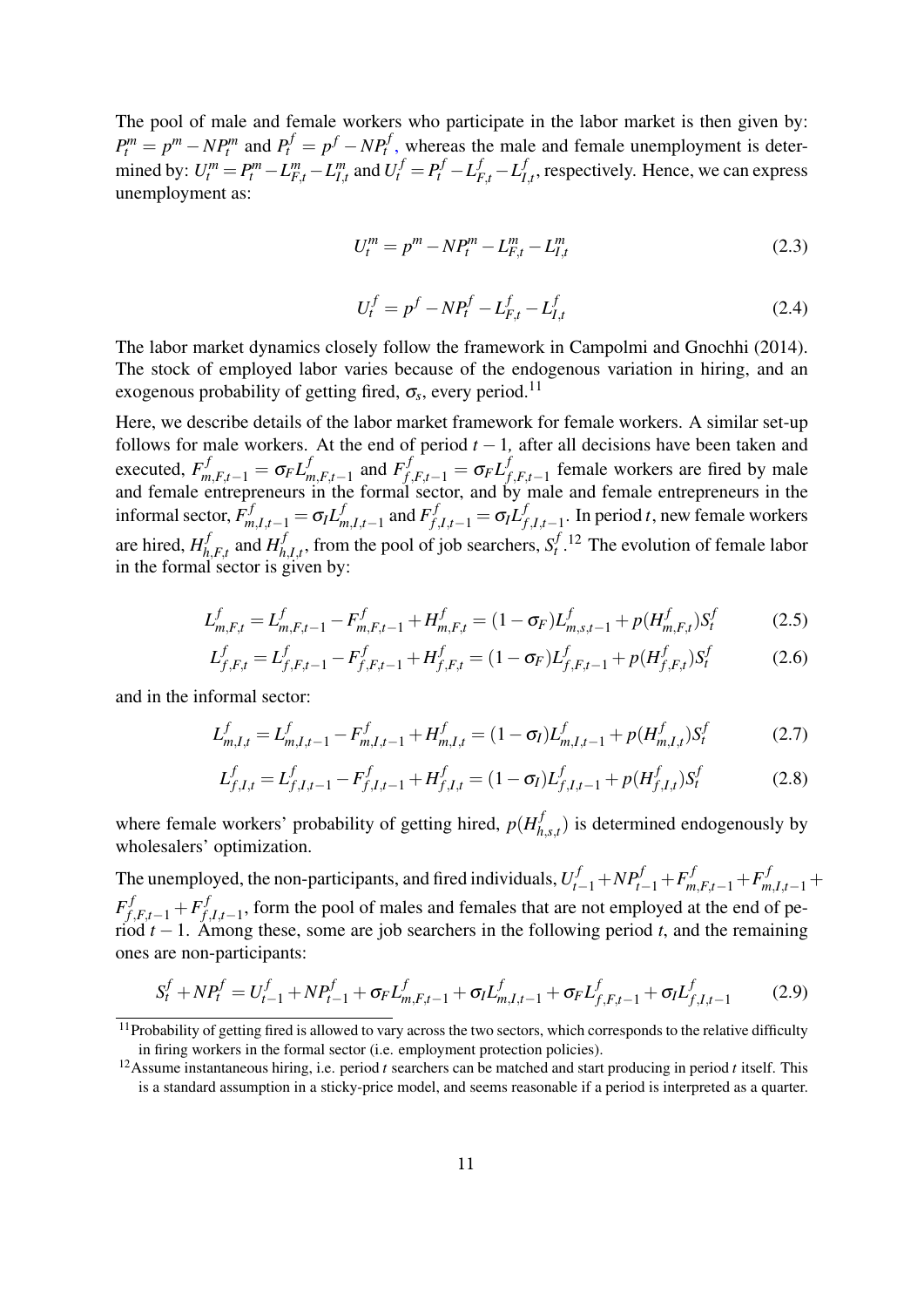Substituting for the equations above gives us the following expressions for male and female job searchers in period *t*:

$$
S_t^f = P_t^f - (1 - \sigma_F)L_{m,F,t-1}^f - (1 - \sigma_I)L_{m,I,t-1}^f - (1 - \sigma_F)L_{f,F,t-1}^f - (1 - \sigma_I)L_{f,I,t-1}^f \quad (2.10)
$$

Evolution of female formal employment (Eq. 2.5 and Eq. 2.6 with  $s = F$ ) by male and female entrepreneurs can then be written as:

$$
L_{m,F,t}^f = (1 - \sigma_F)(1 - p(H_{F,t}^f))L_{m,F,t-1}^f + p(H_{m,F,t}^f)P_t^f - p(H_{m,F,t}^f)(1 - \sigma_I)L_{m,I,t-1}^f
$$
 (2.11)

$$
L_{f,F,t}^f = (1 - \sigma_F)(1 - p(H_{f,F,t}^f))L_{f,F,t-1}^f + p(H_{f,F,t}^f)P_t^f - p(H_{f,F,t}^f)(1 - \sigma_I)L_{f,I,t-1}^f
$$
(2.12)

Eq. 2.11 implies that in period *t*, total female workers employed in the formal sector by male entrepreneurs increases with higher female labor participation, *P f*  $t'$ , and with a rise in their probability of getting hired in this sector,  $p(H_n^f)$  $m_{m,F,t}^{f}$ ).<sup>13</sup> An analogous interpretation of Eq. 2.12 follows for female workers employed by female entrepreneurs in the formal sector.

Similarly, for the informal sector  $(s = I)$ , we get:

$$
L_{m,I,t}^f = (1 - \sigma_I)(1 - p(H_{I,t}^f))L_{m,I,t-1}^f + p(H_{m,I,t}^f)P_t^f - p(H_{m,I,t}^f)(1 - \sigma_F)L_{m,F,t-1}^f
$$
 (2.13)

$$
L_{f,I,t}^f = (1 - \sigma_I)(1 - p(H_{f,I,t}^f))L_{f,I,t-1}^f + p(H_{f,I,t}^f)P_t^f - p(H_{f,I,t}^f)(1 - \sigma_F)L_{f,F,t-1}^f
$$
 (2.14)

Probability of getting hired by male and female entrepreneurs in sector *s* is then given by the ratio of new hires to the pool of job searchers:

$$
p(H_{m,s,t}^f) = \frac{H_{m,s,t}^f}{S_t^f} \qquad p(H_{f,s,t}^f) = \frac{H_{f,s,t}^f}{S_t^f} \qquad (2.15)
$$

Ratio of total job searchers to the pool of individuals not employed at the end of period *t* −1 determines the probability of searching for a job:

$$
p(S_t^f) = \frac{S_t^f}{U_{t-1}^f + NP_{t-1}^f + F_{m,F,t-1}^f + F_{m,I,t-1}^f + F_{f,F,t-1}^f + F_{f,I,t-1}^f}
$$
(2.16)

<sup>&</sup>lt;sup>13</sup>For this to hold, female labor participation in period *t* should be greater than the sum of female workers that are still employed from the previous period  $t - 1$ , i.e.  $P_t^f > (1 - \sigma_F)L_{F,t-1}^f + (1 - \sigma_I)L_{I,t-1}^f$ . This always holds true for all periods in our model.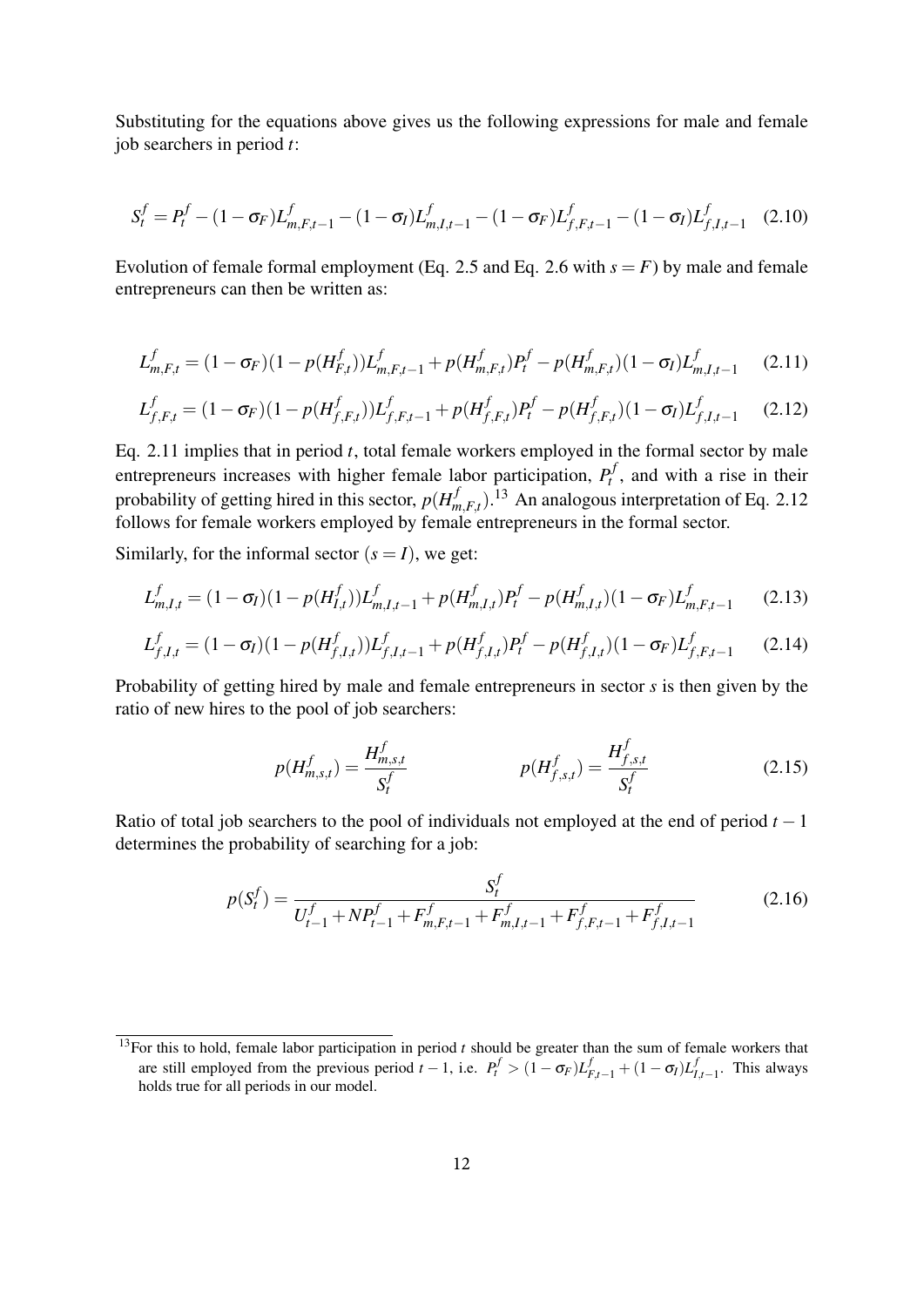## **2.2 Entrepreneurs**

There are a continuum of male and female entrepreneurs,  $h\epsilon(m, f)$ , operating in each sector  $s\epsilon(F,I)$  who produce formal and informal intermediate goods, respectively, by combining labour hired from households, and capital purchased from capital producers. They sell these intermediate goods to retailers in their respective sectors, under perfect competition. Entrepreneurs operating in each sector, differ along two dimensions: available technology and labor market regulations. In order to acquire capital, entrepreneurs borrow from banks. Both types of entrepreneurs are financially constrained: their ability to invest is bound by the value of their collateral. Male and female entrepreneurs also differ along two dimensions: financial frictions and in their relative preference for male versus female workers.

Below we provide details regarding the optimization problem and the financial frictions faced by female entrepreneurs. Similar set-up follows for the production sector dominated by male entrepreneurs.

#### **2.2.1 Female Entrepreneurs**

We have a continuum of female wholesalers  $(0,1)$  in each sector *s* producing different intermediate goods, *Y W*  $f$ <sup>*W*</sup>,*F*,*t*</sub> and  $Y$ <sup>*W*</sup>,  $f_{f,I,t}^{W}$ , with access to different technologies,  $\theta_{F,t}$  and  $\theta_{I,t}$ . By the beginning of period *t*, they are assumed to acquire capital,  $K_{f,F,t-1}$  and  $K_{f,I,t-1}$ , from capital producers, which is combined with labor hired from households, *Lf*,*F*,*<sup>t</sup>* and *Lf*,*I*,*<sup>t</sup>* , to produce these goods over period *t*, using a Cobb-Douglas function:

$$
Y_{f,F,t}^W = \Theta_{F,t} \left( K_{f,F,t-1} \right)^{\psi_F} (L_{f,F,t})^{1-\psi_F} \tag{2.17}
$$

$$
Y_{f,I,t}^W = \Theta_{I,t} \left( K_{f,I,t-1} \right)^{\psi_I} (L_{f,I,t})^{1-\psi_I} \tag{2.18}
$$

where  $\psi_s$  is the capital intensity related to capital income share in sector *s*. They sell their goods to retailers in their respective sectors at a price of  $P_f^W$  $_{f, F, t}^W$  and  $P_{f, t}^W$ *f*,*I*,*t* .

Total labor in each sector is a constant elasticity of substitution (CES) aggregate of male and female workers, where  $\rho_s \varepsilon(-\infty, 1]$  determines the substitution elasticity:

$$
L_{f,F,t} = [\omega_{f,F,t}(skill_F^m L_{f,F,t}^m)^{p_F} + (1 - \omega_{f,F,t})(skill_F^f L_{f,F,t}^f)^{p_F}]^{1/p_F}
$$
(2.19)

$$
L_{f,I,t} = [\omega_{f,I,t}(skill^m_I L^m_{f,I,t})^{p_I} + (1 - \omega_{f,I,t})(skill^f_I L^f_{f,I,t})^{p_I}]^{1/p_I}
$$
(2.20)

 $\omega_{h,s,t}\epsilon(0,1)$  is the firms' relative preference for male workers over female workers in sector  $s^{14}$  Differences in skill level of male and female workers,  $\delta k i l l_s^m$  and  $\delta k i l l_s^f$ , corresponds to the gender gaps in education. These skills also vary across sectors, which relates to the differences in worker training and efficiency of workers across the formal and informal sector.

<sup>&</sup>lt;sup>14</sup>One can interpret this as the male gender bias in employment which determines the extent of gender discrimination in employment. ω*s*,*<sup>t</sup>* = 0.5 implies no gender discrimination, whereas firms discriminate against females when  $\omega_{s,t} > 0.5$ .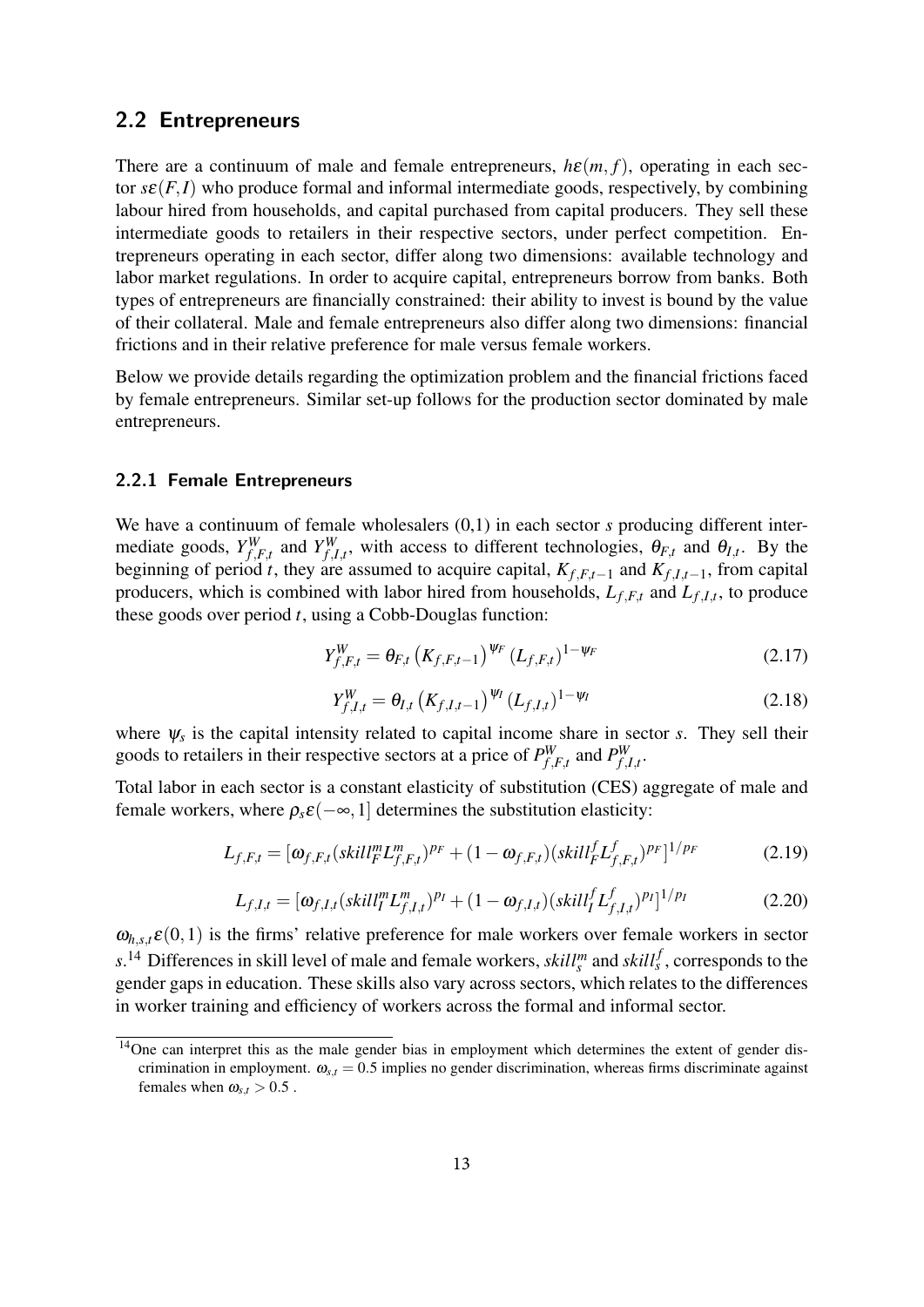#### **Labor Market Regulations**

Female entrepreneurs in each sector *s* face real hiring costs,  $HC_{f,s,t}^h$ , when hiring new labor and the real wage,  $W_{f,s,t}^h$ , paid to this worker is decided by the generalized Nash bargaining solution. In addition, entrepreneurs are assumed to borrow from banks, *Loanf*,*s*,*<sup>t</sup>* , in their respective sectors at the rate of  $R_{s,t}^{K}$  to finance capital acquisition. Per period real profit is equal to the revenue net costs spent on employing labor (wages and hiring costs), renting capital, and the interest paid on borrowings, where  $P_t$  is the aggregate price level and  $R_t^K$  is the real rental rate of capital:

$$
\Pi_{f,F,t}^W = \frac{P_{f,F,t}^W}{P_t} Y_{f,F,t}^W - W_{f,F,t}^m L_{f,F,t}^m - W_{f,F,t}^f L_{f,F,t}^f - R_t^K K_{f,F,t-1}
$$
\n
$$
- H C_{f,F,t}^m H_{f,F,t}^m - H C_{f,F,t}^f H_{f,F,t}^f + L o a n_{f,F,t} - R_{F,t-1}^K L o a n_{f,F,t-1}
$$
\n(2.21)

$$
\Pi_{f,I,t}^{W} = \frac{P_{f,I,t}^{W}}{P_t} P_{f,I,t}^{W} Y_{f,I,t}^{W} - W_{f,I,t}^{m} L_{f,I,t}^{m} - W_{f,I,t}^{f} L_{f,I,t}^{f} - R_{t}^{K} K_{f,I,t-1}
$$
\n
$$
-H C_{f,I,t}^{f} H_{f,I,t}^{f} - H C_{f,I,t}^{f} H_{f,I,t}^{f} + L o a n_{f,I,t} - R_{I,t-1}^{K} L o a n_{f,I,t-1}
$$
\n(2.22)

Following Blanchard and Gali (2006), hiring costs depend positively on the total number of new hires, and negatively on the pool of unemployed at the beginning of period *t*:

$$
HC_{f,F,t}^{h} = (\beta_{HC_F,t}) \left( p(H_{f,F,t}^{h}) \right)^{\alpha_{HC_F}}
$$
\n(2.23)

$$
HC_{f,I,t}^{h} = (\beta_{HC_{I,t}}) \left( p(H_{f,I,t}^{h}) \right)^{\alpha_{HC_I}}
$$
 (2.24)

hiring cost shocks, and  $\alpha_{HC} > 0$  is the elasticity of hiring cost with respect to hiring probability.

#### **Financial Frictions**

In order to invest in capital, female entrepreneurs in the formal and informal sector borrow from banks in their respective sectors. Following Kiyotaki and Moore (1997), the amount of loans that an entrepreneur can obtain is constrained by the value of their collateral. Collateral is determined by the physical capital holdings of each entrepreneur. The borrowing constraint in each sector is determined by the minimum return on loans required by the banks where *LTVf*,*s*,*<sup>t</sup>* is the maximum loan-to-value ratio available to a female entrepreneur in sector *s*:

$$
R_{f,F,t}^{k} Loan_{f,F,t} \geq LTV_{f,F,t} [(1 - \delta_{K})K_{f,F,t-1}E_{t}(q_{t+1})]
$$
\n(2.25)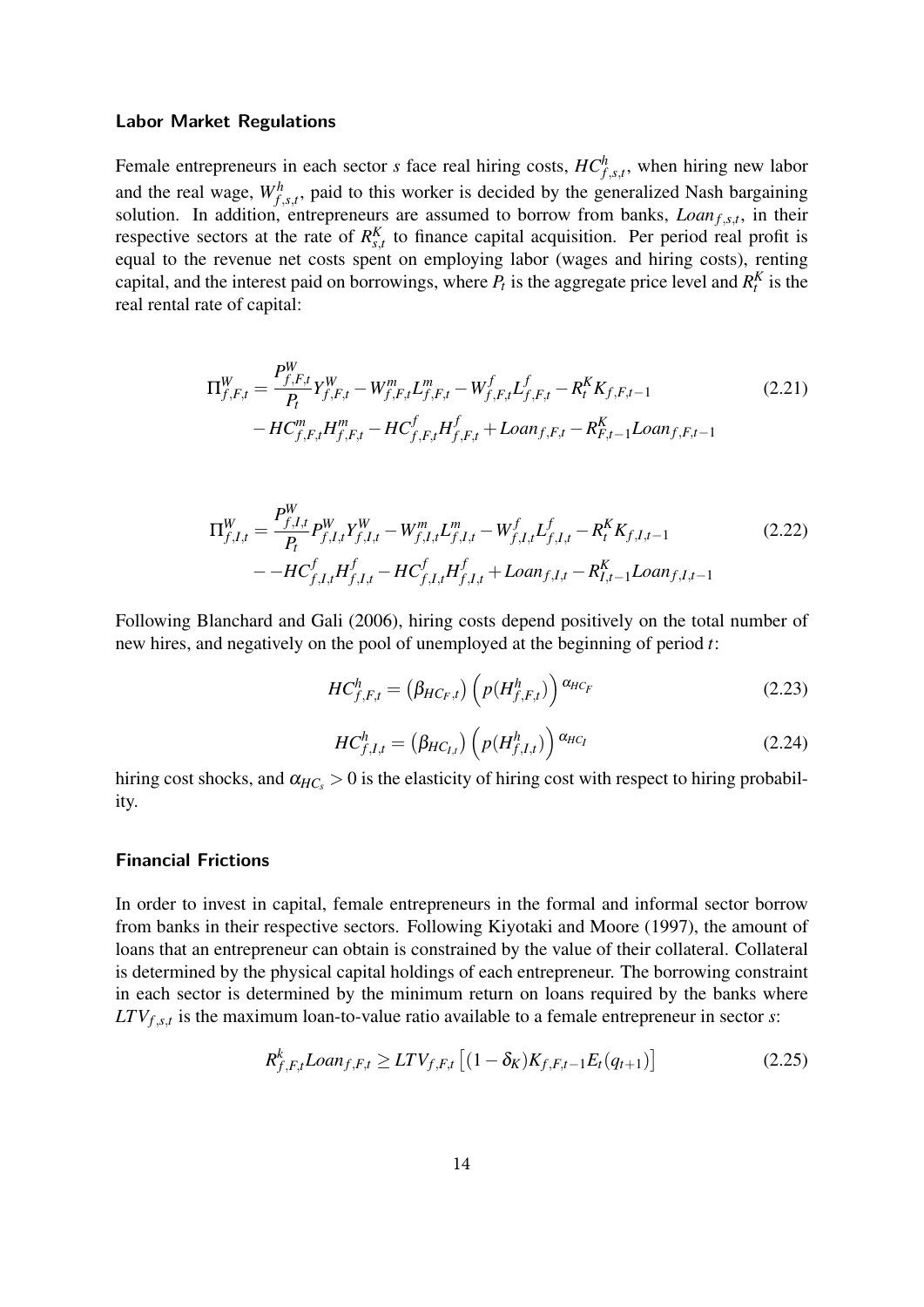$$
R_{f,I,t}^{k} Loan_{f,I,t} \geq LTV_{f,I,t} \left[ (1 - \delta_K)K_{f,I,t-1}E_t(q_{t+1}) \right]
$$
 (2.26)

The amount of loans a female entrepreneur can obtain increases with an increase in the expected value of their collateral (i.e. capital), with an increase in the minimum loan-to-valu ratio, and with a decrease in the interest rates on loans charged by banks.

#### Demand for Capital, Labor and Loans

Female entrepreneurs in sector *s* choose  $L_{f,s,t}^m$ ,  $L_f^f$  $^f_{f,s,t}, H^m_{f,s,t}, H^f_f$ *f*,*s*,*t* , *Ks*,*t*−1, and *Loanf*,*s*,*<sup>t</sup>* by maximising their expected discounted value of future profits:

$$
\max_{L_{f,s,t}, K_{f,s,t-1}, H_{f,s,t}} E_t \sum_{k=0}^{\infty} (\beta_f)^t \Pi_{f,s,t+k}^W
$$
 (2.27)

subject to the law of motion of male and female employment (Eq. 2.5 and Eq. 2.6), and the borrowing constraint.  $\rho_{t,t+k}$  is the stochastic discount rate obtained from the households' optimization problem discussed below.

Capital and labor demand functions in sector *s* are obtained from the first order conditions as follows:

$$
R_t^K = \psi_s \frac{P_{f,s,t}^W}{P_t} \frac{Y_{f,s,t}^W}{K_{f,s,t-1}} + \frac{(1 - \delta_K) LTV_{f,s,t} E_t \left[ (q_{t+1})(1 - (\beta_f)R_{s,t+1}^k) \right]}{R_{s,t}^k}
$$
(2.28)

$$
(1 - \psi_s) \omega_{f,s} \frac{P_{f,s,t}^W}{P_t} \frac{Y_{f,s,t}^W}{L_{f,s,t}^m} \left( \text{skill}_s^m \frac{L_{f,s,t}^m}{L_{f,s,t}} \right)^{\rho_s} = W_{f,s,t}^m + HC_{f,s,t}^m - E_t \left( \beta_f HC_{f,s,t+1}^m (1 - \sigma_s) \right)
$$
\n(2.29)

$$
(1 - \psi_s)(1 - \omega_{f,s}) \frac{P_{f,s,t}^W}{P_t} \frac{Y_{f,s,t}^W}{L_{f,s,t}^f} \left( skill_s^f \frac{L_{f,s,t}^f}{L_{f,s,t}} \right) \rho_s = W_{f,s,t}^f + HC_{f,s,t}^f - E_t \left( \beta_f HC_{f,s,t+1}^f (1 - \sigma_s) \right)
$$
\n(2.30)

the current period,  $R_{s,t}^k$  and the next period,  $R_{s,t+1}^k$  is lower; and when the expected value of The demand for capital (Eq. 2.28) is now not only determined by the marginal product of capital and rental rate, but also by the collateral constraint. Demand for capital is higher when the rental rate,  $R_t^K$  is lower; loan-to-value ratio, $LTV_{f,s,t}$ , is higher; interest rate on loans in collateral,  $q_{t+1}$ , is higher. This implies that a financial inclusion policy that increases the loanto-value ratio will need to higher demand for capital which will also lead to higher price of collateral and further amplify investment and demand in the economy.

On the other hand, the labor demand for males and females (Eq. 2.29 and Eq. 2.30) is now determined by equating marginal product to the marginal cost of employing labor, which includes the real wage plus the cost generated by hiring.

Wage setting follows a Nash bargaining process between workers and wholesalers where wage bargaining Aower Af Aorker An Ahe Aormal And Anformal Aector As Aenoted Ay  $\lambda_F^h \varepsilon(0,1)$  And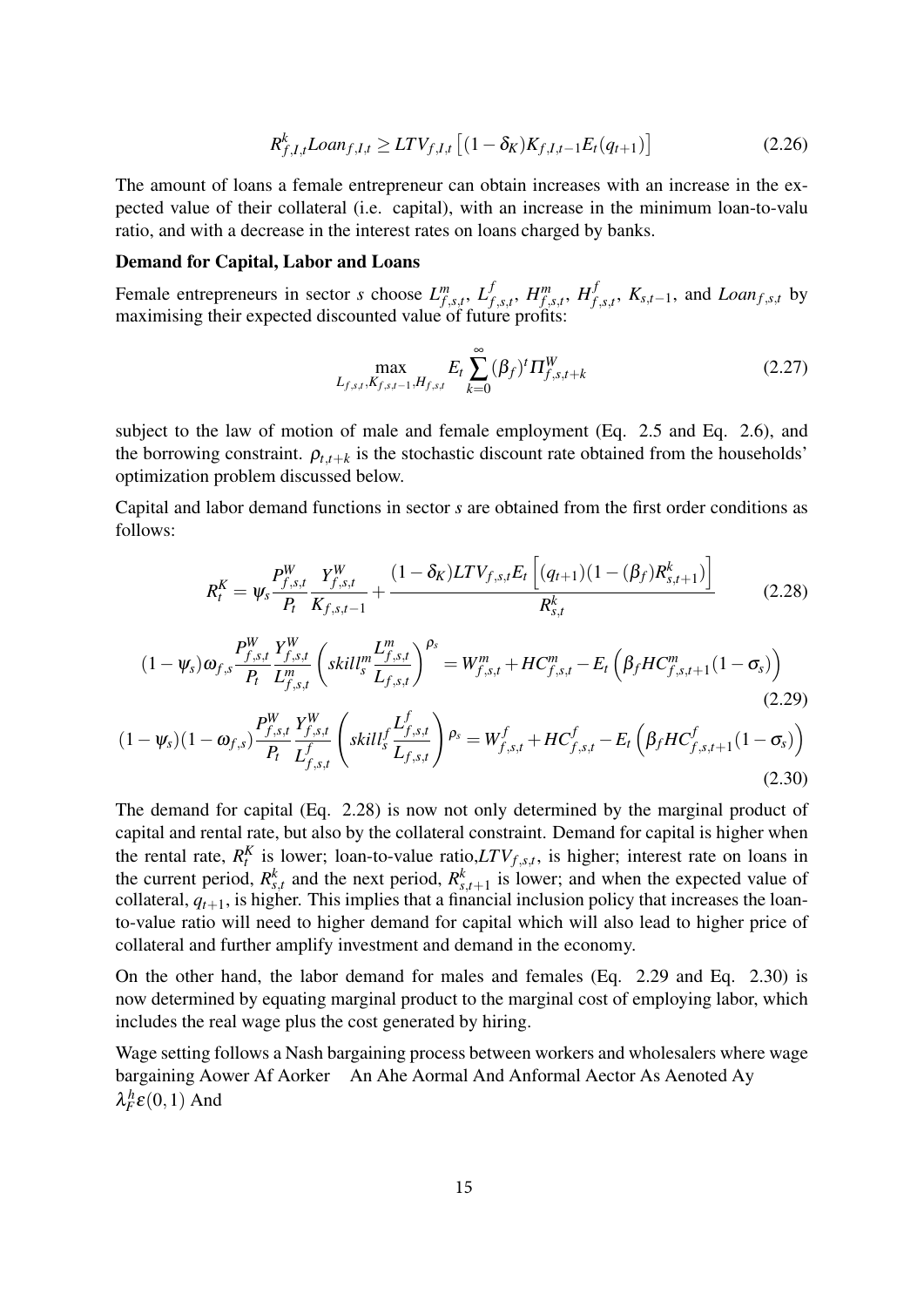$\lambda_l^h \varepsilon(0,1)$ , respectively. The bargaining power of formal workers is assumed to to be higher than informal workers. To capture gender gaps in access to labor unions, union leadership, and union priorities, we also allow for differences in bargaining power of male and female workers.

We obtain the expressions for wage rate of male and female workers and define average male and female wages,  $W_t^m$  and  $W_t^f$  $t'$ , by the ratio of total after tax wage income divided by the total number of individuals employed:

$$
W_t^m = \frac{W_{m,F,t}^m L_{m,F,t}^m (1 - \tau_F) + W_{m,I,t}^m L_{I,t}^m + W_{f,F,t}^m L_{f,F,t}^m (1 - \tau_F) + W_{f,I,t}^m L_{f,I,t}^m}{L_{m,F,t}^m + L_{m,I,t}^m + L_{f,F,t}^m + L_{f,I,t}^m}
$$
  

$$
W_t^f = \frac{W_{m,F,t}^f L_{m,F,t}^f (1 - \tau_F) + W_{m,I,t}^f L_{m,I,t}^f + W_{f,F,t}^f L_{f,F,t}^f (1 - \tau_F) + W_{f,I,t}^f L_{f,I,t}^f}{L_{m,F,t}^f + L_{m,I,t}^f + L_{f,F,t}^f + L_{f,I,t}^f}
$$

where ratio of average male wages to average female wages,  $\frac{W_l^m}{W_l}$  $\frac{w_t}{W_t^f}$ , is defined as the 'gender wage gap'. The wage rate for female workers employed by female entrepreneurs in the formal sector is given by:

$$
W_{f,F,t}^{f}(1-\tau_{F}) = \frac{\lambda_{F,t}^{f}}{1-\lambda_{F,t}^{f}}(1-\tau_{F})(HC_{f,F,t}^{f}) + W_{U,t}
$$
  
\n
$$
-(1-\sigma_{F})E_{t} \left\{\n\begin{bmatrix}\n\frac{\lambda_{F,k}^{f}}{1-\lambda_{F,k}^{f}}\left[1-p(S_{k}^{f})p(H_{f,F,k}^{f})\right](1-\tau_{F})HC_{f,F,k}^{f} \\
-\frac{\lambda_{I,k}^{f}}{1-\lambda_{I,k}^{f}}(p(H_{f,I,k}^{f}))HC_{f,I,k}^{f} - \frac{\lambda_{F,k}^{f}}{1-\lambda_{F,k}^{f}}(p(H_{m,F,k}^{f}))HC_{m,F,k}^{f} \\
-\frac{\lambda_{I,k}^{f}}{1-\lambda_{I,k}^{f}}(p(H_{m,I,k}^{f}))HC_{m,I,k}^{f} + (1-p(S_{k}^{f}))W_{U,k} \\
+(1-p(S_{k}^{f}))p(le_{k}^{f})MRS_{le,C_{k}}^{f} \\
+(1-p(S_{k}^{f}))\left[1-p(le_{k}^{f})-\tau_{U}\right]MRS_{HP,C_{k}}^{m}\n\end{bmatrix}\n\right\}
$$

We obtain analogous expressions for *W f*  $f$ <sub>*f*</sub>,*I*,*t*</sub>, *W*<sub>*m*</sub>  $\int_{m,F,t}^{f}$ , $W_m^f$  $W_{m,I,t}^f$ ,  $W_{m,I,t}^m$ ,  $W_{f,I,t}^m$ ,  $W_{m,F,t}^m$ , and  $W_{f,F,t}^m$ .

# **2.3 Retailers**

Retailers are incorporated in the model for the sake of introducing nominal rigidity. A continuum  $j_F$  and  $j_I$  of monopolistically competitive formal and informal retailers buy wholesale goods supplied by female entrepreneurs,  $Y_f^W$  $f$ <sup>*W*</sup>,*F*,*t*</sub> and  $Y$ <sup>*W*</sup>,  $f_{f,I,t}^W$ , and male entrepreneurs,  $Y_{m,F,t}^W$  and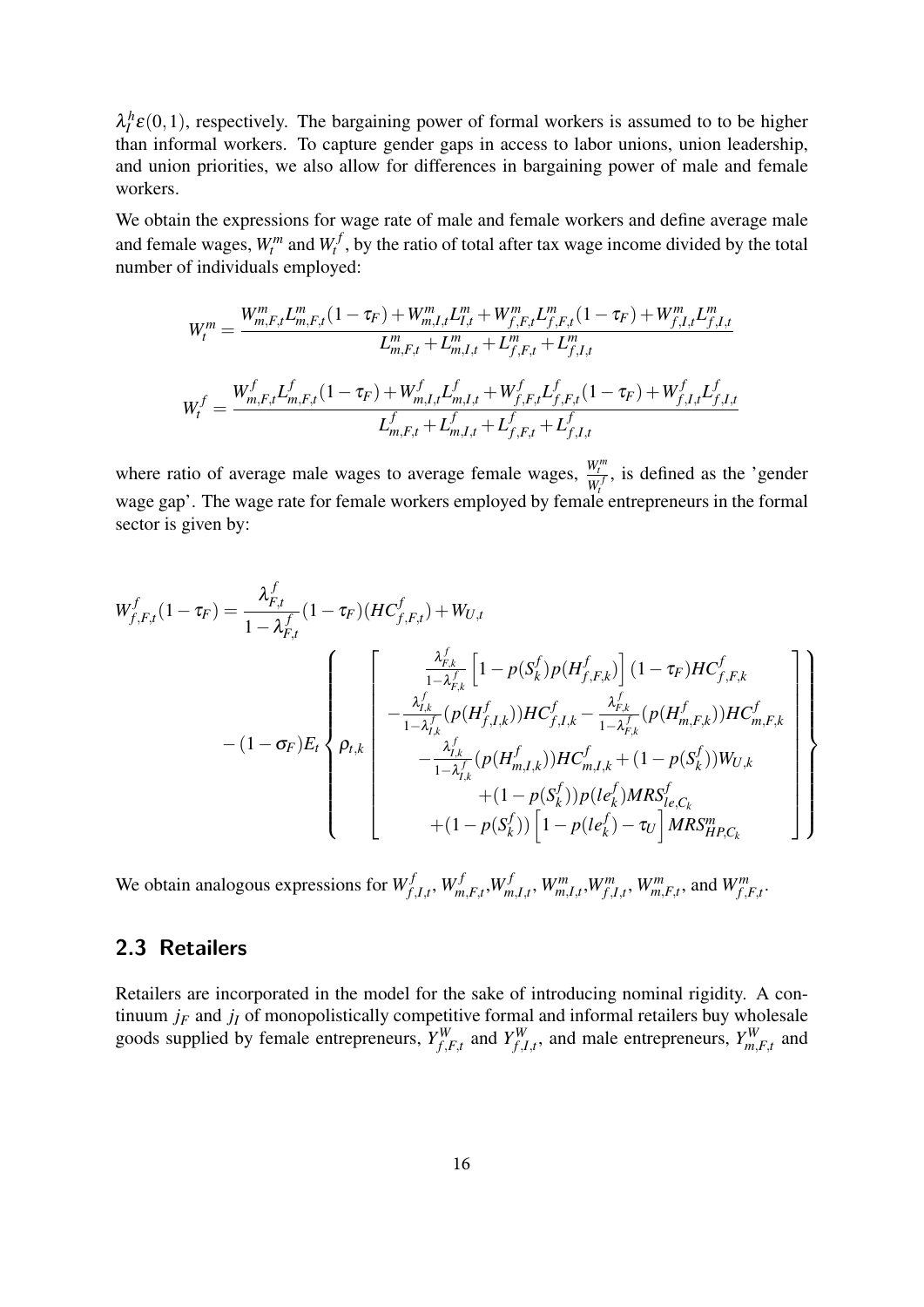$Y_{m,I,t}^W$ , and combine it using the following CES production function, to produce different final market-good varieties,  $Y_{F,t}(j_F)$  and  $Y_{I,t}(j_I)$ , and sell these at different prices,  $P_{F,t}(j_F)$  and  $P_{I,t}(j_I)$ , respectively:<sup>15</sup>

$$
Y_{F,t}(j_F) = \left[ \alpha_F^{\frac{1}{\eta_F}} Y_{m,F,t}^W^{\frac{\eta_F - 1}{\eta_F}} + (1 - \alpha_F)^{\frac{1}{\eta_F}} Y_{f,F,t}^W^{\frac{\eta_F - 1}{\eta_F}} \right]^{\frac{\eta_F}{\eta_F - 1}}
$$
(2.31)

$$
Y_{I,t}(j_I) = \left[ \alpha_I^{\frac{1}{\eta_I}} Y_{m,I,t}^W \frac{\eta_I - 1}{\eta_i} + (1 - \alpha_I)^{\frac{1}{\eta_I}} Y_{f,I,t}^W \frac{\eta_I - 1}{\eta_I} \right]^{\frac{\eta_I}{\eta_I - 1}}
$$
(2.32)

where  $\alpha_s \in (0,1)$  is the relative weight on intermediate goods produced by male entrepreneurs, and  $\eta_s > 1$  is the elasticity of substitution between goods produced by male entrepreneurs and goods produced by female entrepreneurs. Price charged by each retailer can be expressed as a composite of male entrepreneurs' good price  $P_{m,s,t}^W$  and female entrepreneurs' good price  $P_{f,s}^W$ *f*,*s*,*t* , and is given by the following CES form:

$$
P_{F,t}(j_F) = \left[ \alpha_F P_{m,F,t}^W \right]^{1-\eta_F} + (1-\alpha_F) P_{f,F,t}^W \right]^{1-\eta_F} \tag{2.33}
$$

$$
P_{I,t}(j_I) = \left[ \alpha_I P_{m,I,t}^W \right]^{1-\eta_I} + (1-\alpha_I) P_{f,I,t}^W \right]^{1-\eta_I} \tag{2.34}
$$

By minimizing expenditure on the total composite demand, we can derive the following optimal demand functions for male entrpreneurs' goods and female entrpreneurs' goods in each sector:

$$
Y_{f,F,t}^{W} = (1 - \alpha_F) \left( \frac{P_{f,F,t}^{W}}{P_{F,t}} \right) - \eta_F Y_{F,t} \qquad Y_{m,F,t}^{W} = \alpha_F \left( \frac{P_{m,F,t}^{W}}{P_{F,t}} \right) - \eta_F Y_{F,t} \qquad (2.35)
$$

$$
Y_{f,I,t}^{W} = (1 - \alpha_I) \left( \frac{P_{f,I,t}^{W}}{P_{I,t}} \right) - \eta_I Y_{I,t} \qquad \qquad Y_{m,I,t}^{W} = \alpha_I \left( \frac{P_{m,I,t}^{W}}{P_{I,t}} \right) - \eta_I Y_{I,t} \qquad (2.36)
$$

Total composite output in each sector *s*, *Ys*,*<sup>t</sup>* , produced by retailers is a Dixit-Stiglitz (1977) CES aggregate of different varieties of goods produced by individual retailers, *Ys*,*t*(*js*).

$$
Y_{s,t} = \left(\int\limits_{0}^{1} Y_{s,t} \left(j_s\right)^{\frac{\varepsilon_s - 1}{\varepsilon_s}} d j_s\right)^{\frac{\varepsilon_s}{\varepsilon_s - 1}}
$$
(2.37)

 $\varepsilon$ <sub>s</sub> stands for the elasticity of substitution between different varieties of goods. The corresponding price of the composite consumption good, *Ps*,*<sup>t</sup>* is:

$$
P_{s,t} = \left(\int\limits_0^1 P_{s,t} (j_s)^{1-\varepsilon_s} dj_s\right)^{\frac{1}{1-\varepsilon_s}}
$$
(2.38)

<sup>&</sup>lt;sup>15</sup>We assume zero cost of differentiation.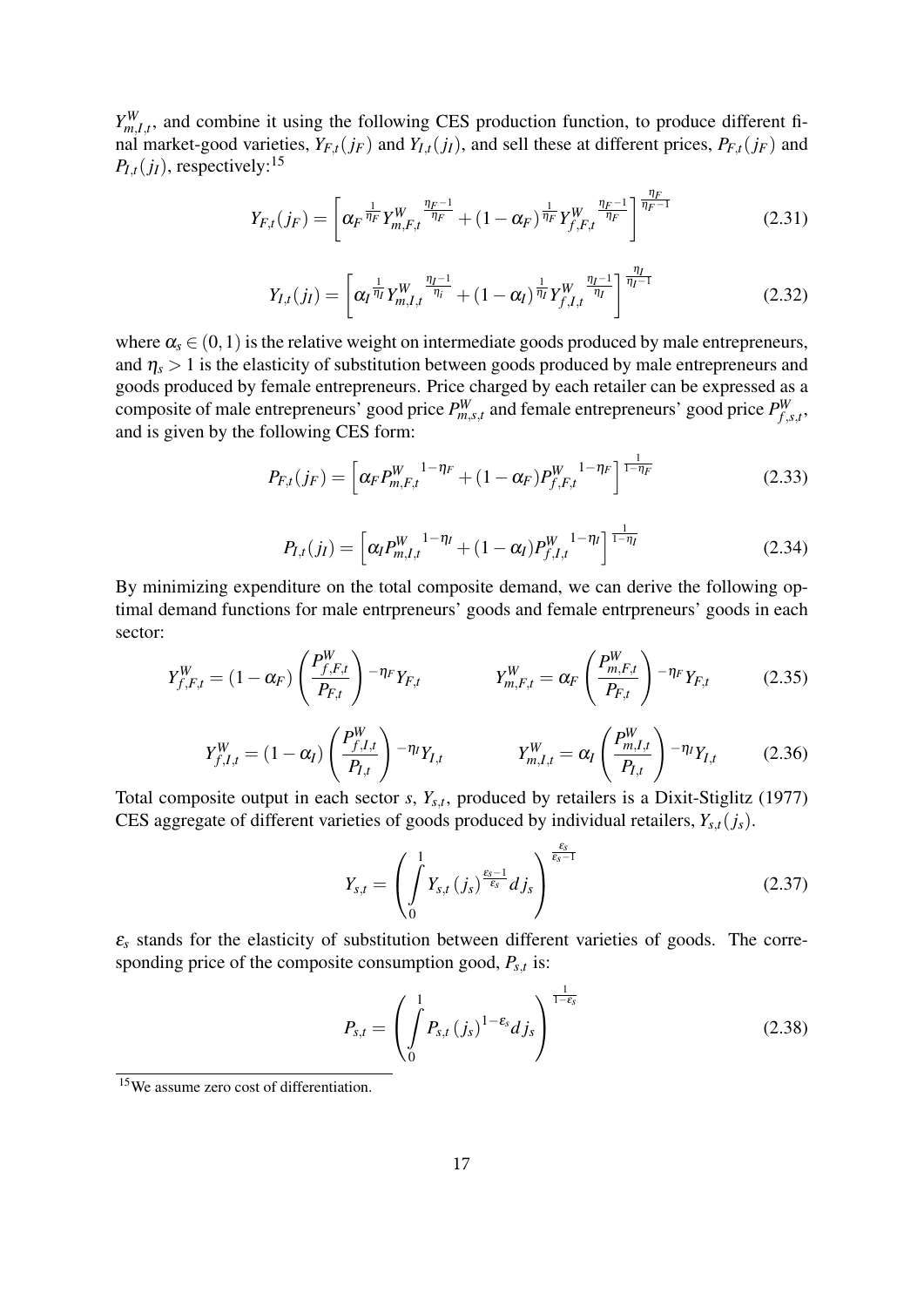The demand function facing each retailer can be written as:

$$
Y_{s,t}(j_s) = \left(\frac{P_{s,t}(j_s)}{P_{s,t}}\right)^{-\epsilon_s} Y_{s,t}
$$
 (2.39)

Formal final good,  $Y_{F,t}$ , is exportable where it is consumed both domestically  $Q_{F,t}^d$ , by households, capital producers and government, and is also exported  $Q_t^x$  to the rest of the world. On the other hand, the informal sector good  $Y_{I,t}$  is nontradable and is only consumed domestically by households,  $Q_{I,t}^d$ .

Retailer  $j_s$  sets its price,  $P_{s,t}(j_s)$  that maximizes its expected discounted stream of future profits subject to costs of price adjustment following Rotemberg (1982):

$$
\frac{P_{s,t}(j_s)}{P_t} = \frac{\varepsilon_s}{\varepsilon_s - 1} MC_{j,t}^W + \frac{\phi_s^{adj}}{\varepsilon_s - 1} (\frac{\pi_{s,t}}{\pi} - 1) \frac{\pi_{s,t}}{\pi}
$$
\n
$$
-E_t \left\{ \rho_{t,t+1} \left[ \left( \frac{\phi_s^{adj}}{\varepsilon_s - 1} \right) \left( \frac{\pi_{s,t+1}}{\pi} - 1 \right) \left( \frac{\pi_{s,t+1}}{\pi} \right) \frac{Y_{s,t+1}(j_s)}{Y_{s,t}(j_s)} \right] \right\}
$$
\n(2.40)

ε*s*  $\frac{\varepsilon_s}{\varepsilon_s-1}$  is the desired (gross) mark-up, resulting from the imperfections in the retail market. .

# **2.4 Banking sector**

Banks in the formal sector and the informal sector receive deposits from the household, *D<sup>t</sup>* , and use this to supply loans to both male and female entrepreneurs in each sector. Banks maximize their dividends paid to households who are the ultimate owners of the banks:

$$
\max_{Loan_{m,s,t}, Loan_{f,s,t}} E_t \sum_{k=0}^{\infty} \rho_{t,t+k} \Pi_{s,t+k}^{Bank}
$$
 (2.41)

where  $\Pi_{s,t+k}^{Bank}$  is the dividends paid to households given by:

$$
\Pi_{s,t+k}^{Bank} = D_t - \left(\frac{1+i_{t-1}}{\pi_t}\right)D_{t-1} + R_{m,s,t-1}^k Loan_{m,s,t-1} + R_{f,s,t-1}^k Loan_{f,s,t-1} - Loan_{m,s,t} - Loan_{f,s,t-1} \tag{2.42}
$$

subject to the balance sheet identity where the total supply of loans is equal to the amount of deposits in the bank.

$$
D_t = Loan_{m,s,t} + Loan_{f,s,t} \tag{2.43}
$$

Supply of loans is given by the following first order conditions: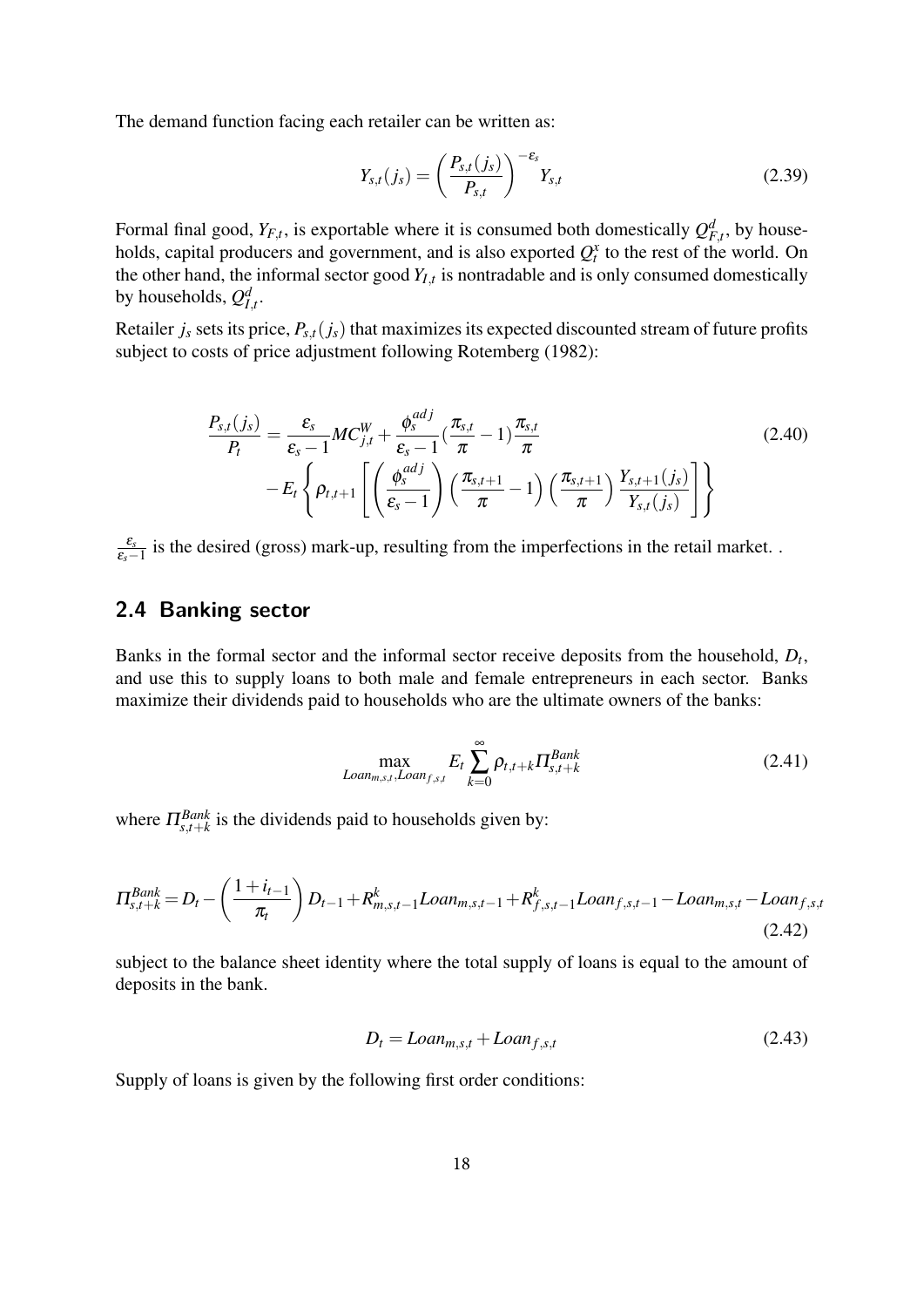$$
R_{m,s,t}^{k} = E_t \left( \frac{1+i_t}{\pi_{t+1}} \right)
$$

$$
R_{f,s,t}^{k} = E_t \left( \frac{1+i_t}{\pi_{t+1}} \right)
$$

where the banks supply loans until the marginal return on issuing them,  $R_{m,s,t}^k$  and  $R_{m,s,t}^k$ , is equal to the risk free real interest rate. Therefore, if there is monetary policy contraction, i.e.  $i_t$  increases, then the interest rate charged on loans will increase.

## **2.5 Household**

#### Utility Function

The households aggregate utility function is a weighted sum of male utility,  $\Lambda_t^m$ , and female utility, Λ *f*  $t<sub>t</sub>$ , where the weights are determined by the intra-household bargaining power of males and females:

$$
\Lambda_t = E_t \sum_{t=0}^{\infty} \beta^t \left[ (BP_t)(p^m) \Lambda_t^m + (1 - BP_t)(p^f) \Lambda_t^f \right]
$$
\n(2.44)

 $β$  is the nominal discount rate<sup>16</sup> and  $BP_t ε (0,1)$  is the endogenously determined intra-household bargaining power of males relative to females.<sup>17</sup> Following Klaveren (2009), *BP<sup>t</sup>* is an increasing function of male to female income ratio which includes both profits for entrepreneurs and wages for workers given by:

$$
BP_t = \frac{exp\left[\frac{W^m(L_{m,F,t}^m + L_{m,f,t}^m + L_{m,F,t}^m + L_{m,f,t}^m) + \Pi_{m,F,t}^W + \Pi_{m,I,t}^W}{W^m(L_{f,F,t}^f + L_{f,I,t}^f + L_{f,f,t}^f + L_{f,I,t}^f + \Pi_{f,F,t}^W + \Pi_{f,I,t}^W}\right]}{1 + exp\left[\frac{W^f(L_{m,F,t}^m + L_{m,I,t}^m + L_{m,F,t}^m + L_{m,I,t}^m) + \Pi_{m,F,t}^W + \Pi_{m,I,t}^W}{W^f(L_{f,F,t}^f + L_{f,I,t}^f + L_{f,I,t}^f + L_{f,I,t}^f) + \Pi_{f,F,t}^W + \Pi_{f,I,t}^W}\right]}
$$

Bargaining power of male increases with an increase in his own steady state wage income, whereas it decreases with a rise in the steady state wage income of females..

Each member derives utility from consuming market-produced goods *C<sup>t</sup>* , home-produced goods  $H_t^0$ , and leisure  $le_t^h$ :

$$
\Lambda^m(C_t, H_t^0, I e_t^m) = (1 - h_c)ln(C_t - h_c C_{t-1}) + \phi_t^m \left( \frac{(H_t^0)^{1 + v_{H,t}^m}}{1 + v_{H,t}^m} + \phi_{le,t}^m \frac{(I e_t^m)^{1 + v_{le,t}^m}}{1 + v_{le,t}^m} \right)
$$
(2.45)

 $\frac{16}{16}$ In order for households to be the natural lenders in the economy, they are more patient and hence are assumed to have a higher discount factor in comparison to entrepreneurs.

<sup>&</sup>lt;sup>17</sup>The higher the value of  $BP_t$ , the more the male utility function is weighted in the overall household utility.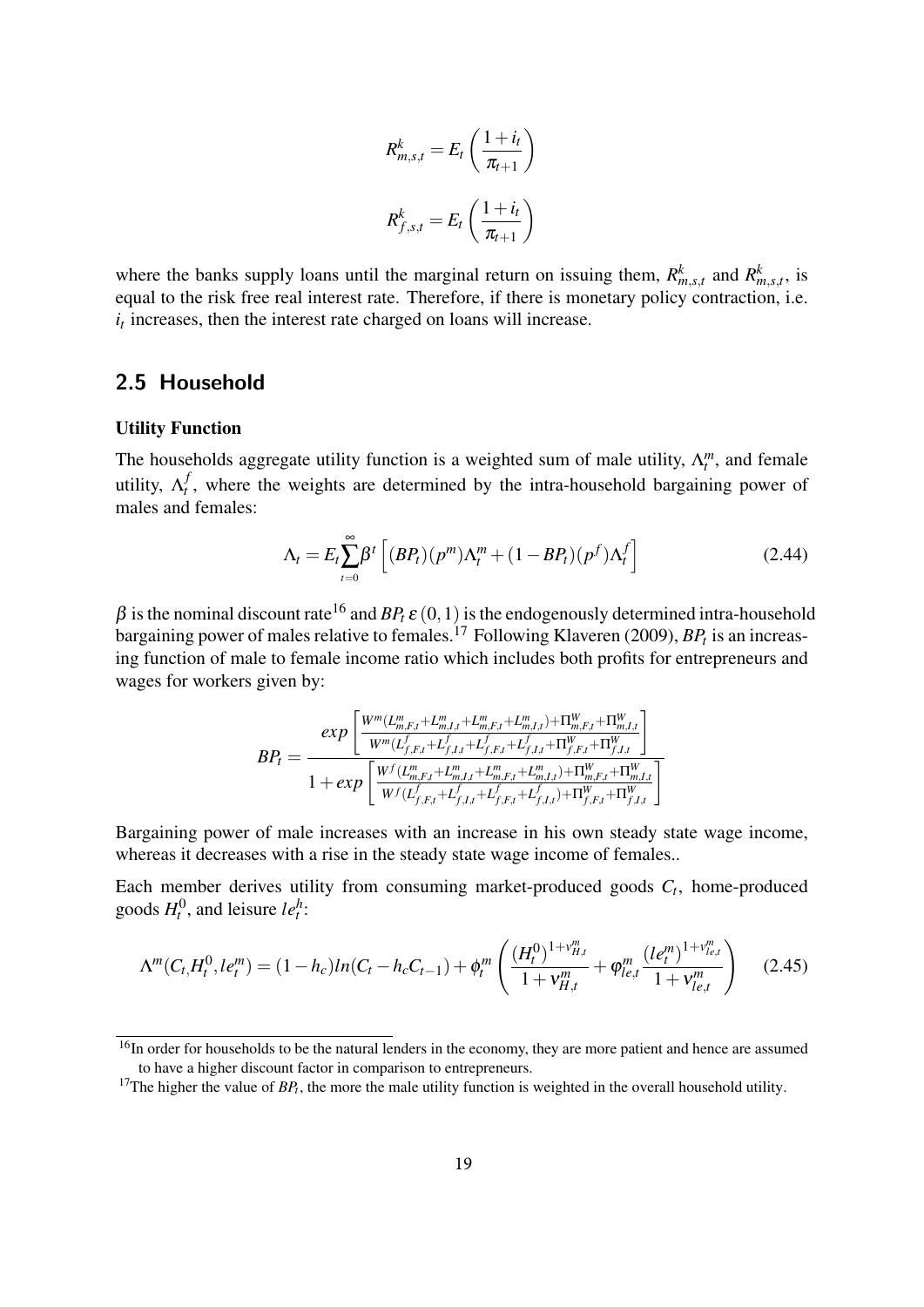$$
\Lambda^f(C_t, H_t^0, I e_t^f) = (1 - h_c)ln(C_t - h_c C_{t-1}) + \phi_t^f\left(\frac{(H_t^0)^{1 + v_{H,t}^f}}{1 + v_{H,t}^f} + \phi_{le,t}^f \frac{(le_t^f)^{1 + v_{le,t}^f}}{1 + v_{le,t}^f}\right) \tag{2.46}
$$

Market and home consumption are public goods, and there is risk sharing within the household, so that all its members - males and females, consume the same amount of these goods. The disutility of working, on the other hand, accrues to each member individually. Therefore, males do not get any utility from female leisure and vice-versa. *C<sup>t</sup>* denotes aggregate consumption at time *t*, while  $C_{t-1}$  is the average level of consumption in  $t-1$ , where  $h_c \in [0,1)$ is the external habit formation parameter.  $-v_{H,t}^h$  is the inverse inter-temporal elasticity of substitution between market-good consumption and home-good consumption, and  $-v_{li}^h$  $b_{le,t}^h$  is the inverse inter-temporal elasticity of substitution between market consumption and leisure.

 $\phi_t^h$  is an exogenously given weight each member places on their utility from consuming home goods and leisure (i.e. utility from staying at home) relative to consuming market goods (i.e. participating in paid market work). This coefficient captures the constraints on engaging in work outside home such as safety and mobility issues.  $\varphi_{le}^h$  determines the relative weight on utility from engaging in home-good production relative to utility from consuming leisure. This also varies across males and females, which corresponds to the deeply ingrained gender biased social norms and lack of childcare facilities in developing countries.

#### Home-good Production

Home goods are produced by males and females working in home production (home workers), *HP*<sup>*n*</sup></sup> and *HP*<sup>*f*</sup>, combined with the unemployed in the labor market who engage in home-good production in their residual time unoccupied by job search. After normalizing to one the total time available to each worker, the unemployed spend  $\tau_U \varepsilon(0,1)$  proportion of their time working in home-good production, where  $(1 - \tau_U)$  is then the search cost. We assume a homegood production function with decreasing returns to scale, where  $-\rho_H$  is a coefficient of the inverse inter-temporal elasticity between male and female home workers:<sup>18</sup>

$$
H_t^0 = \theta_{H,t} \left\{ \left[ (1 - BP_t)(HP_t^m + \tau_U U_t^m)^{p_H} + BP_t (HP_t^f + \tau_U U_t^f)^{p_H} \right]^{1/p_H} \right\}^{1 - \alpha_H}
$$
(2.47)

 $\theta_{H,t}$  is the exogenous shock to home productivity.<sup>19</sup> Intra-household bargaining power,  $BP_t$ , determines the weight on female relative to male workers in home-good production, where higher the bargaining power of males at home, i.e. higher *BP<sup>t</sup>* , lower is the weight on male workers in home production.

#### Aggregate Market-good Consumption

Aggregate market-good consumption, *C<sup>t</sup>* consists of domestically produced market goods,  $C_{D,t}$ , and imported market goods,  $C_{f*,t}$  (in terms of domestic currency), and is given by the following Dixit-Stiglitz (1977) aggregator:

$$
C_t = \left[ \alpha^{\frac{1}{\eta}} C_{D,t}^{\frac{\eta-1}{\eta}} + (1-\alpha)^{\frac{1}{\eta}} C_{f*,t}^{\frac{\eta-1}{\eta}} \right]^{\frac{\eta}{\eta-1}}
$$
(2.48)

 $18$ Christiano et al. (2014) use a similar home production function in their framework.

<sup>&</sup>lt;sup>19</sup>This corresponds to public provisions and infrastructure such as sanitation, access to water and electricity.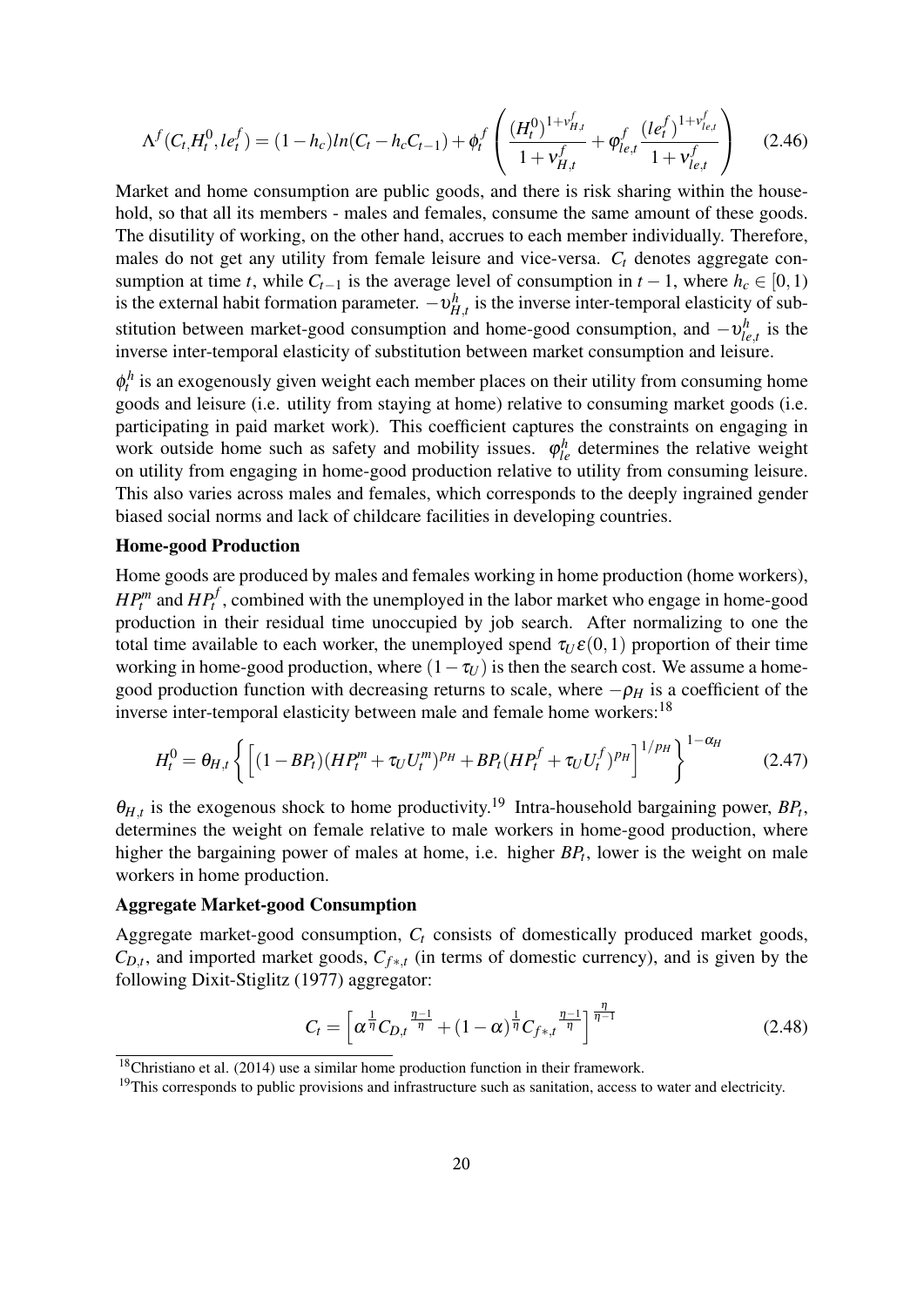where  $\alpha \in (0,1)$  can be interpreted as a measure of domestic bias in consumption, and  $\eta > 1$ is the elasticity of substitution between domestic and foreign goods.

Aggregate price level  $P_t$  can be expressed as a composite of domestic price  $P_{D,t}$  and import price  $P_{f*,t}$ , and is given by the following CES form:

$$
P_t = \left[ \alpha P_{D,t}^{1-\eta} + (1-\alpha) P_{f*,t}^{1-\eta} \right]^{\frac{1}{1-\eta}}
$$
(2.49)

Domestic market-good consumption is a composite of formal market-good consumption, *CF*,*<sup>t</sup>* , and informal market-good consumption, *CI*,*<sup>t</sup>* expressed as:

$$
C_{D,t} = \left[ w^{\frac{1}{\mu}} C_{F,t}^{\frac{\mu-1}{\mu}} + (1-w)^{\frac{1}{\mu}} C_{I,t}^{\frac{\mu-1}{\mu}} \right]_{\frac{\mu}{\mu-1}}
$$
(2.50)

where  $w \varepsilon (0,1)$  is the weight on formal sector market-good, and  $\mu > 1$  is the elasticity of substitution between the goods produced in the two sectors. Then, aggregate domestic marketgood price, *PD*,*<sup>t</sup>* , is determined by:

$$
P_{D,t} = \left[ w P_{F,t}^{1-\mu} + (1-w) P_{I,t}^{1-\mu} \right] \frac{1}{1-\mu}
$$
 (2.51)

By minimizing household expenditure on the total composite demand, we can derive the following optimal consumption demand functions for aggregate domestic and imported market goods:

$$
C_{D,t} = \alpha \left(\frac{P_{D,t}}{P_t}\right)^{-\eta} C_t \qquad C_{f*,t} = (1-\alpha) \left(\frac{P_{f*,t}}{P_t}\right)^{-\eta} C_t \qquad (2.52)
$$

Similarly, we derive the optimal consumption demand functions for domestically produced formal and informal market-goods:

$$
C_{F,t} = w \left(\frac{P_{F,t}}{P_{D,t}}\right)^{-\mu} C_{D,t} \qquad C_{I,t} = (1-w) \left(\frac{P_{I,t}}{P_{D,t}}\right)^{-\mu} C_{D,t} \qquad (2.53)
$$

#### Budget Constraint

The representative household enters period *t* with one period (real) foreign and domestic bonds,  $B_{t-1}^*$  (in foreign currency) and  $D_{t-1}$ , both of which yield a nominal interest rate of *i f*  $t_{t-1}$  and  $i_{t-1}$  over the period *t*, respectively. In addition, during period *t*, individuals who are employed, earn after tax wage income of  $\left(\sum_{h=m,f}\left[(1-\tau_F)W_{h,F,t}^h L_h^h\right]\right)$  $\left[\begin{array}{c} h \\ h, F, t \end{array}\right] dh$  in formal jobs and  $\left(\sum_{h=m,f}\left[W_{h,I,t}^h L_h^h\right]\right)$  $\int_{h,l,t}^{h} dh$  in informal jobs, and the unemployed receive social benefits,  $(W_{U,t})(U_t^m + U_t^f)$  $t'$ ). The ones who are entrepreneurs receive real dividends arising from the ownership of the firms,  $\Pi_{F,t}^R$  and  $\Pi_{I,t}^R$ . The income is spent on the consumption of market goods,  $C_t$ , and the purchase of one period bonds for the subsequent period,  $B_t^*$  and  $D_t$ . Denoting *e<sup>t</sup>* as the nominal exchange rate where an increase in its value implies depreciation of domestic currency, we have the following period budget constraint of the household in real terms, with  $RER_t = \frac{e_tP_t^*}{P_t}$  as the real exchange rate::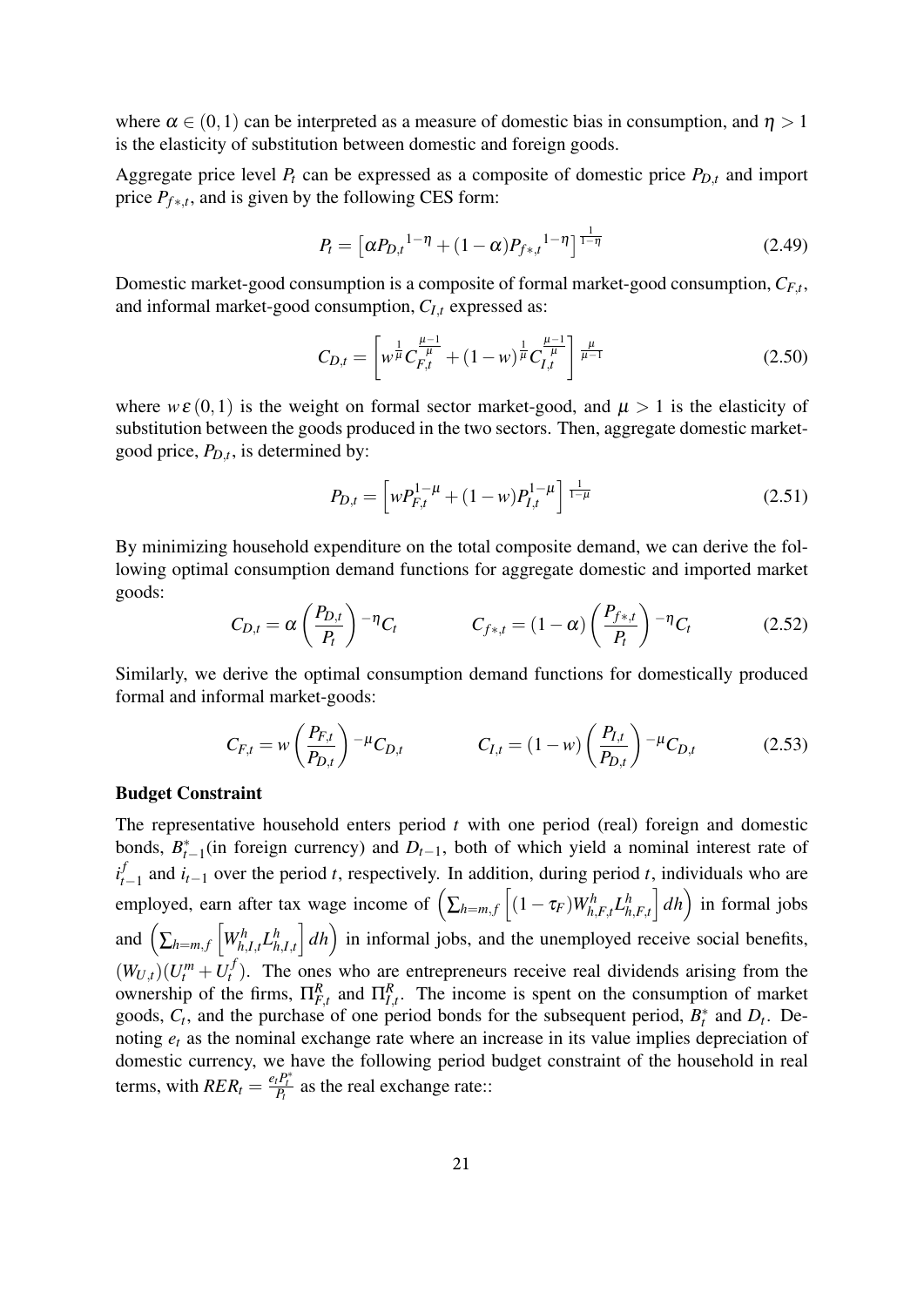$$
C_{t} + RER_{t}B_{t}^{*} + D_{t}
$$
\n
$$
= \left(\frac{e_{t}}{e_{t-1}}\right) \left(\frac{1 + i_{t-1}^{f}}{\pi_{t}}\right) (RER_{t-1})B_{t-1}^{*} + \left(\frac{1 + i_{t-1}}{\pi_{t}}\right) D_{t-1}
$$
\n
$$
+ W_{t}^{m} (L_{m,F,t}^{m} + L_{m,I,t}^{m} + L_{m,F,t}^{m} + L_{m,I,t}^{m})
$$
\n
$$
+ W_{U,t} (U_{t}^{m} + U_{t}^{f}) + \Pi_{F,t}^{R} + \Pi_{I,t}^{R}
$$
\n
$$
+ W_{t}^{f} (L_{m,F,t}^{m} + L_{m,I,t}^{m} + L_{m,F,t}^{m} + L_{m,I,t}^{m})
$$
\n(2.55)

The resulting first order conditions with respect to  $C_t$ ,  $B_t$ , and  $D_t$  yield the standard Euler equation for consumption:

$$
1 = \beta E_t \left\{ \left( \frac{C_t - h_C C_{t-1}}{C_{t+1} - h_C C_t} \right) \left( \frac{1 + i_t}{\pi_{t+1}} \right) \right\}
$$
(2.56)

$$
1 = \beta E_t \left\{ \left( \frac{C_t - h_C C_{t-1}}{C_{t+1} - h_C C_t} \right) \left( \frac{1 + i_t^f}{\pi_{t+1}} \right) \left( \frac{e_{t+1}}{e_t} \right) \right\}
$$
(2.57)

Combining Eq. 2.56 and Eq. 2.57 (up to a log-linear approximation) gives us the uncovered interest rate parity (UIP) condition  $\left(\frac{1+i}{\pi}\right)$  $\pi_{t+1}$  $=$  $\left(\frac{1+i_t^j}{\pi_{t+1}}\right)$  $\left( \frac{e_{t+1}}{e_t} \right)$ *et* .

The remaining first order conditions for  $HP_t^m, HP_t^f$ ,  $le_t^m$ , and  $le_t^f$  yield the labor supply equation:

$$
MRS_{HP_t,C_t}^h = W_t^m (L_{m,F,t}^m + L_{m,I,t}^m + L_{m,F,t}^m + L_{m,I,t}^m)
$$
  
+ 
$$
W_{U,t} \left[ 1 - p(H_{F,t}^h) - p(H_{I,t}^h) \right]
$$
 (2.58)

$$
MRS_{le_t,C_t}^h = W_t^f (L_{m,F,t}^m + L_{m,I,t}^m + L_{m,F,t}^m + L_{m,I,t}^m)
$$
  
+ 
$$
W_{U,t} [1 - p(H_{F,t}^m) - p(H_{I,t}^m)]
$$
 (2.59)

Finally, probability that a non-participant household member *h* consumes leisure,  $p(le<sub>t</sub><sup>h</sup>)$ , is given by the ratio of the ones consuming leisure divided by the individuals who stay at home:

$$
p(le_t^h) = \frac{le_t^h}{HP_t^h + le_t^h} \equiv \frac{le_t^h}{NP_t^h}
$$

where  $(1 - p(le_t^h))$  is then the probability that a non-participant household member *h* engages in home-production.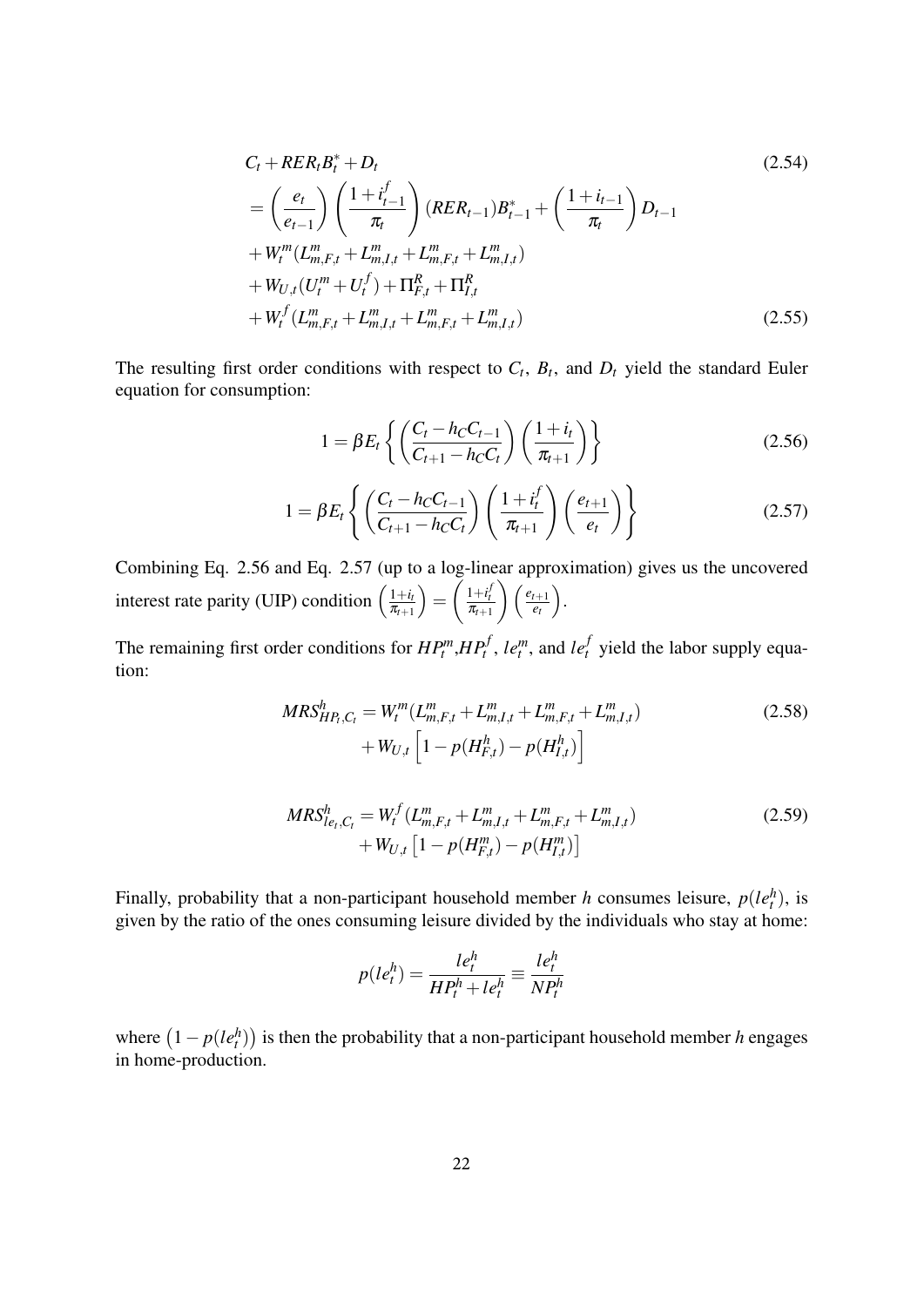## **2.6 Capital Producer**

Capital producers combine the existing undepreciated capital stock,  $(1-\delta_K)K_{t-1}$ , leased from wholesalers, with investment goods,  $I_t$ , to produce new capital  $K_t$ , using a linear technology. The capital-producing sector is perfectly competitive. Capital evolves according to the following equation:

$$
K_{t} = (1 - \delta_{K}) K_{t-1} + \frac{P_{t}^{Inv}}{P_{t}} I_{t} - \frac{\kappa}{2} \left( \frac{P_{t}^{Inv}}{P_{t}} \frac{I_{t}}{K_{t-1}} - \delta_{K} \right)^{2} K_{t-1}
$$
(2.60)

where  $\frac{k}{2}$  $\left(\frac{P_t^{Inv}}{P_t}\right)$ *It*  $\frac{I_t}{K_{t-1}} - \delta_K$ )  $\left(\frac{I_t}{K_{t-1}}\right)$  is the capital adjustment cost. Here  $\kappa \geq 0$  is the capital adjustment coefficient, and  $\delta_K$  is the depreciation rate of physical capital.

Capital production is confined to the formal sector, and investment is thus a composite of domestic formal goods and foreign imports:

$$
I_{t} = \left[\alpha^{\frac{1}{\eta}} I_{F,t}^{\frac{\eta-1}{\eta}} + (1-\alpha)^{\frac{1}{\eta}} I_{f*,t}^{\frac{\eta-1}{\eta}}\right]^{\frac{\eta}{\eta-1}}
$$
(2.61)

and the price of investment is:

$$
P_t^{Inv} = \left[ \alpha P_{F,t}^{1-\eta} + (1-\alpha) P_{f*,t}^{1-\eta} \right]^{\frac{1}{1-\eta}}
$$
(2.62)

We assume that it is in the same proportion as in the consumption basket (Eq. 2.52 and Eq. 2.53), except that now weight on formal good is  $w = 1$ . Hence, optimal demand for domestic and imported investment goods is:

$$
I_{F,t} = \alpha \left(\frac{P_{F,t}}{P_t^{Inv}}\right) - \eta I_t \qquad I_{f^*,t} = (1-\alpha) \left(\frac{P_{f^*,t}}{P_t^{Inv}}\right) - \eta I_t
$$

The capital producer invests such that its profit is maximized, where  $Q_t$  is the real price of capital:

$$
\max_{I_t} Q_t \left( \frac{P_t^{Inv}}{P_t} I_t - \frac{\kappa}{2} \left( \frac{P_t^{Inv}}{P_t} \frac{I_t}{K_{t-1}} - \delta_K \right)^2 K_{t-1} \right) - \frac{P_t^{Inv}}{P_t} I_t
$$

The corresponding first order condition w.r.t. to the choice of  $I_t$  determines the capital supply equation:

$$
Q_t \left[ 1 - \kappa \left( \frac{P_t^{Inv}}{P_t} \frac{I_t}{K_{t-1}} - \delta_K \right) \right] = 1 \tag{2.63}
$$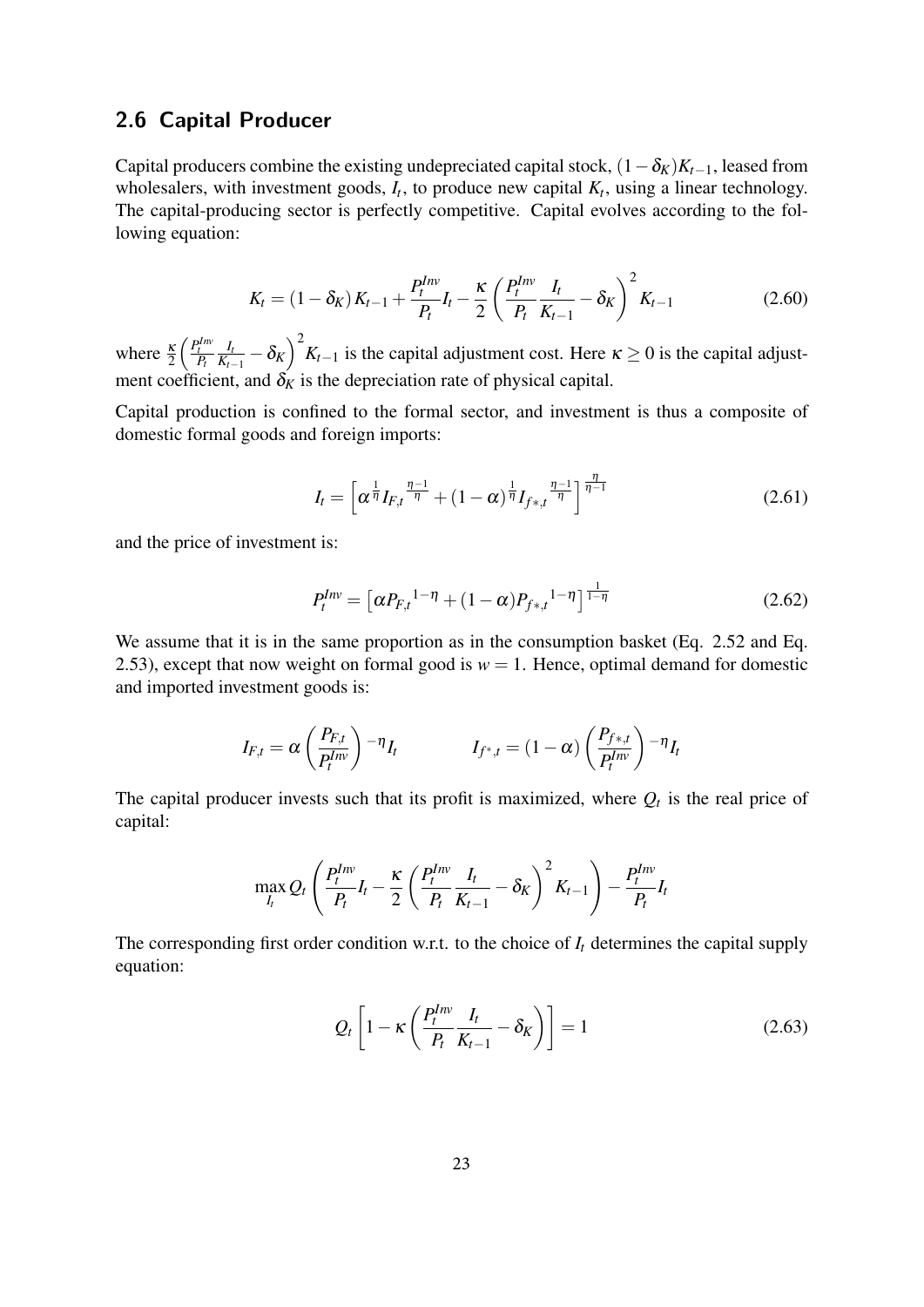This is the Tobin's (1969) Q equation relating the price of capital to marginal adjustment costs. In the absence of capital adjustment costs ( $\kappa = 0$ ), the price of capital is constant and equal to one.

Demand for capital by wholesalers in sector *s* must satisfy the following condition:

$$
E_t(R_{t+1}Q_t) = E_t \left\{ \psi_F \left( \frac{P_{s,t+1}^W}{P_{t+1}} \right) \left( \frac{Y_{s,t+1}^W}{K_{s,t}} \right) + (1 - \delta_K) Q_{t+1} \right\}
$$

## **2.7 Rest of the World**

Foreign economy consumes domestic formal exports,  $Q_t^x$ , supplies foreign goods to domestic country as imports,  $Q_t^m$ , and sells foreign bonds,  $B_t^*$  to domestic households. We assume that the domestic economy is small, which implies that it cannot affect foreign output,  $Y_t^*$ , foreign inflation,  $\pi_t^* = \frac{P_t^*}{P_{t-1}^*}$ , and the foreign interest rate,  $i_t^*$ , all of which are assumed to be exogenously determined in the rest of the world.<sup>20</sup>

The demand for domestic exports by the foreign economy is assumed to have a similar structure to that of domestic consumption in Eq. 2.52:

$$
Q_t^x = \alpha_x^* \left(\frac{P_{X,t}^*}{P_t^*}\right)^{-\eta_x^*} Y_t^*
$$
\n(2.64)

where  $\alpha_x^* \varepsilon(0,1)$  is a parameter determining the share of domestic goods in foreign consumption bundle, and  $\eta_x^* > 1$  is the substitution elasticity between exports and foreign domestic goods. We assume that law of one price (LOOP) holds for domestic goods, allowing us to express the price of exports in foreign currency as  $P_{X,t}^* = \frac{P_{F,t}}{e_t}$  $\frac{P_{F,t}}{e_t}$ .<sup>21</sup>

Interest rate on foreign bond, *i f*  $t_t$ , depends not only on the exogenous foreign interest rate,  $t_t^*$ , but also on the foreign currency borrowing premium,  $\chi$ , whereby holders of foreign debt are assumed to face an interest rate that is increasing in the country's net foreign debt:

$$
(1 + i_t^f) = (1 + i_t^*) - \chi \left( \frac{B_t^* - B^*}{\frac{P_F}{(RER)P} Q^x} \right)
$$
 (2.65)

This is a standard assumption in the small open economy literature.<sup>22</sup>

<sup>&</sup>lt;sup>20</sup>We normalise the value of foreign output by assuming  $Y_t^* = 1$ .

<sup>&</sup>lt;sup>21</sup> Substituting the LOOP condition, and  $RER_t = \frac{e_tP_t^*}{P_t}$  in Eq. 2.64, we get the following  $Q_t^x = \alpha_x^* \left( \frac{P_{t,x}}{P_t} \right)$  $\frac{P_{F,t}}{P_t} \frac{1}{RER_t}$  $- \eta_x^* Y_t^*.$ Therefore, a real depreciation of the currency increases exports.

<sup>&</sup>lt;sup>22</sup>The need for such a friction is mainly technical, i.e. the country borrowing premium ensures that the model has a unique steady state and ensures stationarity.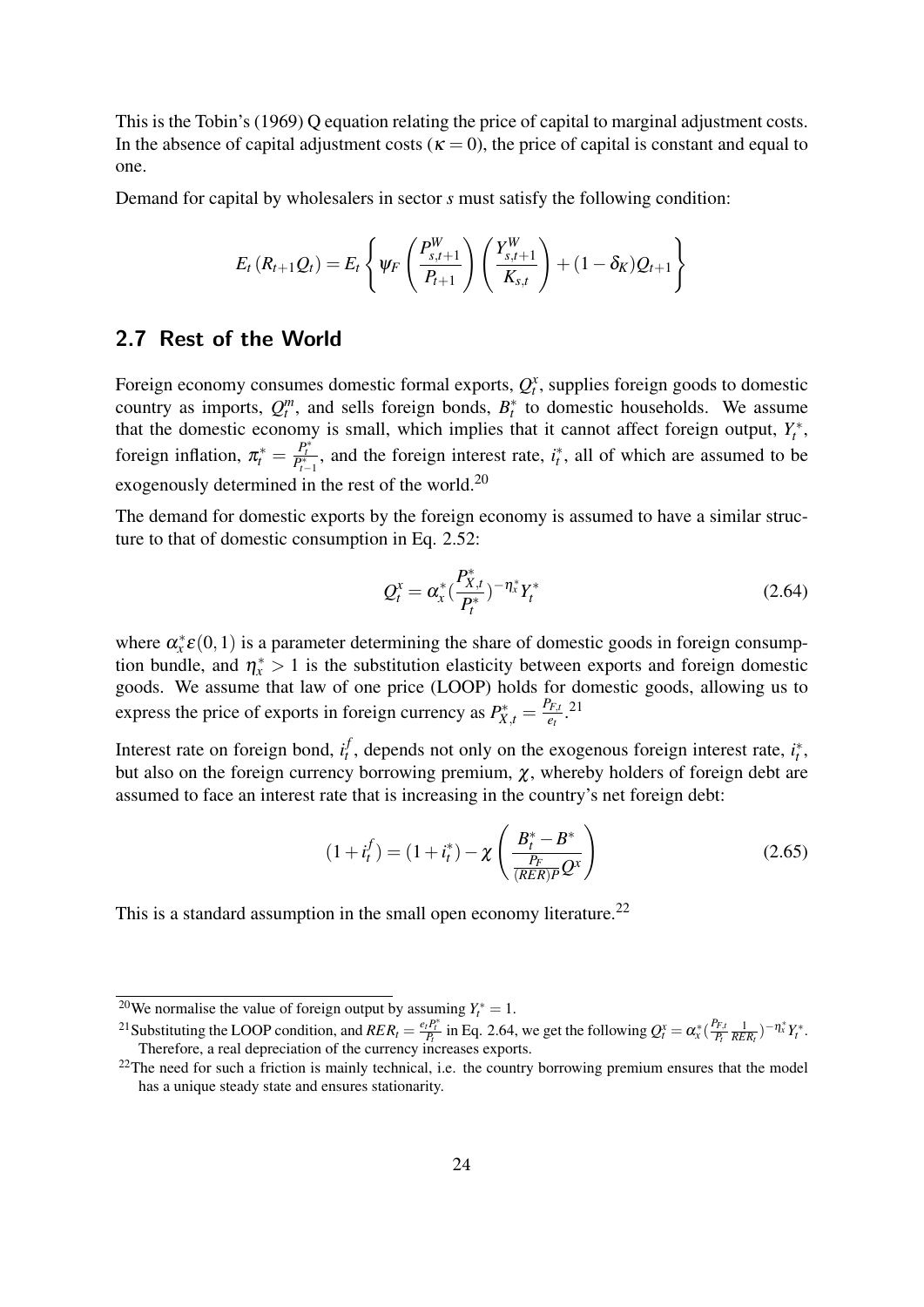### **2.8 Government Policy**

Government consists of monetary and fiscal authorities. The monetary authority sets the nominal interest rate, *i<sup>t</sup>* , based on a Taylor-type (1993) feedback rule. It responds to deviations in inflation and gross domestic product:

$$
\frac{i_t}{i} = \left(\frac{i_{t-1}}{i}\right) \alpha_i \left(\frac{\pi_t}{\pi}\right) \alpha_{\pi} \left(\frac{Y_t}{Y}\right) \alpha_{Y} \varepsilon_{i,t}
$$
\n(2.66)

where  $\alpha_i$  captures interest rate smoothing, and the Taylor rule coefficients,  $\alpha_{\pi}$  and  $\alpha_Y$ , are the relative weights on inflation and output stabilization respectively. *i*,  $\pi$ , and *Y* are the steady state values for nominal interest rate, inflation, and gross domestic product. ε*i*,*<sup>t</sup>* is a monetary policy shock to capture unanticipated changes in the nominal interest rate.

In addition, the fiscal authority finances its consumption, *G<sup>t</sup>* , and unemployment benefit payments by taxing wage income in the formal sector.<sup>23</sup> The government budget constraint every period is:

$$
\frac{P_t^{Inv}}{P_t}G_t + W_{U,t}(U_t^m + U_t^f) = \tau_F(W_{F,t}^m L_{F,t}^m + W_{F,t}^f L_{F,t}^f)
$$
\n(2.67)

We assume that exogenously given government consumption basket, *G<sup>t</sup>* , analogous to the investment basket in Eq. 2.61, consists of domestic formal market goods, *GF*,*<sup>t</sup>* , along with foreign imports,  $G_{f * t}$  (in domestic currency):

$$
G_t = \left[ \alpha^{\frac{1}{\eta}} G_{F,t}^{\frac{\eta-1}{\eta}} + (1-\alpha)^{\frac{1}{\eta}} G_{f*,t}^{\frac{\eta-1}{\eta}} \right]^{\frac{\eta}{\eta-1}}
$$
(2.68)

Optimal demand for domestic formal,  $G_{F,t}$ , and imported government consumption,  $G_{f^*,t}$ , is given by:

$$
G_{F,t} = \alpha \left(\frac{P_{F,t}}{P_t^{Inv}}\right)^{-\eta} G_t \qquad G_{f*,t} = (1-\alpha) \left(\frac{P_{f^*,t}}{P_t^{Inv}}\right)^{-\eta} G_t
$$

## **2.9 Market Clearing and Aggregation**

Sum of employment in the formal,  $L_{F,t}$ , and in the sector,  $L_{I,t}$ , is equal to aggregate employment  $L_t$  in the economy:  $L_{F,t} + L_{I,t} = L_t$ . Aggregate labor force participation in the economy (i.e. aggregate labor supply in the economy),  $P_t$  is a sum of the male and female labor participation:  $P_t = P_t^m + P_t^f$  $t^{f}$ <sup>24</sup> Aggregate unemployment can then be written as aggregate labor

<sup>&</sup>lt;sup>23</sup>For simplicity, we assume that the government does not invest in domestic or international bond markets, and do not take into account capital and consumption taxes.

 $24$ Note that the female labor force participation rate is determined by the ratio of the number of female participants  $P^f$ , divided by the aggregate female population,  $P^f$  in the economy. Similarly, the male labor force participation rate is determined by the ratio of the number of aggregate male participants *P <sup>m</sup>*, divided by the aggregate male population, *p m*.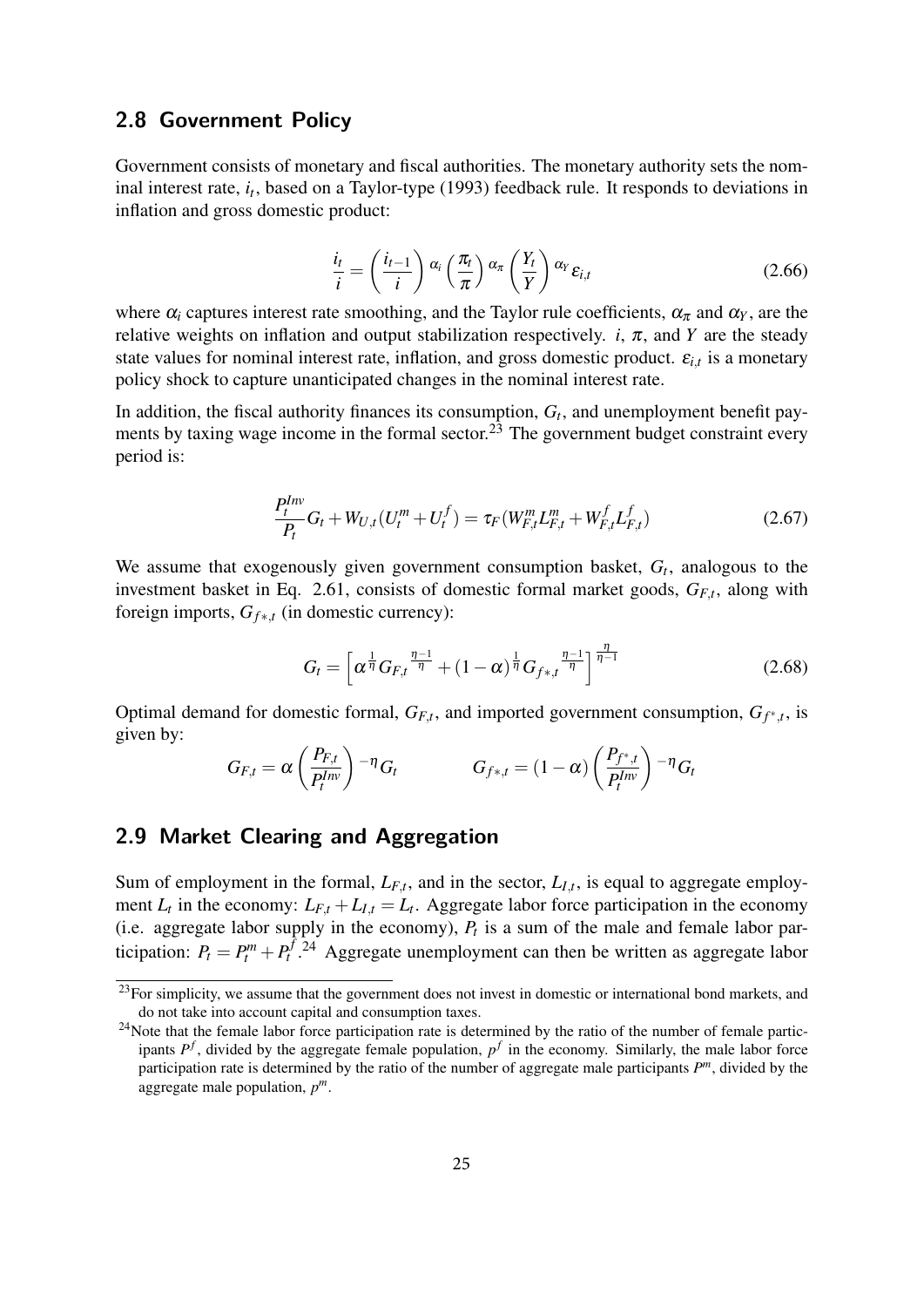supply,  $P_t$  minus aggregate employment,  $L_t$ :  $U_t = P_t - L_t$ , where the unemployment rate is obtained by dividing through by the total number of labor market participants, *P<sup>t</sup>* .

Equilibrium in the labor market for males and females is given by equating aggregate supply of male and female labor,  $P_t^m$  and  $P_t^f$  $t'$ , to the sum of their respective demands by formal and informal wholesalers, plus the ones unemployed:

$$
P_t^m = L_{F,t}^m + L_{I,t}^m + U_t^m \qquad P_t^f = L_{F,t}^f + L_{I,t}^f + U_t^f
$$

where total male and female employment in the formal and informal sector is:

$$
L_{F,t}^m = L_{m,F,t}^m + L_{f,F,t}^m
$$
  
\n
$$
L_{I,t}^m = L_{m,I,t}^m + L_{f,I,t}^m
$$
  
\n
$$
L_{I,t}^f = L_{m,I,t}^f + L_{f,I,t}^f
$$
  
\n
$$
L_{I,t}^f = L_{m,I,t}^f + L_{f,I,t}^f
$$

Male and female unemployment is given by the ones searching for a job minus the ones that get hired:

$$
U_t^m = S_t^m - H_{m,F,t}^m - H_{m,I,t}^m - H_{f,F,t}^m - H_{f,I,t}^m
$$

$$
U_t^f = S_t^f - H_{m,F,t}^f - H_{m,I,t}^f - H_{f,F,t}^f - H_{f,I,t}^f
$$

Equilibrium in the asset market implies that the total number of bonds issued is equal to the cost of desired capital in the economy:

$$
D_{t-1} = Q_{t-1}(K_{m,F,t-1} + K_{m,I,t-1} + K_{f,F,t-1} + K_{f,I,t-1})
$$
\n(2.69)

The resource constraint for female firm in the formal sector is:

$$
\frac{P_{f,F,t}^{W}}{P_t} Y_{F,t}^{W} = (1 - \alpha_F) \left(\frac{1}{P_t}\right) \left(\frac{P_{f,F,t}^{W}}{P_{F,t}}\right) - \eta_F Y_{F,t} \left(1 + \frac{\phi_F^{adj}}{2} \left(\frac{\pi_{F,t}}{\pi} - 1\right)^2\right) + HC_{f,F,t}^{m} H_{f,F,t}^{m} + HC_{f,F,t}^{f} H_{f,F,t}^{f}
$$
\n(2.70)

where total demand for formal good,  $Y_{F,t}$ , is the sum of its domestic demand by households, capital producers and government,  $Q_{F,t}^d = C_{F,t} + I_{F,t} + G_{F,t}$ , and foreign export demand  $Q_t^x$ , i.e.  $Y_{F,t} = C_{F,t} + I_{F,t} + G_{F,t} + Q_t^x$ .

Similarly, the resource constraint for the informal sector is:

$$
\frac{P_{I,t}^{W}}{P_t}Y_{I,t}^{W} = \frac{P_{I,t}}{P_t}Y_{I,t}\left(1 + \frac{\phi_I^{adj}}{2}\left(\frac{\pi_{I,t}}{\pi} - 1\right)^2\right) + HC_{I,t}^{m}H_{I,t}^{m} + HC_{I,t}^{f}H_{i,t}^{f} \tag{2.71}
$$

where informal-market good is only consumed by domestic households,  $Y_{I,t} = Q_{I,t}^d = C_{I,t}$ .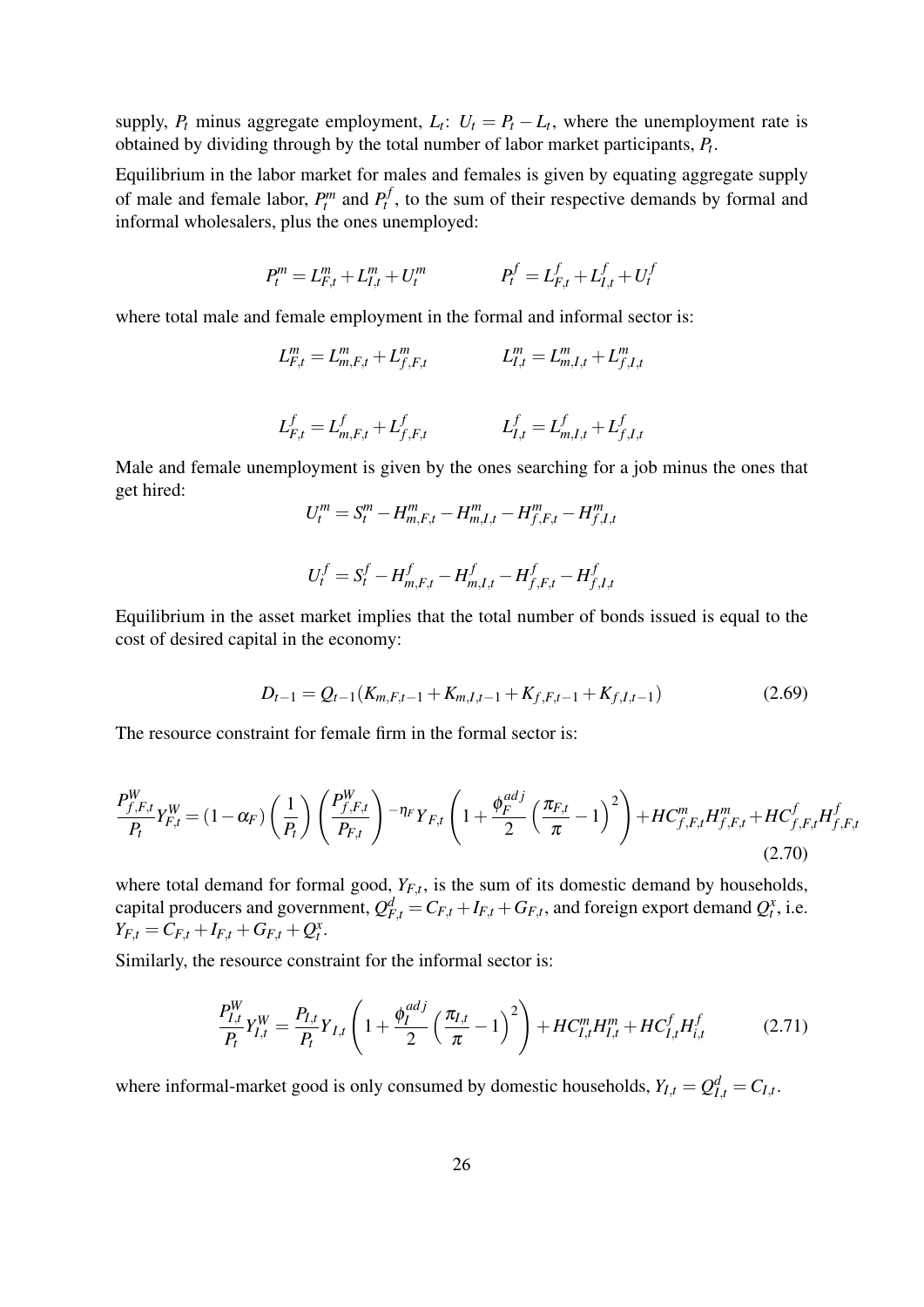Total foreign imports is given by the sum of imports by households, capital producers, and the government,  $Q^m = C_{f*,t} + I_{f*,t} + G_{f*,t}$ . Finally, GDP in the economy is given by:

$$
Y_t = C_t + \frac{P_t^{Inv}}{P_t}(I_t + G_t) + \frac{P_{F,t}}{P_t}Q_t^x - \frac{P_{f*,t}}{P_t}(C_{f^*,t} + I_{f^*,t} + G_{f^*,t})
$$

# **3 Calibrating the Model**

This section describes our calibration approach. Given the nonlinear nature of the equilibrium conditions, the decision rules that determine present and future values of all the variables cannot be solved for analytically. Thus, we must assign specific values to the model parameters and solve for the decision rules numerically.

Table 4 summarizes the calibrated values of parameter in our model for India, where we calibrate a set of parameters, and the steady state values for some endogenous variables, which characterise the model economy. We interpret periods as quarters and choose parameter values from the literature and to match features of Indian macroeconomic data from 1996:Q1 to 2008:Q2. Data is taken from the CEIC database for the following variables: GDP, private consumption expenditure, investment, government consumption expenditure, exports, imports (all expressed in constant prices), the real exchange rate, the wholesale price inflation (WPI), and the nominal interest rate.

We use standard values for all the parameters that are conventional in the business cycle literature, which directly follows from Khera (2016). We also follow the same approach as described in Khera (2016) for the calibration of parameters relating to the formal and informal sector, and hence abstract from an elaborate discussion here.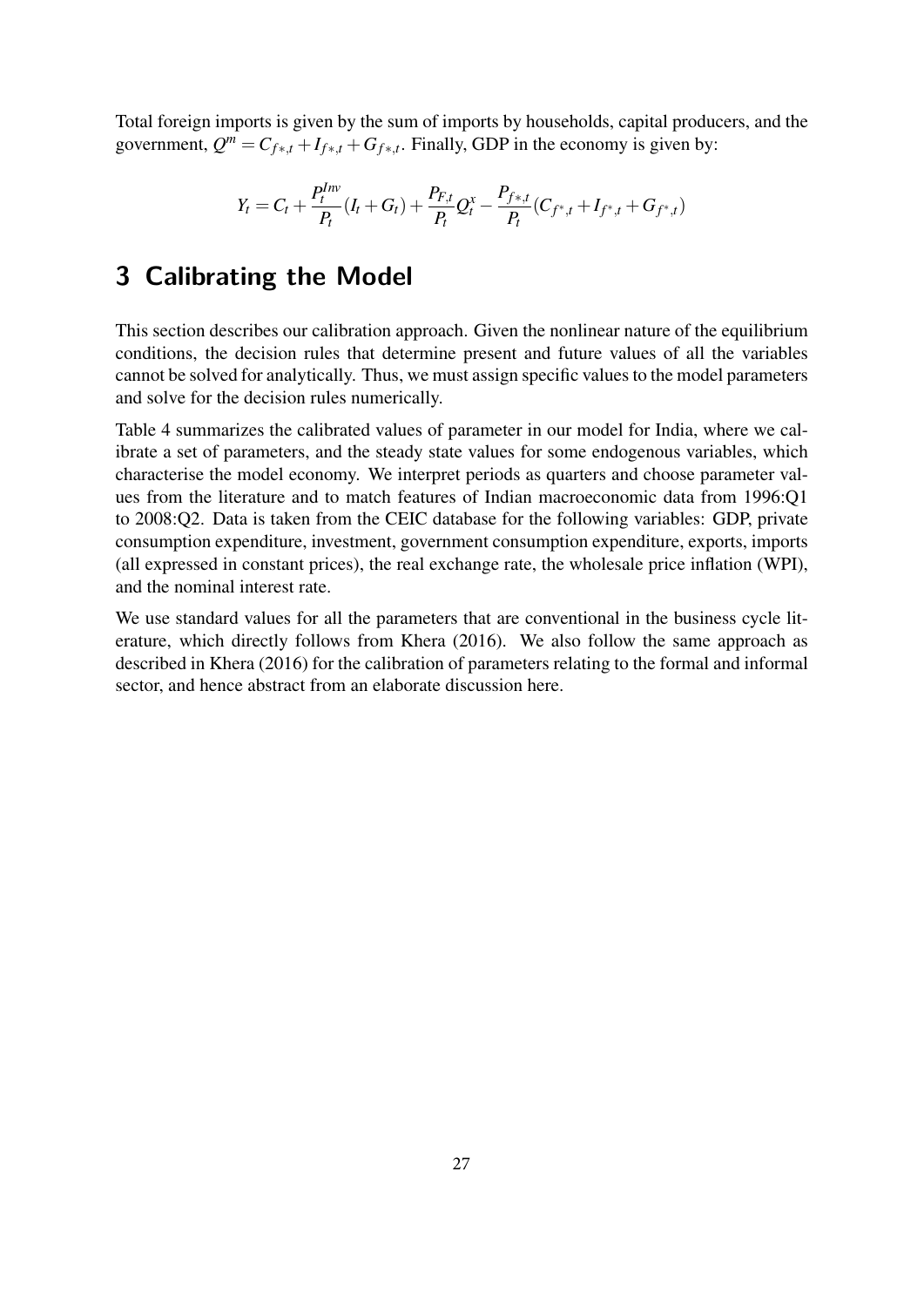Table 4: Parameter calibration, Baseline model for India

| Parameter                                                                                                                                                                                                                                                               | Value   | Description                                                 |
|-------------------------------------------------------------------------------------------------------------------------------------------------------------------------------------------------------------------------------------------------------------------------|---------|-------------------------------------------------------------|
| β                                                                                                                                                                                                                                                                       | 0.994   | discount rate                                               |
| $\delta_K$                                                                                                                                                                                                                                                              | 0.025   | capital depreciation rate                                   |
| $\alpha$                                                                                                                                                                                                                                                                | $0.8\,$ | share of home-good in consumption                           |
| $\eta$                                                                                                                                                                                                                                                                  | 1.2     | substitutability between domestic and foreign goods         |
| π                                                                                                                                                                                                                                                                       | 4.5     | gross inflation in the steady state $(\%$ annually)         |
| $\pi^*$                                                                                                                                                                                                                                                                 | 2.5     | gross foreign inflation in the steady state $(\%$ annually) |
|                                                                                                                                                                                                                                                                         | 0.11    | government spending-to-GDP ratio in the steady state        |
|                                                                                                                                                                                                                                                                         | 0.014   | social spending-to-GDP ratio in the steady state            |
| $\left(\frac{P^{Inv}}{P}\frac{G}{Y}\right) \ W_U/Y \ \left(\frac{P_F}{P}\frac{Q^x}{Y}\right)$                                                                                                                                                                           | 0.19    | export-to-GDP ratio in the steady state                     |
|                                                                                                                                                                                                                                                                         | 0.21    | import-to-GDP ratio in the steady state                     |
| $\mu$                                                                                                                                                                                                                                                                   | 1.5     | substitutability between formal and informal goods          |
| w                                                                                                                                                                                                                                                                       | 0.39    | share of formal goods in consumption                        |
| $\eta_x^*$                                                                                                                                                                                                                                                              | 4.5     | price elasticity of exports                                 |
| $\psi_F$                                                                                                                                                                                                                                                                | 0.34    | capital share in formal production function                 |
| $\Psi_I$                                                                                                                                                                                                                                                                | 0.34    | capital share in informal production function               |
|                                                                                                                                                                                                                                                                         | 1.2     | price mark-up in formal sector                              |
|                                                                                                                                                                                                                                                                         | 1.09    | price mark-up in informal sector                            |
|                                                                                                                                                                                                                                                                         | 1.5     | relative formal-to-informal productivity                    |
| $\frac{\varepsilon_F}{\varepsilon_F-1} \ \frac{\varepsilon_F}{\varepsilon_I-1} \ \frac{\varepsilon_I}{\varepsilon_I-1} \ \frac{\theta_F}{W_{m,F}^S} \ \frac{HC_f^s}{W_{m,F}^S} \ \frac{HC_{m,I}^s}{W_{m,I}^S} \ \frac{HC_{m,I}^S}{W^s} \ldots \ \frac{HC_{m,I}^S}{W^s}$ | 1.3     | share of formal hiring costs in formal wages                |
|                                                                                                                                                                                                                                                                         | 0.2     | share of informal hiring costs in informal wages            |
| $\alpha_F, \alpha_I$                                                                                                                                                                                                                                                    | 0.5     | share of male intermediate good in final retail goods       |
| $\eta_F, \eta_I$                                                                                                                                                                                                                                                        | 1.1     | substitutability between male and female intermediate goods |
| $\sigma_F$                                                                                                                                                                                                                                                              | 0.1     | formal worker firing rate in steady state                   |
| $\sigma$ <sub>I</sub>                                                                                                                                                                                                                                                   | 0.75    | informal worker firing rate in steady state                 |

#### **Matching Gender Inequality Statistics**

Table 5 summarizes the calibration of gender-related parameters, which are chosen so as to match the Indian statistics on gender gaps in:

- *Entrepreneurship and financial access*: which includes share of output produced by female entrepreneurs in total output,  $\frac{Y_f}{Y}$ , share of employment generated by female entrepreneurs in total employment,  $\frac{L_f}{L}$ , and the share of formal bank loans in total financing of female entrepreneurs given by  $\frac{Loan_{f,F}}{Loan_{f,F} + Loan_{f,I}}$ .
- *Labor market*: this includes female participation,  $P^f$ , male participation,  $P^m$ , male formality in the labor market,  $\frac{L_F^m}{L_F^m + L_I^m}$ , female formality in the labor market,  $\frac{L_F^f}{L_F^f + L_I^m}$  $L^f_F+L^f_I$ , and the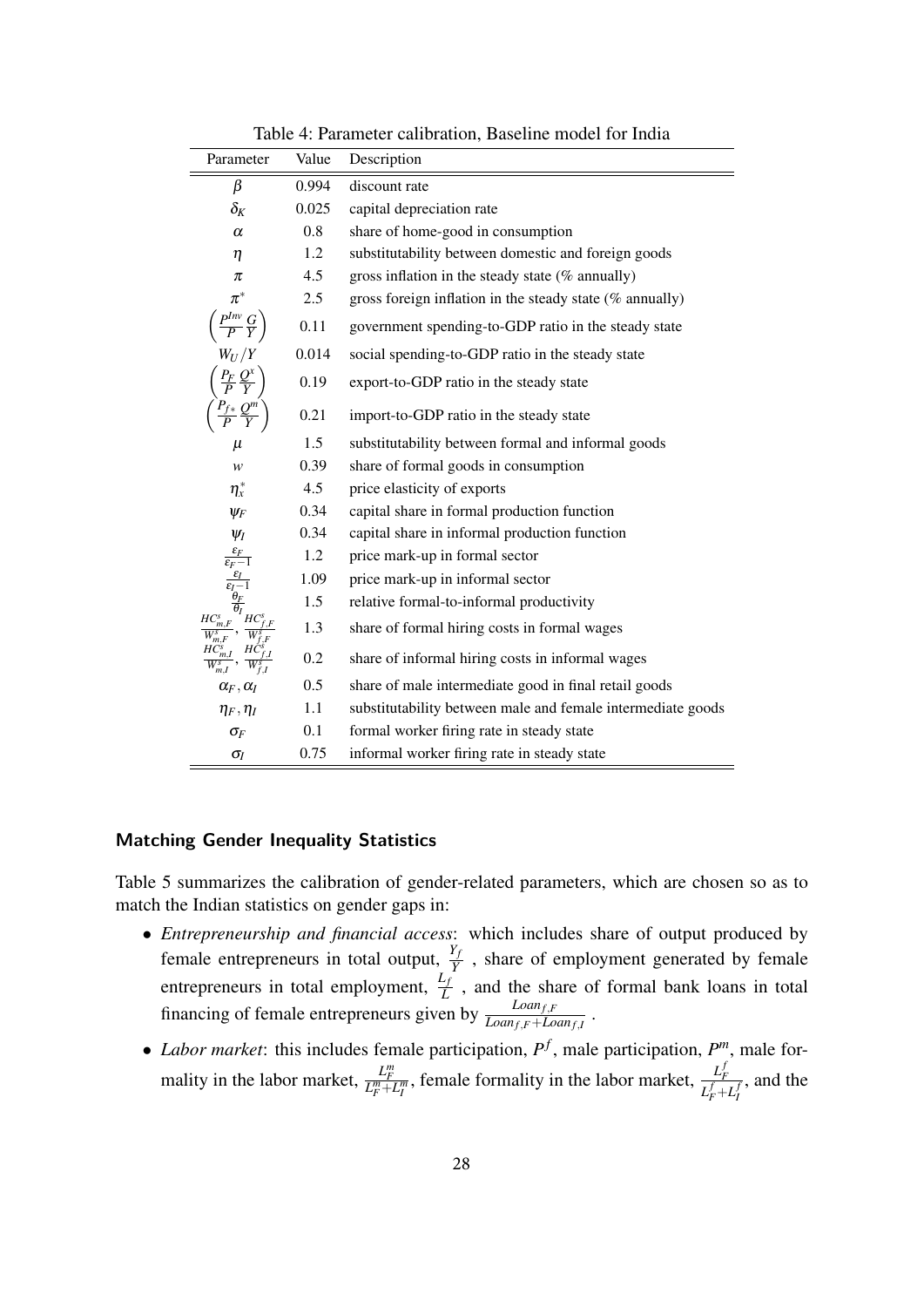gender wage gaps,  $\frac{W^m}{W^f}$ .

Table 6 summarizes the gender gaps in the steady state. The discount factor of both male and female entrepreneurs is lower than the households' who are the natural lenders in the economy. In India, there is substantial evidence that females' demand for credit is lower than males. This is mainly because of lower financial literacy amongst females and lack of trust in the banking system. Therefore, following the strategy in Babilla et al. (2016), female entrepreneurs are calibrated to be impatient with a discount factor of 0.97 in comparison to male entrepreneurs' discount factor at 0.98.

According to the IFC (2014), women enterprises collectively contribute 3.09 percent to India's industrial output and employ over 8 million people (close to 3 percent of total employment), and that over 90 percent rely on informal sources of finance. Calibration of the loan-to-value ratio and the hiring cost of workers for each type of entrepreneur is based on matching these statistics. Female entrepreneurs are assumed to be more financially constrained than male entrepreneurs, and hence we calibrate their loan-to-value ratio ratio in the formal sector, *LTVf*,*F*,*<sup>t</sup>* , to be lower at 0.5 in comparision to male entrepreneurs, *LTVm*,*F*,*<sup>t</sup>* at 0.7. Based on a DSGE model for the Indian economy, Gabriel et al (2010) estimate financial frictions to be higher in the formal relative to the informal sector. Hence, we assign a higher value to the loan-tovalue ratio in the informal sector,  $LTV_{f,I,t} = LTV_{m,I,t} = 0.8$ , and assume it to be the same for both male and female entrepreneurs. We also calibrate the hiring cost to wage ratio for male workers in the formal sector and in the informal sector at 1 and 0.2, and for female workers in the formal and informal sector at 2 and 0.5, respectively. We assume that these values are the same for both male and female entrepreneurs. This pins down the  $\frac{Y_f}{Y}$  at 6 percent, the share of female entrepreneurs' formal finances, *Loanf*,*<sup>F</sup> Loanf*,*F*+*Loanf*,*<sup>I</sup>* , at 23 percent, and the share of labor employed by female entrepreneurs at 12 percent.

Plausible estimates for the substitution elasticity between female and male workers in production function of market goods,  $\frac{1}{1-\rho_s}$ , based on Acemoglu et al. (2004), range between 3.2 and 4.2. We assign this a value of 2.5 in the formal sector,  $\frac{1}{1-\rho_F}$ , with a higher substitution elasticity of 5 in the informal sector,  $\frac{1}{1-\rho_I}$ .<sup>25</sup> Standard estimates (e.g. Blundell and Macurdy (1999)) suggest that female's Frisch elasticity of labor supply,  $-1/v_{le}^f$ , is approximately three times that of males,  $-1/v_{le}^m$ . Assuming an 'average' elasticity of 2 in the economy which is a value frequently used in calibrated versions of small open economy models (see Mendoza (1991), Aguiar and Gopinath (2007)), and female share in total employment of 0.33 (NSSO, 2004-05), we can write:

$$
0.33\frac{3}{v_{le}^f} + 0.67\frac{1}{v_{le}^m} = 2
$$

This obtains  $1/v_{le}^{m} = 1.20$  and  $1/v_{le}^{f} = 3.61$ .

<sup>&</sup>lt;sup>25</sup>Calibration of substitution elasticity between males and females in home production is the same as the informal sector, i.e.  $\rho_H = \rho_I$ .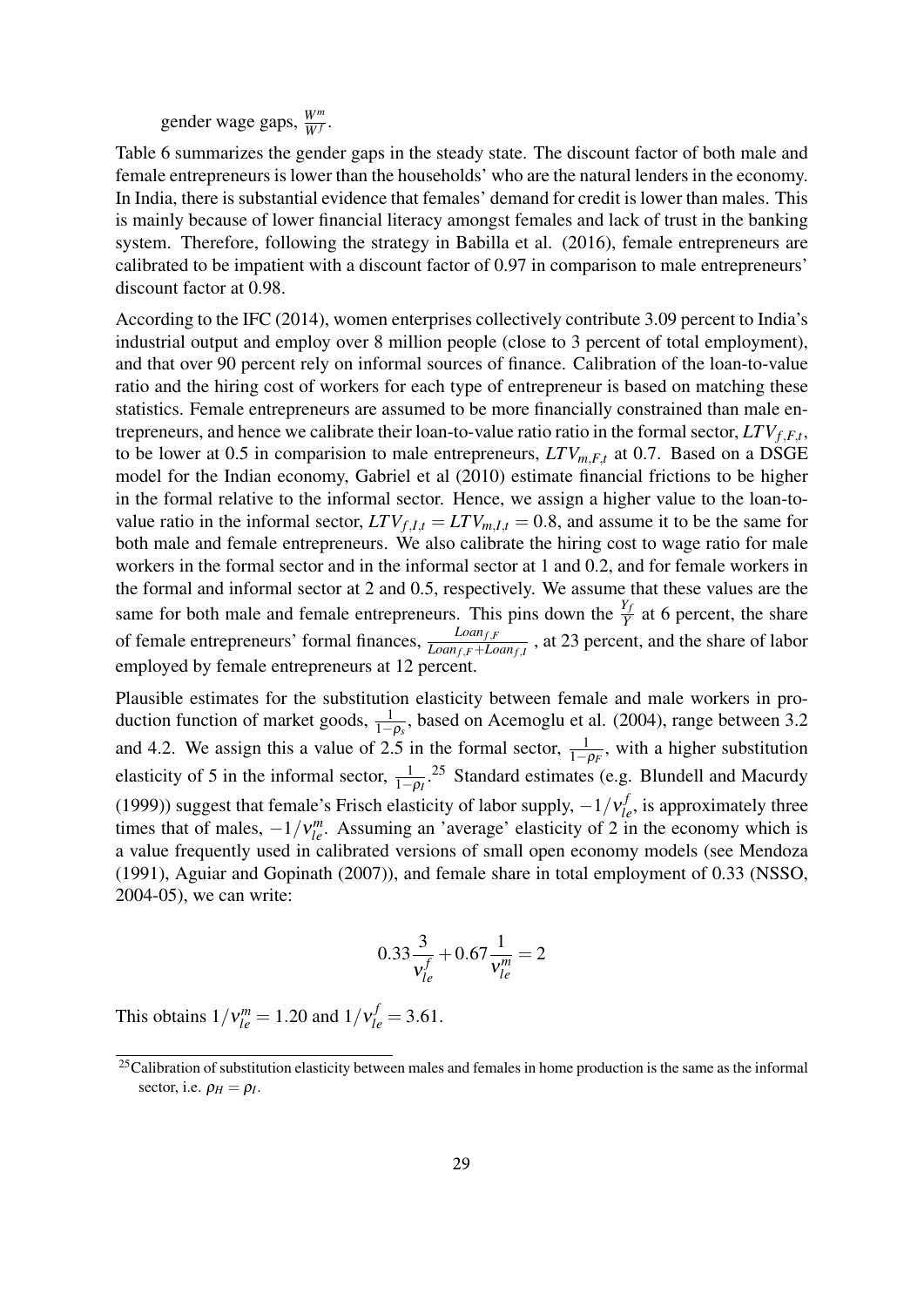| Parameter                    | Value        | Description                                               |
|------------------------------|--------------|-----------------------------------------------------------|
| $1/v_{le}^m$                 | 1.2          | male's Frisch elasticity of labor supply                  |
| $1/v_{le}^f$                 | 3.61         | female's Frisch elasticity of labor supply                |
| $\beta_m$                    | 0.98         | male entrepreneur's discount factor                       |
| $\beta_f$                    | 0.97         | female entrepreneur's discount factor                     |
| $\frac{1}{(1-\rho_F)}$       | 2.5          | substitutability btw male & female formal workers         |
|                              | 5            | substitutability btw male & female informal workers       |
| skil                         | 1.7          | male-to-female skill ratio in formal employment           |
| skilİ"<br>skill <sup>1</sup> | $\mathbf{1}$ | male-to-female skill ratio in informal employment         |
| $\lambda_F^m$                | 0.7          | bargaining power of male formal worker                    |
| $\lambda_I^m$                | 0.3          | bargaining power of male informal worker                  |
| $\lambda_F^f$ $\lambda_I^f$  | 0.6          | bargaining power of female formal worker                  |
|                              | 0.01         | bargaining power of female informal worker                |
| $\omega_{m,F},\omega_{m,I}$  | 0.62         | male entrepreneur's relative preference for male worker   |
| $\omega_{f,F}, \omega_{f,I}$ | 0.5          | female entrepreneur's relative preference for male worker |
| $LTV_{m,F,t}$                | 0.7          | loan-to-value ratio of formal male entrepreneur           |
| $LTV_{f,F,t}$                | 0.5          | loan-to-value ratio of formal female entrepreneur         |
| $LTV_{m,I,t}, LTV_{f,I,t}$   | 0.8          | loan-to-value ratio in the informal sector                |
| $\varphi_{le}^m$             | 0.7          | male utility weight on leisure                            |
| $\varphi_{le}^f$             | 0.1          | female utility weight on leisure                          |
| $\phi^m$                     | 0.7          | male utility weight on staying at home                    |
| $\phi^f$                     | 1            | female utility weight on staying at home                  |

Table 5: Calibration of gender-related parameters, Baseline model for India

We calibrate the ratio of skill level of male to female worker in each sector,  $\frac{skill_F^F}{skill_F^F}$ and  $\frac{skill_I^m}{skill_I^f}$ , based on the data on education gaps between males and females in India. According to the 2004-05 NSSO survey, the average years of education of females is 4.5, as opposed to 6.8 for males, which implies a male-to-female ratio of 1.5. Matching this, we calibrate these ratios at 1.7 in the formal sector.<sup>26</sup>

According to the Global Gender Gap Report published by the World Economic Forum (2010, 2014a), females earn 62 percent of the male's salary for equal work, which implies a value of 1.62 for  $\frac{W^m}{W^f}$ . Setting bargaining values for male workers at  $\lambda_F^m = 0.7$  and  $\lambda_I^m = 0.3$ , and for female workers at  $\lambda_F^f = 0.6$  and  $\lambda_I^f = 0.01$ , pins down  $\frac{W^m}{W^f}$  at 1.4. Lower bargaining power of female workers reflects the male domination of labor unions in India (see union membership data published by the ILO in 2011).

<sup>&</sup>lt;sup>26</sup>Since the informal sector largely consists of unskilled jobs, we assume that relative to the formal sector, the skill level of workers in the informal sector are lower and that males and females are equally skilled, i.e. *skill<sup>m</sup> I skill <sup>f</sup> I*  $= 1$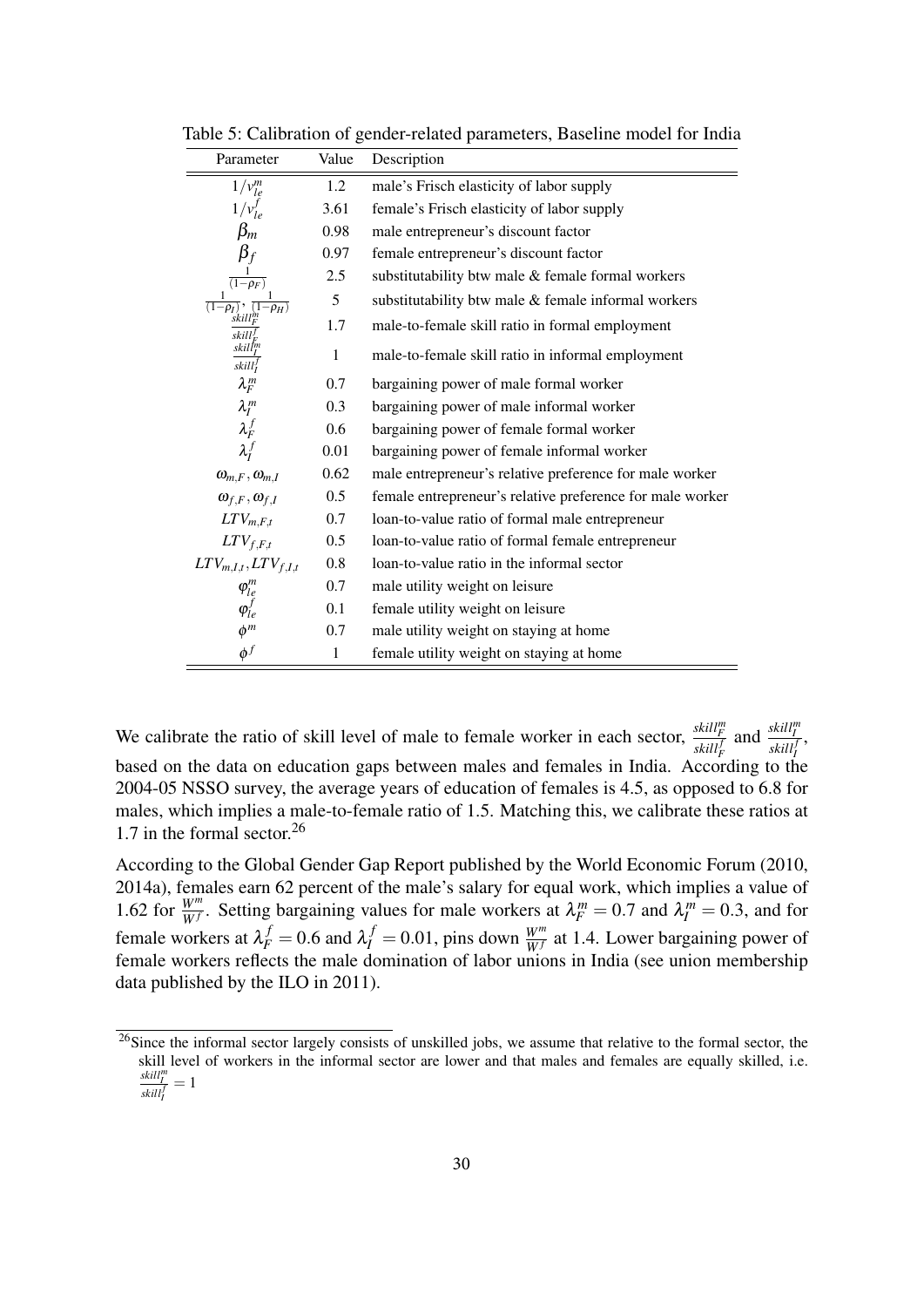This report also finds that 86 percent of female workers were employed in the informal sector, *L f I*  $L^f_F+L^f_I$ , as opposed to 74 percent males,  $\frac{L_T^m}{L_F^m + L_T^m}$ . Gender discrimination at the firm level in formal employment is a key factor contributing to this disparity (Javeed and Manuhaar (2013)). This is captured in our model via firms' preference for male relative to female workers,  $\omega_{h,F}$ and  $\omega_{h,I}$ . We assume no gender discrimination by female entrepreneurs, i.e.  $\omega_{f,F} = \omega_{f,I} = 0.5$ . By setting  $\omega_{m,F} = \omega_{m,I}$  at 0.62, we obtain a value of 20 percent for female formality,  $\frac{L_f^f}{L_f^f}$  $L^f_F+L^J_I$ , as opposed to 30 percent for male formality,  $\frac{L_F^m}{L_F^m + L_I^m}$ .

Household care work,  $HP_t^m$  and  $HP_t^f$ , in particular, is widely regarded as especially feminine, and with the relative utility weight on leisure relative to home-work for males and females at,  $\varphi_{le}^m = 0.7$  and  $\varphi_{le}^f = 0.1$ , the female to male ratio of home-work,  $\frac{HP_t^f}{HP_t^m}$ , is obtained at 14.19.<sup>27</sup>

According to the NSSO report, in 2015, female labor force participation rate,  $\frac{P^j}{R}$  $\frac{P^j}{p^f}$ , is close to 25 percent which is less than one-third of that of the male labor force participation rate,  $P_m^m$ *p m* , at approximately 80 percent. Combined with the above calibration, we obtain values of  $\frac{P^j}{R^j}$  $\frac{P^j}{p^f}$  at 20.3, and  $\frac{P^m}{p^m}$  $P^m$  at 85.4, by setting the male and female relative weight on utility from staying at home versus market-good consumption,  $\phi^m$  and  $\phi^f$ , at 0.7 and 1, respectively.

# **4 Policy Results**

After obtaining the above steady state which matches the current state of the Indian economy, the next step is to assess the impact of changes in structural policies. Note that the changes in policy variables are permanent and are thus deterministic in nature. This allows us to see the ne steady state the economy moves to after the reform has been implemented.

## **4.1 Gender-Specific Policies**

In this section, we study the long-run impact of the following:

• Increase in womens' financial access to formal credit in the baseline scenario: we start by studying the impact of financial inclusion policies that help lower financial constraints faced by female entrepreneurs' in access to formal finance, i.e. when there are no gender gaps in access to credit (female and male entrepreneurs are equally constrained). To obtain this, we set the same value for the discount factor and the same value for the LTV ratio for both male and female entrepreneurs.

 $27$ According to the Times User Survey conducted in 2010, female contribution towards unpaid domestic work in India is 10 times more than males. This unpaid work includes the inter-personal work for caring for other household members, and in countries like India with lack of sufficient infrastructure, the work of collecting water and fuel for household needs.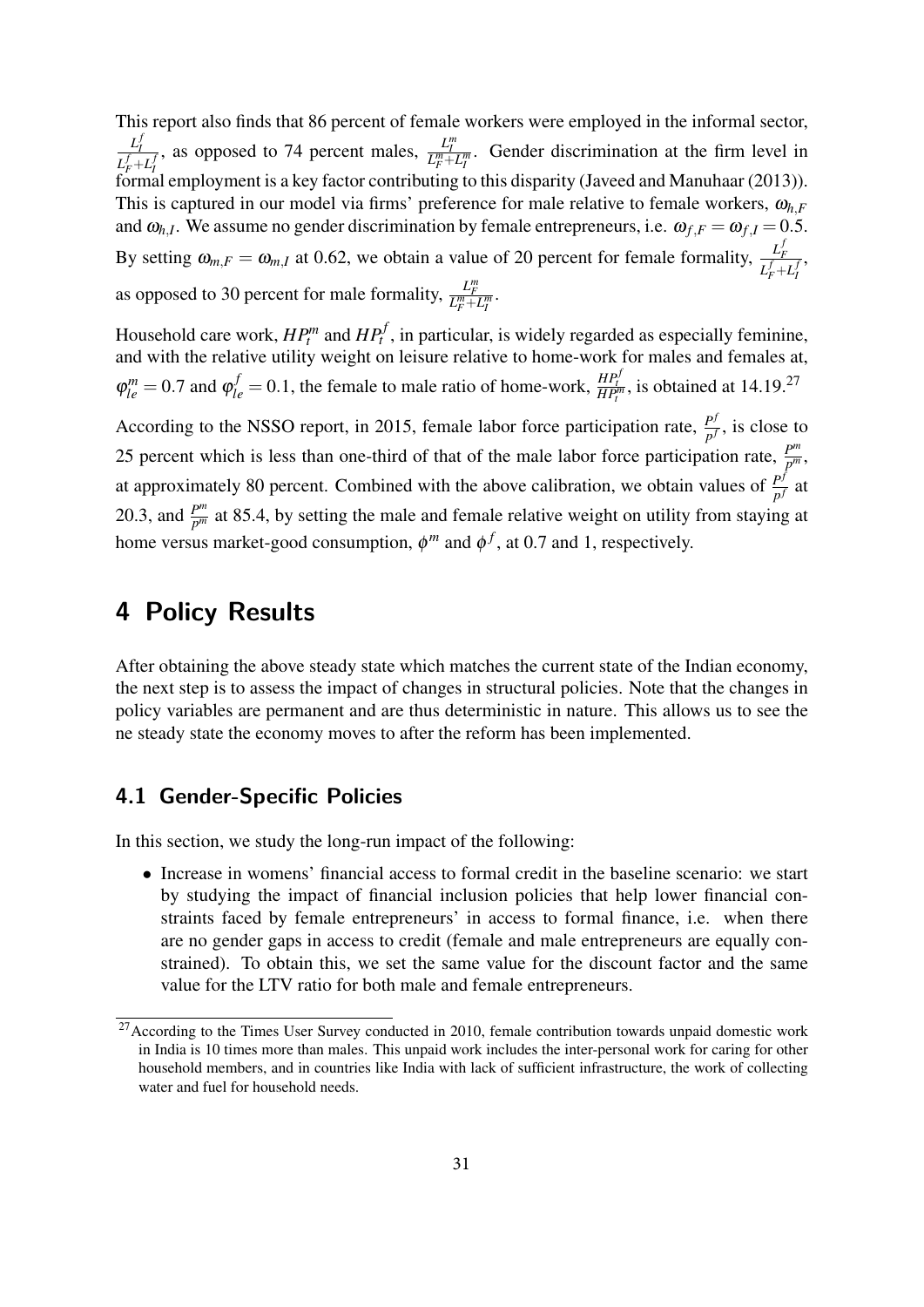| Variable                                                                                | Value | Description                                    |
|-----------------------------------------------------------------------------------------|-------|------------------------------------------------|
| U                                                                                       | 0.13  | unemployment rate                              |
| $\begin{array}{c}\nL_I \\ \frac{Y_I}{Y} \\ \frac{Y_I}{Y} \\ \frac{Y_f}{Y}\n\end{array}$ | 0.75  | share of informal employment                   |
|                                                                                         | 0.49  | share of informal output                       |
|                                                                                         | 0.06  | share of female entrepreneurs' output          |
| $Loan_{f,F}$<br>$Loan_{f,F}+Loan_{f,I}$                                                 | 0.23  | share of female entrepreneurs' formal finances |
|                                                                                         | 0.12  | share of female entrepreneurs' employment      |
| $\tilde{W}^{n}$<br>$\overline{W}$                                                       | 1.4   | gender wage gap                                |
|                                                                                         | 0.80  | share of females' informal employment          |
|                                                                                         | 0.70  | share of males' informal employment            |
| $\overline{HP_t^n}$                                                                     | 14.19 | gender gap in home-work                        |
| $P^j$                                                                                   | 0.20  | female labor force participation               |
| $p_m^f$<br>$n^{m}$                                                                      | 0.85  | male labor force participation                 |

Table 6: Gender inequality in the steady state

We then study the impact of such financial inclusion policies under the following three scenarios (see Table 7):

- Greater labor market flexibility: lower regulations in the formal labor market which is defined as lower hiring costs of labor in the formal sector, i.e. lower  $\beta_{HC_F}$ .
- Increase in education of females: higher skill level of female labor force, i.e. no gender gaps in skills.
- Increase in safety: lower females' relative disutility from working outside home, such that  $\phi_t^f = \phi_t^m$  in the household utility function.

Table 8 summarizes the long run impact of reforms on aggregate economic activity (i.e. GDP,

|                  | LTV ratio                   | Discount factor     | Hiring cost                   | Skill                                             | Disutility from      |
|------------------|-----------------------------|---------------------|-------------------------------|---------------------------------------------------|----------------------|
|                  |                             |                     |                               |                                                   | working outside home |
| <b>Benchmark</b> | $LTV_{m,F,t} > LTV_{m,F,t}$ | $\beta_f < \beta_m$ | $\beta_{HC_F} > \beta_{HC_I}$ | $\{skill_s^m > skill_s^J\}$                       | $\phi^f > \phi^m$    |
| Financial access | $LTV_{m,F,t} = LTV_{m,F,t}$ | $\beta_f = \beta_m$ | $\beta_{HC_F} > \beta_{HC_I}$ | skill $l_s^m >$ skill $l_s^f$                     | $\phi^f > \phi^m$    |
| + Deregulation   | $LTV_{m,F,t} = LTV_{m,F,t}$ | $\beta_f = \beta_m$ | $\beta_{HC_F} = \beta_{HC_I}$ | $\{skill_s^m > skill_s^f\}$                       | $\phi^f > \phi^m$    |
| + Skill          | $LTV_{m,F,t} = LTV_{m,F,t}$ | $\beta_f = \beta_m$ | $\beta_{HC_F} > \beta_{HC_I}$ | $skill_s^m = skill_s^f$                           | $\phi^f > \phi^m$    |
| + Safety         | $LTV_{m,F,t} = LTV_{m,F,t}$ | $\beta_f = \beta_m$ | $\beta_{HC_F} > \beta_{HC_I}$ | $\textit{skill}_{s}^{m} > \textit{skill}_{s}^{J}$ | $\phi^f = \phi^m$    |
|                  |                             |                     |                               |                                                   |                      |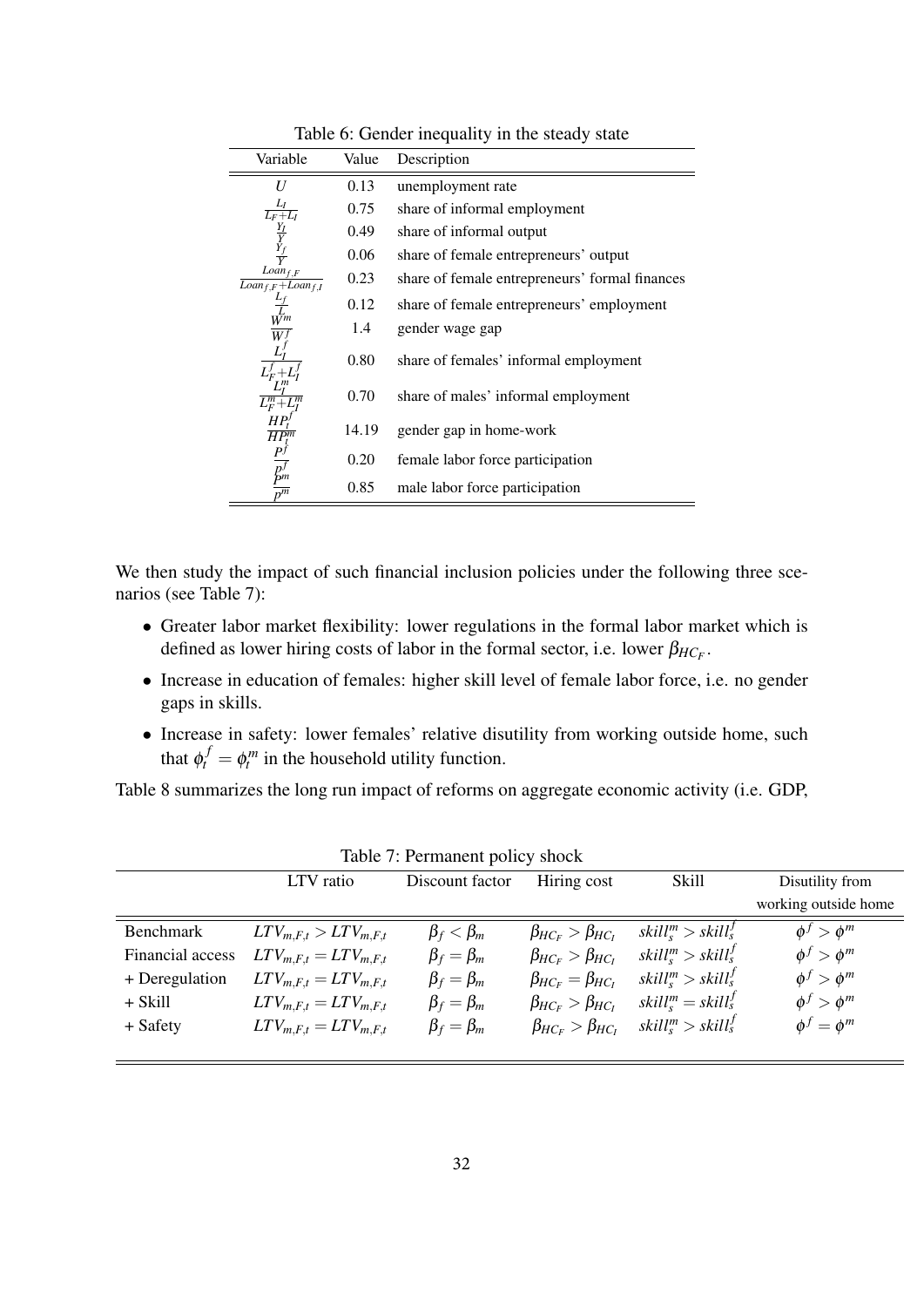formality in the labor market, and unemployment), and Table 9 on indicators of gender inequality.

#### **Financial access**

The scenario titled 'Financial Access' in Figure 3 shows the macroeconomic impact of lowering financial constraints f a ced by f e male en trepreneurs in a c cess to f ormal finance, such that there are no gender gaps. This is obtained by setting  $LTV_{f,F,t} = LTV_{m,F,t} = 0.7$  and  $\beta_f = \beta_m = 0.98$ . Results indicate that when female entrepreneurs face lower financial constraints it leads to: i) an increase in female entrepreneurship in the formal sector; ii) an increase in female labor force participation; and iii) an increase in GDP and lower unemployment. However, a large share of labor market participants get employed in informal sector jobs, leading to a: iv) decrease in the overall size of the formal economy with a v) limited impact on the gender wage gap. Below we provide a detailed analysis of the exact transmission channels involved.

With a higher LTV ratio, female entrepreneurs are now able to obtain greater access to formal credit which boosts investment and demand for capital. Price of capital increases resulting in higher value of collateral, which further eases access to credit. Owing to higher profits and investment, more number of female entrepreneurs now set up business in the formal sector. Demand for both male and female workers in the formal sector increases as both incumbents and new female entrepreneurs hire new workers. Higher likelihood of getting employed in the formal sector leads to an increase in overall labor force participation. Womens' share of formal employment is now higher as female entrepreneurs in the formal sector do not discriminate among workers, thus also leading to a larger increase in female labor force participation in comparison to males, and a fall in gender wage gaps. An increase in entrepreneurship and overall employment leads to an increase in GDP and consumption. Consumption demand for both formal and informal sector goods goes up, leading to an increase in demand for labor in the informal sector and an increase in informal entrepreneurship.

However, owing to the presence of labor market rigidities, increase in labor supply is not met with an equal increase in job creation and hiring in the formal sector, thus leading to a larger share of labor market participants getting employed in low paying informal jobs. Overall share of formal employment falls and fall in gender wage gaps remains small.

#### **Deregulation**

The scenario titled 'Deregulation' in Figure 3 shows the impact of the above financial inclusion policy (i.e. no gender gaps in financial access) in an economy where labor markets are more flexible, which is obtained by lowering hiring costs of workers in the formal sector,  $\beta_{HC_F}$ . We combine the changes in parameters under the financial inclusion policy scenario discussed above with a 10 percent permanent decrease in  $\beta_{HC_F}$ . Results indicate that when labor markets are more flexible, p olicies t hat e nhance fi nancial inclusion of females lead to a la rger gain in GDP and unemployment reduction in comparison to when labor markets are rigid. Moreover,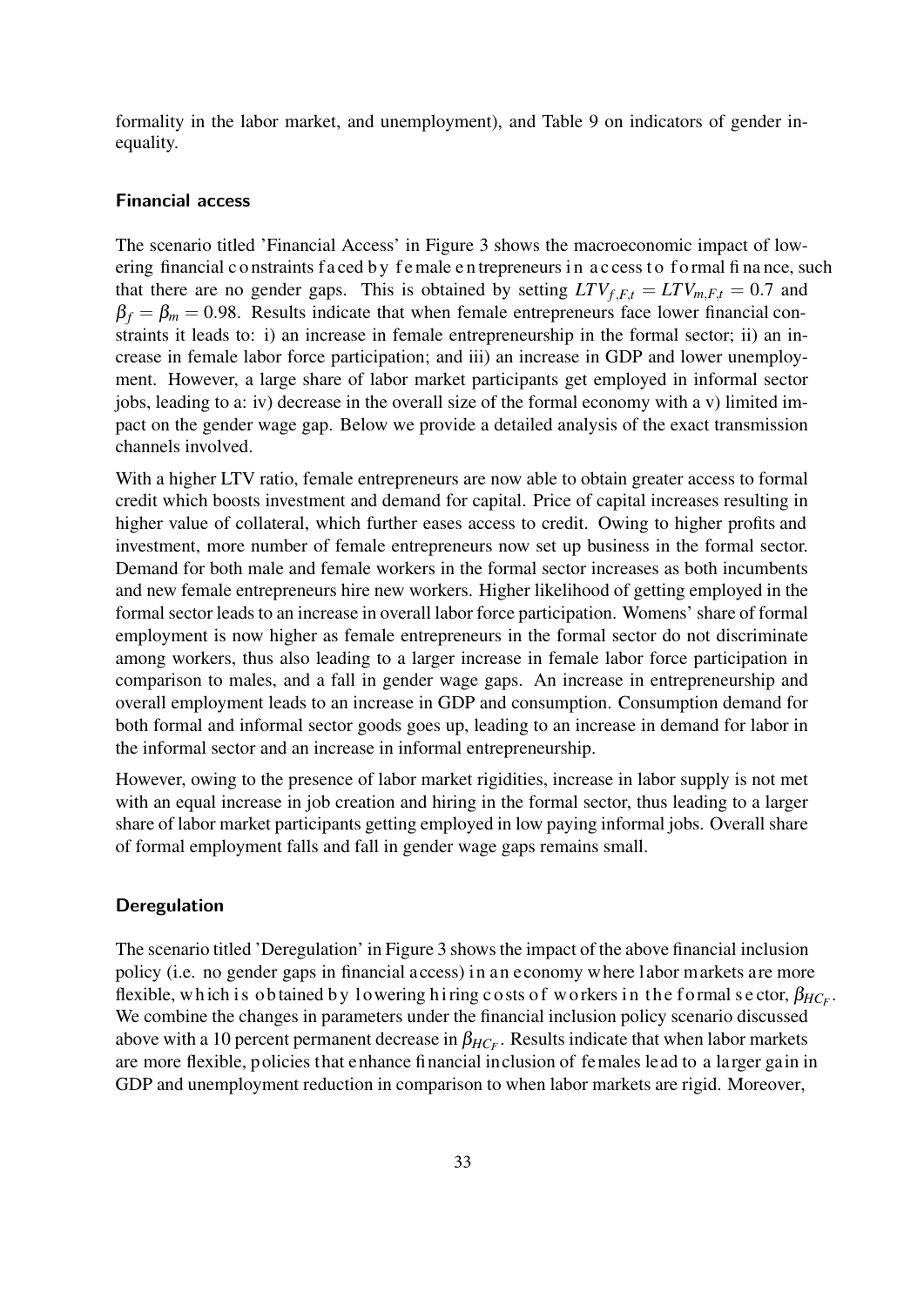| Case             | GDP | Unemp. |                  | Formality | <b>LFP</b> | Entrepreneurship |          |  |
|------------------|-----|--------|------------------|-----------|------------|------------------|----------|--|
|                  |     |        | Product<br>Labor |           |            | Formal           | Informal |  |
| Financial access | 1.6 | $-5$   | $-2.1$           | 0.9       | 0.6        | 1.8              | 0.07     |  |
| + Deregulation   | 4.7 | $-9.1$ | 11.5             | 14.1      | 2.1        | 4.5              | $-1.5$   |  |
| + Skills         | 6.8 | $-6.8$ | 10               | 19.7      |            | 4.9              | $-2.7$   |  |
| + Safety         | 0.9 | -8     | 0.5              | 0.5       |            | $-0.2$           | $-0.4$   |  |

Table 8: Long-run impact on the overall economy

Note: All values are percentage deviations from steady state. Unemp. is unemployment, LFP is labor force participation, formality is the share of formal sector in each market.

| Table 2. Long Tun impact on genuer gaps |                                  |   |             |            |   |                                                                      |                                                               |                          |  |
|-----------------------------------------|----------------------------------|---|-------------|------------|---|----------------------------------------------------------------------|---------------------------------------------------------------|--------------------------|--|
| Entrepreneurship                        |                                  |   |             | <b>LFP</b> |   |                                                                      |                                                               |                          |  |
|                                         | Informal<br>employment<br>Formal |   |             |            |   |                                                                      |                                                               |                          |  |
|                                         |                                  |   |             |            |   |                                                                      |                                                               |                          |  |
|                                         |                                  |   |             |            |   | M                                                                    | F                                                             |                          |  |
| $-0.8$                                  | $\overline{4}$                   |   |             |            |   | $-3$                                                                 | 1.2                                                           | $-0.8$                   |  |
|                                         |                                  |   |             |            |   |                                                                      | 9.3                                                           | $-6.4$                   |  |
| 3.3                                     |                                  |   |             |            |   |                                                                      | 26                                                            | $-18.7$                  |  |
| $-1.4$                                  | 0.8                              |   |             |            |   |                                                                      | $-2.2$                                                        | $-0.9$                   |  |
|                                         | M                                | F | M<br>$-0.7$ | F          | M | F<br>$1.5 -1.5$ 0.4 1.4<br>$6.3 -3.7 -1.6$ 0.4 4.3<br>$-0.1$ 3.3 0.6 | $6.6$ $2.7$ $-1.7$ $-1.2$ $5.3$ $4.5$ $12.1$<br>$-2.5$<br>1.4 | Formal share of Wage gap |  |

Table 9: Long-run impact on gender gaps

Note: All values are percentage deviations from steady state. LFP is labor force participation. M and F correspond to male and female. Wage gap is male-to-female wage ratio.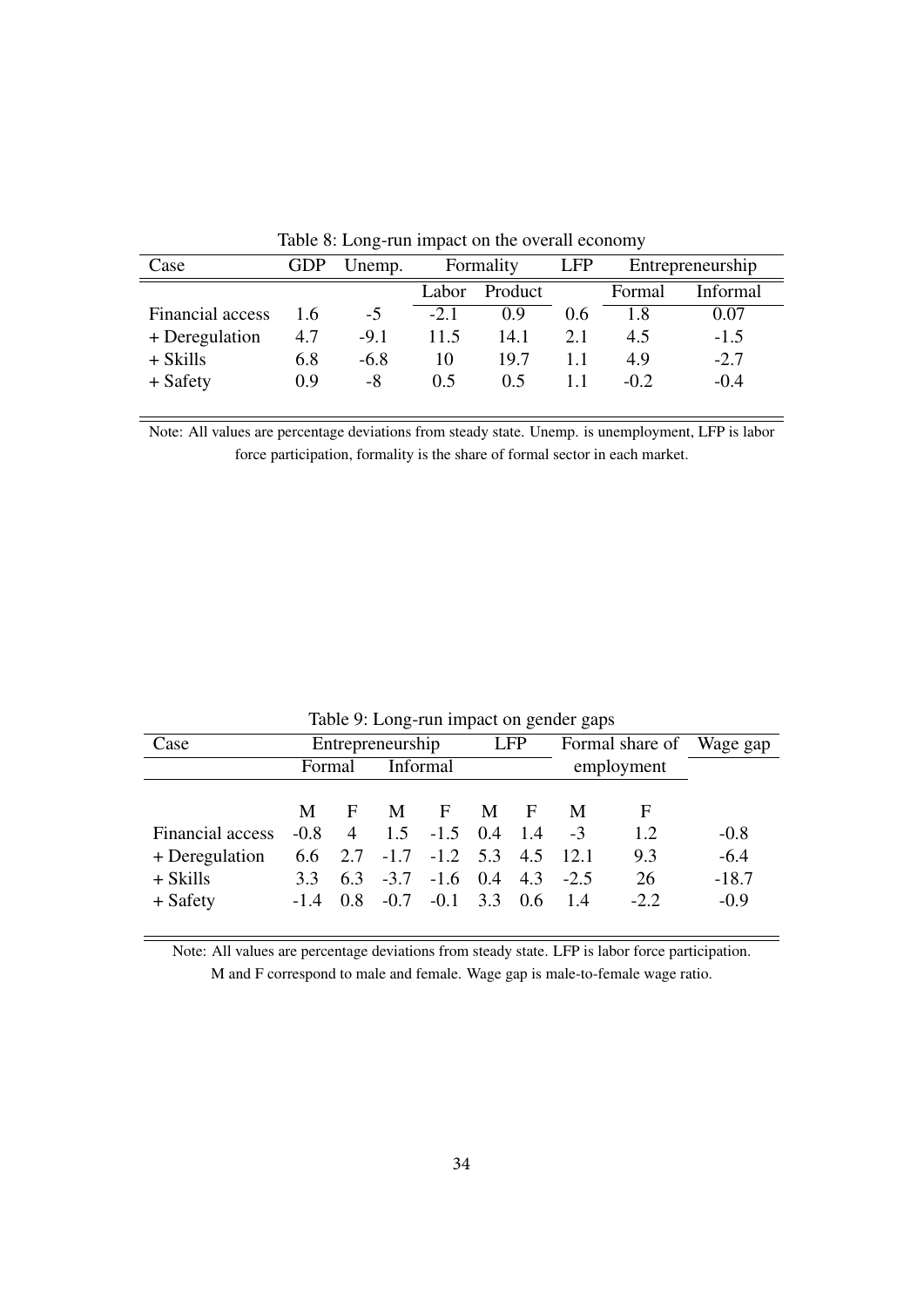the size of the informalsectorshrinks as both males and females get employed in higher paying formal jobs resulting from higher job creation in the formal sector. However, due to genderrelated constraints (i.e. lower skills and gender discrimination), male workers gain more, leading to a larger increase in formal employment of male versus female workers. Below we provide a detailed analysis of the exact transmission channels involved.

Combined with the transmission channels of the impact of higher financial a ccess described above, we now have an additional impact of lower labor market regulations in the economy. Formal firms hire more workers when the costs of hiring are lower, increasing overall formal employment,  $L_F$ . Lower labor costs increase profits, and more number of firm s choose to operate in the formal sector, leading to an increase in both male and female entrepreneurship in the formal sector. This leads to lower formal price mark-ups,  $\frac{\varepsilon_F}{\varepsilon_F}$  $\frac{F}{\tau}$  falls, and boosts the external competitiveness of the economy, leading to a larger increase in exports (lower imports), investment, and GDP.

There are two opposing impacts on male and female participation rates,  $P^m$  and  $P^f$ : (i) substitution effect: increase in job-finding rate in the formal sector produces higher returns to job search, increasing *P f* and *P <sup>m</sup>*, and (ii) household income effect: as more household members are employed in higher paying formal jobs, this increases total household income, which decreases  $P^f$  and  $P^m$ . For both males and females, substitution effect outweighs the income effect, increasing  $P^m$  and  $P^f$ . However, gender gaps in participation rates widen,  $\frac{P^f}{P^{m}}$  $\int_{m}^{f}$  falls – gender-related constraints (including education gaps and discrimination by firms) results in a smaller increase in female's job-finding rate in the formal sector relative to m a les. Similarly, increase in male entrepreneurship in the formal sector is higher than an increase in female entrepreneurship.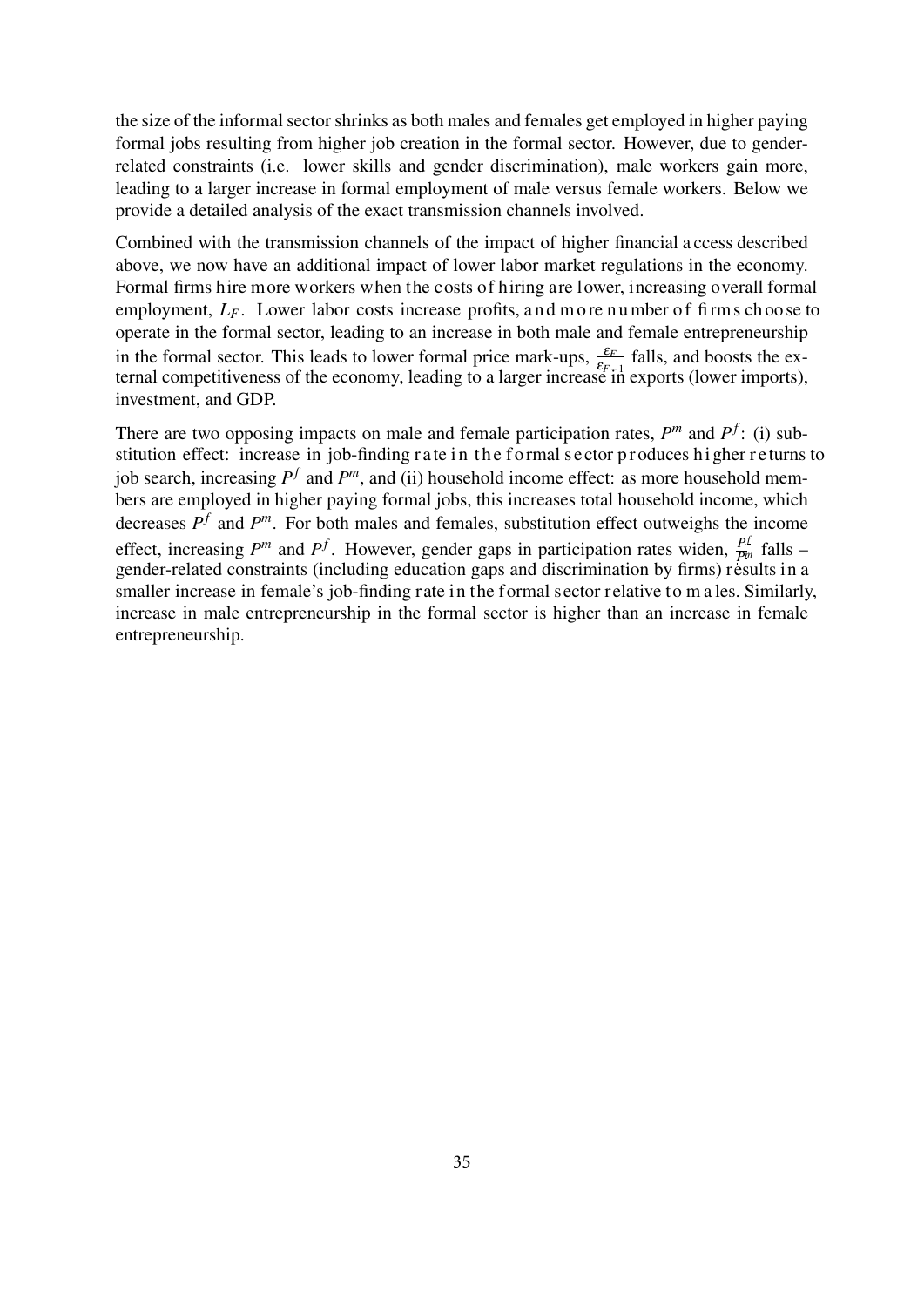











#### **Quality of employment & wages**

#### Source: Author's calculations

Note: Financial access in the figure refers to an increase in access to formal finance for female entrepreneurs (i.e. no gender gaps in access to formal finance); Deregulation refers to lower hiring costs in the formal labor market along with no gender gaps in financial access; Skills refers to an increase in females' average years of schooling (i.e. no gender gaps) along with no gender gaps in access to finance. Safety refers to an increase in females' safety outside home along wit no gender gaps in access to finance.

#### **Gender-related labor market reforms**

#### Skills (Gender-related labor demand side policy)

The above scenario of 'Deregulation' highlights the importance of gender-related labor market constraints in limiting the positive impact of financial inclusion and other policies on womens'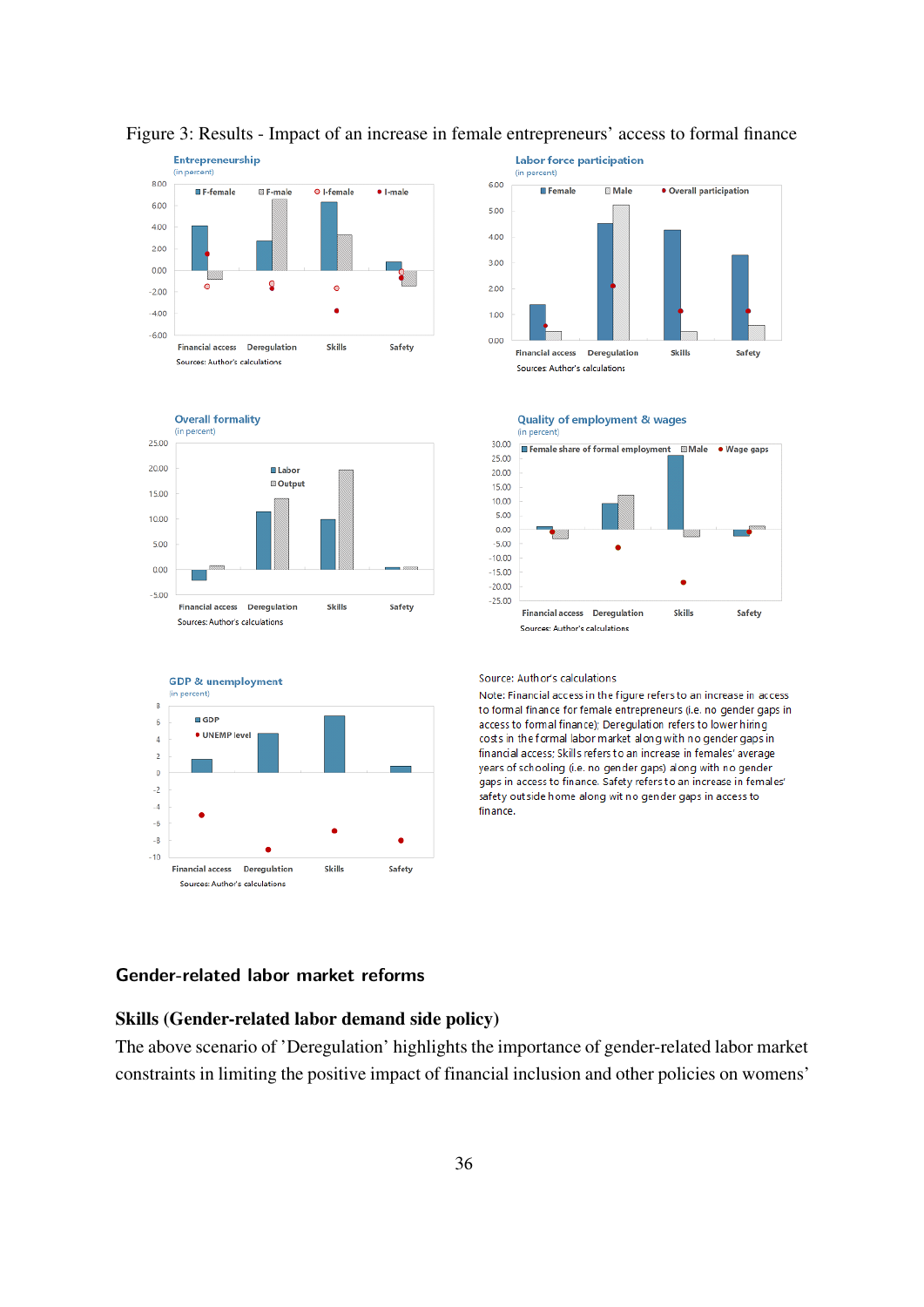economic opportunities. Hence, we now analyze the impact of higher financial inclusion of females in combination with policies that lower constraints on female labor demand which is defined as an increase in their skill (i.e. higher education). The scenario titled 'Skills' in Figure 3 summarizes its impact on the Indian economy, where this scenario is obtained by a permanent increase in the skill level of female workers such that there are no gender gaps  $\frac{\textit{skill}_F^m}{\textit{Full}_F^m} = 1$  along with no gender gaps in access to formal finance. Results indicate that when  $\overline{skill^f_{r}}$  $F_{\text{F}}^{Mn}$  females have higher access to both formal jobs in the labor market and formal finance in the financial markets, it not only leads to lower gender inequality in labor force participation, formal employment share, wages, and entrepreneurship, but it also leads to larger gains in GDP, employment and formality.

Increase in females' skill level improves their productivity in the labor market, leading to entrepreneurs substituting out male workers for more productive female workers in both sectors. More females are hired in the formal relative to the informal sector, thus increasing female formality in labor employment,  $\frac{L_F^f}{L_F^f}$  $\frac{L_F}{L_F^f + L_I^f}$ , in the long run. Higher job-finding rate increases females' return from job search, which increases female labor supply,  $P^f$ . The positive impact of higher productivity of female workers on wages outweighs the negative impact of higher female labor supply in the long run, leading to an increase in female wages, *W f*  $W_f^f$  and  $W_f^f$  $I_I^{J}$ , in both sectors and lower gender gaps. Increase in male participation rate is lower due to two reinforcing effects - (i) household income effect: higher female wage incomes increase total household income, and (ii) substitution effect: fall in male job-finding rate reduces their return from job search.<sup>28</sup> Higher aggregate formality and lower unemployment boosts GDP in the long run. The effect of higher skills of female workers combined with the positive gains in formal entrepreneurship leads to a much higher increase in GDP, employment and formality.

#### Safety (Gender-related labor supply side policy)

The scenario titled 'Safety' analyzes the impact of higher financial inclusion of females in combination with policies that lower constraints on female labor supply which in our model is modeled as an increase in safety of females outside home (i.e. better provisions of safe transportation, infrastructure etc.). This is obtained by setting  $\phi_t^f = \phi_t^m$  in the females' household utility function, along with no gender gaps in access to formal finance. Results indicate that in comparison to the 'Financial access' scenario, increase in female labor force participation is now higher, resulting in lower wages, increased hiring and increase in employment. However, in comparison to all other scenarios (discussed above), gains in GDP are small as increase in overall and female entrepreneurship is the lowest. Moreover, even though gender inequality in labor force participation is lower, females tend to get employed in informal sector jobs, thus worsening the gender divide in quality of jobs. Under our theroetical framework, safety only has implications for female workers' decision to participate in the labor market, and is not linked to their entrepreneurship decision. If the latter is allowed, these results could vary significantly leading to much larger gains.

<sup>&</sup>lt;sup>28</sup>Fall in male informal employment is higher relative to their fall in formal employment, thus increasing overall male formality,  $\frac{L_F^m}{L_F^m + L_I^m}$ .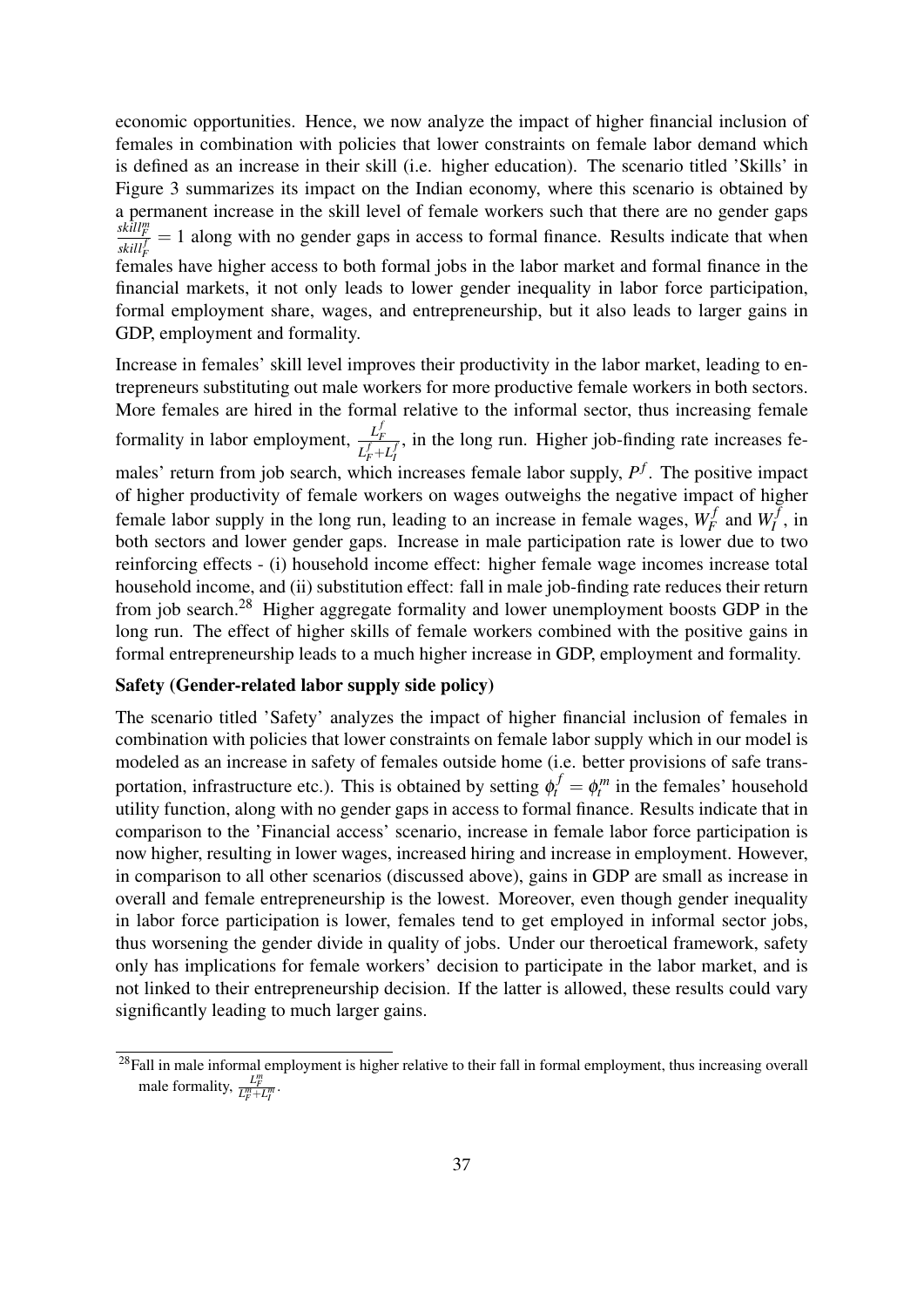# **5 Conclusion and Policy Implications**

In this paper, we investigate the impact of an increase in female entrepreneurs' access to formal finance ( i.e. c losing g ender g aps i n fi nancial ac cess) on ge nder ga ps in th e la bor market, and on overall macroeconomic outcomes (GDP, unemployment, and informality). To achieve this goal, we build a small open economy DSGE model by incorporating three features of a developing economy relevant to this study: a) gender inequality in the labor market and in entrepreneurial activities; b) financial frictions; and c) existence of two sectors – formal and informal. The model is then applied and calibrated to Indian data.

We were motivated by the fact that while the existing literature on female labor force participation is vast, the effect of gender-based resource restrictions on women's labor market outcomes has been less explored. Integrating three strands of the literature – on financial frictions, gender inequality, and on informality – within a unified framework allows us to capture the impact of gender gaps in access to finance on women's entrepreneurial activities as well as on their labor market outcomes. The inclusion of informality is a particularly important feature when examining the case of India. This is the main contribution of our study.

In our model, we have two sectors, formal and informal sector, where informality results from significantly higher labor rigidities in the formal sector. There are two types of entrepreneurs, males and females, and while both are financially constrained, female entrepreneurs are more constrained than male entrepreneurs. Financial frictions are modeled in the form of a collateral constraint. Households consist of males and females, who either participate in the labor market or work at home, and are owners of these firms. G ender i nequality i n t he l abor m arket is modeled as various frictions on their labor supply and demand, which are higher for females relative to males. Using this framework, we investigate the macroeconomic impact of financial inclusion policies that are aimed towards closing gender gaps in access to formal finance. In addition, we analyze the impact of higher financial inclusion of females under two scenarios: a) greater labor market flexibility (i.e. deregulation in the formal sector labor market); and b) no gender gaps in skills (i.e. education).

Our findings can be summarized as f ollows. First, the Indian economy gains 1.6 percent in GDP and unemployment falls by 5 percent when females are less financially constrained such that there are no gender gaps in access to finance. It also leads to greater female entrepreneurial activity in the formal sector and greater job creation, which boosts female labor force participation and employment. On the other hand, due to labor market rigidities, firms prefer to hire workers informally and hence the share of informality in the economy increases. This limits the gains from enhanced financial inclusion.

Second, closing gender gaps in financial access when formal labor markets are more flexible amplifies the gains from the former as it leads to an increase in the size of the formal economy. There is a 4.7 percent increase in GDP, a 9 percent fall in unemployment, and an 11.5 percent increase in the share of formal employment of both males and females when hiring costs in the formal labor market are lowered by 10 percent. However, male workers gain more, as constraints on female labor supply (modeled as lower safety and mobility and cultural constraints) and demand (modeled as lower skills and gender-based discrimination in employment) lead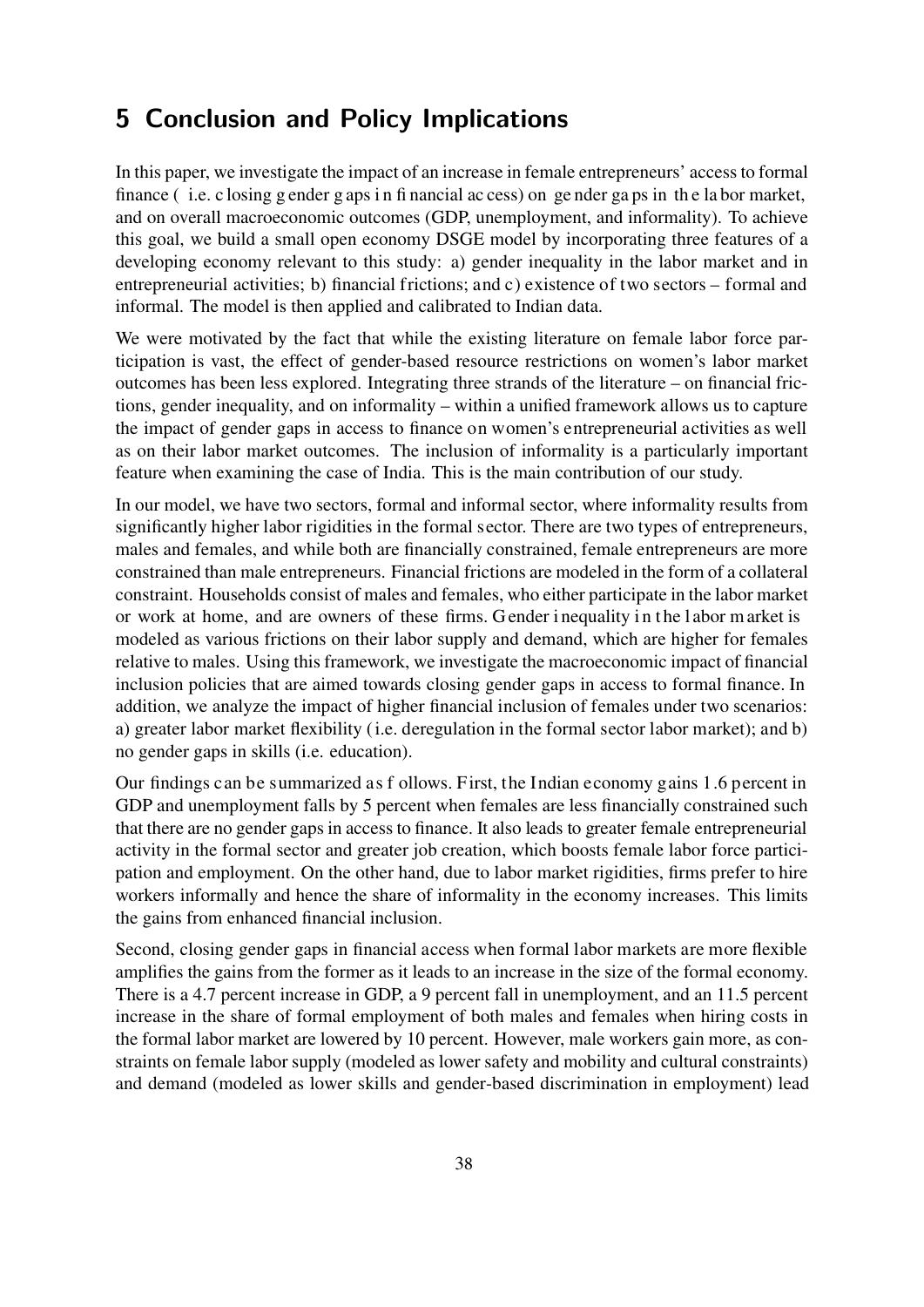to a smaller increase in female labor force participation and formality in comparison with males.This further worsens gender gaps in the labor market.

Third, the macroeconomic gains from simultaneously lowering demand-side constraints faced by females in the labor market (calibrated as an increase in females' skills), along with lowering their constraints in financial market access, helps in fully utilizing the gains from such reforms. When females have higher skills (such that there are no gender gaps), it increases their efficiency at work and leads to an increase in formal employment of females. In addition, this increase in female efficiency, leads to an expansion of formal sector, leading to an increase in both female and male formal employment. In the case of India, this combined with the gains from greater financial inclusion could increase India's output by 6 percent.

From a policy perspective it may be argued that before selecting the policy strategy, governments should have a clear idea what they want to accomplish: do they want to stimulate the number of female entrepreneurs or the female share in formal entrepreneurship (i.e. gender gaps in entrepreneurship)? Similarly, do they want to stimulate the number of female labor force participants or the share of females in the labor force? A higher female employment or a higher share of female employment in the formal sector? The analyses in this study points out that there may be different factors involved. Considering that gender gaps and size of formality are important from an economic perspective for India - it may be important for the Indian government to focus on stimulating the share of females and formality in economic activities. To this end, the Indian government policy should aim at influencing those factors that have a relatively stronger impact on females rather than on males in the economy and implement them simultaneously with policies that that aim at lowering informality.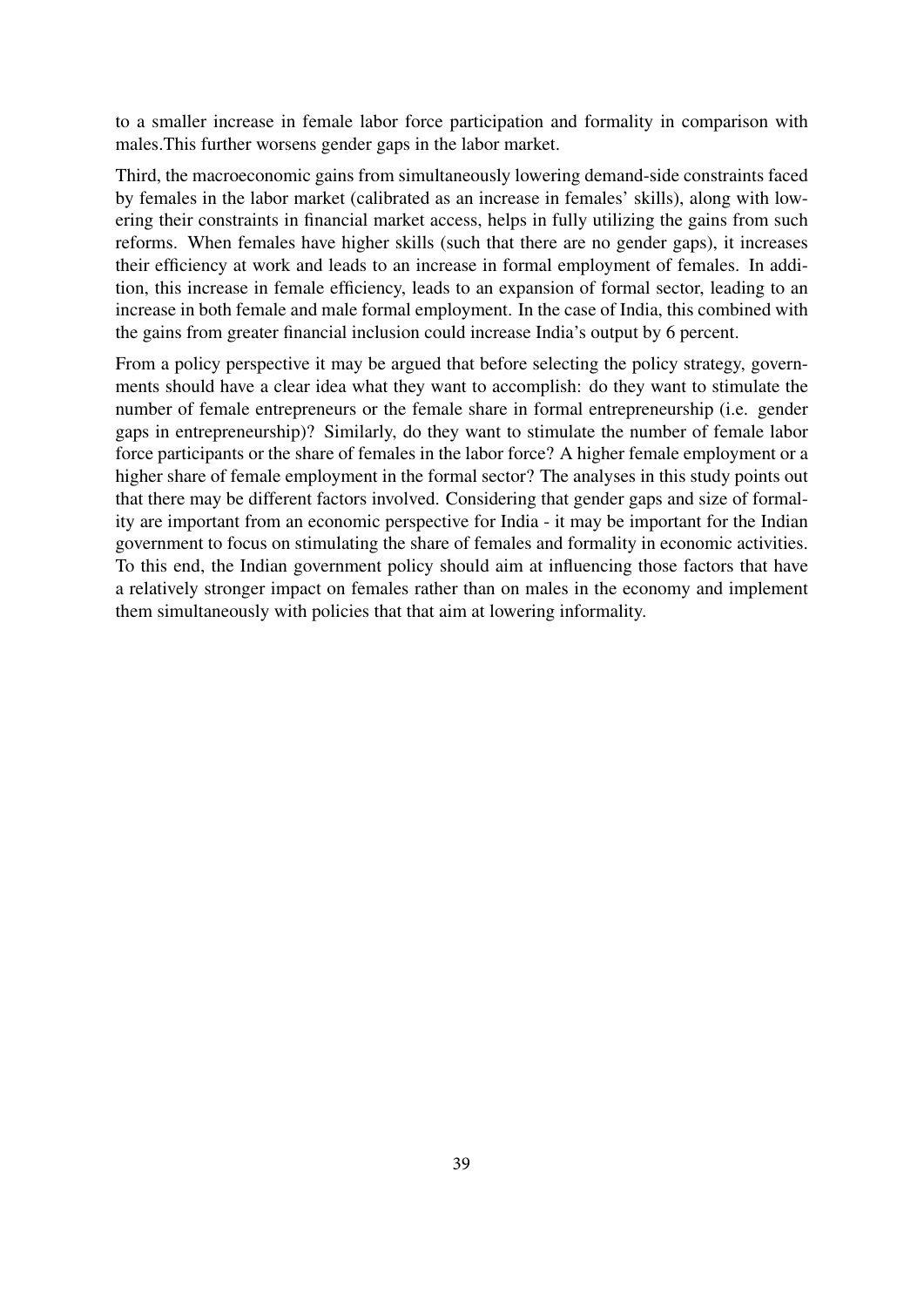# **References**

- [1] Acemoglu, D., Autor, D. H. and Lyle, D.S. (2004). Women, War, and Wages: The Effect of Female Labor Supply on the Wage Structure at Mid-Century. *Journal of Political Economy,* 112 (3), 497–551, June 2004.
- [2] Aguiar, M. and Gopinath, G. (2007). Emerging Market Business Cycles: The cycle is the trend. *Journal of Political Economy,* 115, 69–112.
- [3] Babilla, T.M., Kendo, S., Elondou, M.J.K., and A.N. Bilong (2016). Macroeconomic Implications of Female Entrepreneurs Facinfg Financial Frictions to Access to Credit: A DSGE Model Approach in Cameroon. *Partnership for Economic Policy (PEP) Working Paper*, 2016-02.
- [4] Blanchard, O. and Gali, J. (2006). A New Keynesian Model with Unemployment. *National Bank of Belgium Working Paper,* No. 92, October 2006.
- [5] Blundell, R. and MaCurdy, T. (1999). Labour Supply: A Review of Alternative Approaches. Handbook of Labor Economics Vol. 3A, 1999, 1560-1695.
- [6] Campolmi, A. and Gnochhi, S. (2014). Labor Market Participation, Unemployment, and Monetary Policy. *Bank of Canada Working Paper*, European Central Bank.
- [7] Chatterjee U., R. Murgai, and M. Rama (2015). Job Opportunities along the Rural-Urban Gradation and Female Labor Force Participation in India, *Policy Research Working Paper* 7412. World Bank.
- [8] Christiano, L.J, Eichenbaum, M.S. and Trabandt, M. (2014). Understanding the Great Recession. *NBER Working Paper,* 20040.
- [9] Cuberes, D. and Teigner, M. (2016). Aggregate Effects of Gender Gaps in the Labor Market: A Quantitative Estimate. *Journal of Human Capital*, 2016, vol. 10, no. 1.
- [10] Cuberes, D. and Teigner, M. (2018). Macroeconomic costs of gender gaps in a model with entrepreneurship and household production. *The B.E. Journal of Macroeconomics*, 2018; 20170031.
- [11] Das, S., S. Jain-Chandra, K. Kochhar, and N. Kumar (2015). Women Workers in India: Why So Few Among So Many? *IMF Working Paper* WP/15/55 (International Monetary Fund: Washington).
- [12] Dixit, A.K. and Stiglitz, J. (1977). Monopolistic Competition and Optimum Product Diversity. *The American Economic Review*, 67, 297-308.
- [13] Elborgh-Woytek, K., M. Newiak, K. Kochhar, S. Fabrizio, K. Kpodar, P. Wingender, B. Clements, and G. Schwartz (2013). "Women, Work, and the Economy: Macroeconomic Gains from Gender Equity." IMF Staff Discussion Note SDN/13/10. Washington, D.C.: International Monetary Fund.
- [14] Mendoza, E.G. (1991). Real Business Cycles in a Small Open Economy. *The American Economic Review*, Vol. 81, No. 4 (Sep., 1991), 797-818.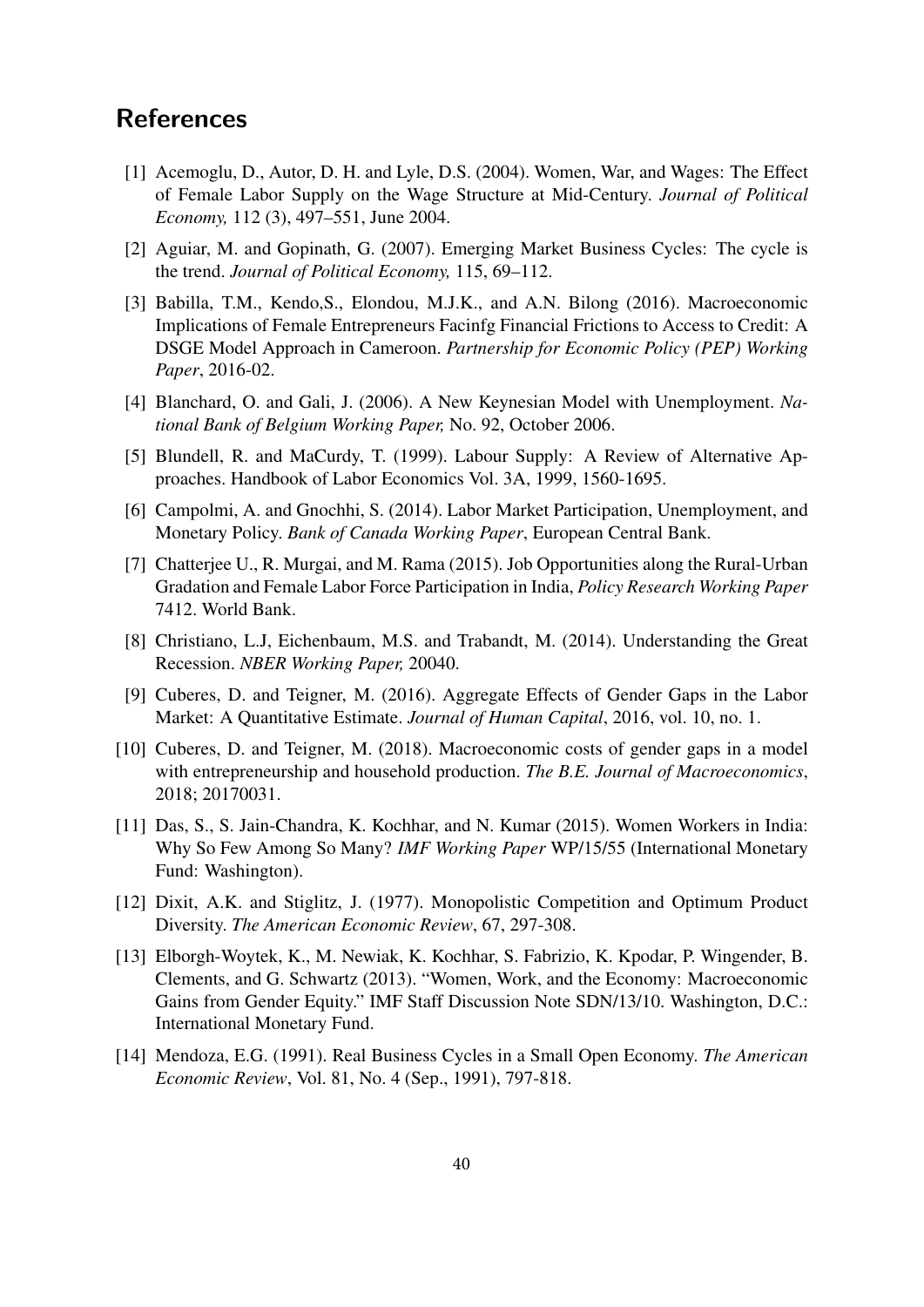- [15] Gabriel, V.J., Levine, P., Pearlman, J. and Yang, B. (2010). An Estimated DSGE Model of the Indian Economy. *Discussion Paper in Economics*, DP 12/10, University of Surrey.
- [16] Gonzales, C., S. Jain-Chandra, K. Kochhar, and M. Newiak (2015). Fair Play: More Equal Laws Boost Female Labor Force Participation. *IMF Staff Discussion Note* SDN/15/02. Washington, D.C.: International Monetary Fund.
- [17] India (2016). Staff Report for the 2016 Article IV Consultation, *IMF Country Report No*. 16/75, February 2017 (International Monetary Fund: Washington).
- [18] India (2017). Staff Report for the 2017 Article IV Consultation, *IMF Country Report* No. 17/54, February 2017 (International Monetary Fund: Washington).
- [19] ILO (2011). Trade Union Membership Statistics. ILO Department of Statistics.
- [20] Javeed, S. and Manuhaar, A. (2013). Women and Wage Discrimination in India: A Critical Analysis. *International Journal of Humanities and Social Science Invention*, Vol. 2, Issue 4, April 2013, pp. 06-12.
- [21] Khera, P. (2016), Macroeconomic Impacts of Gender Inequality and Informality in India, *IMF Working Paper* WP/16/16. (Washington: International Monetary Fund).
- [22] Khera, P. and Anand, R. (2016), Macroeconomic Impact of Product and Labor Market Reforms on Informality and Unemployment in India, *IMF Working Paper* WP/16/47. (Washington: International Monetary Fund).
- [23] Khera, P. (2016a), India: 2016 Selected Issues, Macroeconomic Impacts of Gender Inequality and Informality in India, Chapter 7 of IMF Country Report No. 16/76 (Washington: International Monetary Fund).
- [24] Khera, P. (2016b), Macroeconomic Impacts of Gender Inequality and Informality in India, *IMF Working Paper* WP/16/16. (Washington: International Monetary Fund).
- [25] Kiyotaki, N. and Moore, J. (1997). Credit Cycles. J*ournal of Political Economy*, 1997, vol. 105, no. 2.
- [26] Kochhar, K., S. Jain-Chandra, and M. Newiak, 2017. Women, Work, and Economic Growth: Leveling the Playing Field (Washington: International Monetary Fund).
- [27] Mitra, A. and Verick, S. (2013). Youth Employment and Unemployment: An Indian Perspective. *ILO Asia Working Paper Series,* ISSN 2227-4491, International Labour Organization (ILO).
- [28] Pal, R. and Rathore, U. (2013). Estimating Workers' Bargaining Power and Firms' Markup in India: Implications of Reforms and Labour Regulation, Indira Gandhi Institute of Development Research, *IGIDR Working Paper,* WP-2014-037.
- [29] Rotemberg, J. (1982). Sticky prices in the Unites States. *Journal of Political Economy*, Vol. 90, No. 6, Dec. 1982, pp. 1187-1211.
- [30] Sahoo, A. and Raa, T.T. (2009). The Relative Performance of Formal and Informal Sectors in India. *Economic Systems Research*, 21:2, 151-162.